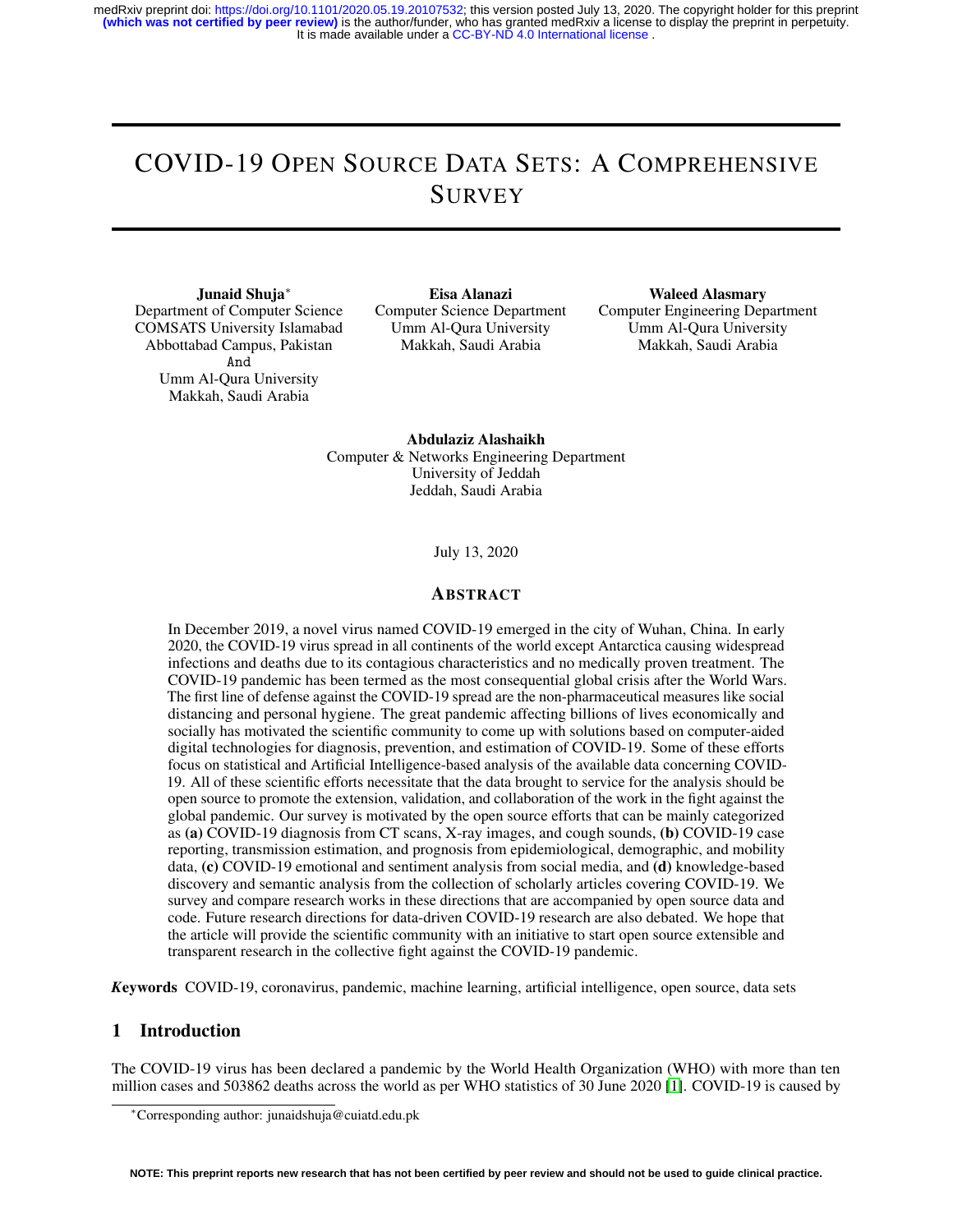Severe acute respiratory syndrome Coronavirus 2 (SARS-CoV-2) and was declared pandemic by WHO on March 11, 2020. The cure to COVID-19 can take several months due to its clinical trials on humans of varying ages and ethnicity before approval. The cure to COVID-19 can be further delayed due to possible genetic mutations shown by the virus [\[2\]](#page-23-0). The pandemic situation is affecting billions of people socially, economically, and medically with drastic changes in social relationships, health policies, trade, work and educational environments. The global pandemic is a threat to human society and calls for immediate actions. The COVID-19 pandemic has motivated the research community to aid front-line medical service staff with cutting edge research for mitigation, detection, and prevention of the virus [\[3\]](#page-23-1).

Scientific community has brainstormed to come up with ideas that can limit the crisis and help prevent future such pandemics. Other than medical science researchers and virology specialists, scientists supported with digital technologies have tackled the pandemic with novel methods. Two significant scientific communities aided with digital technologies can be identified in the fight against COVID-19. The main digital effort in this regard comes from the Artificial Intelligence (AI) community in the form of automated COVID-19 detection from Computed Tomography (CT) scans and X-ray images. The second such community aided by digital technologies is of mathematicians and epidemiologists who are developing complex virus diffusion and transmission models to estimate virus spread under various mobility and social distancing scenarios [\[4\]](#page-23-2). Besides these two major scientific communities, efforts are being made for analyzing social and emotional behavior from social media [\[5\]](#page-23-3), collecting scholarly articles for knowledge-based discovery [\[6\]](#page-23-4), detection COVID-19 from cough samples [\[7\]](#page-23-5), and automated contact tracing [\[2\]](#page-23-0).

Artificial Intelligence (AI) and Machine Learning (ML) techniques have been prominently used to efficiently solve various computer science problems ranging from bio-informatics to image processing. ML is based on the premise that an intelligent machine should be able to learn and adapt from its environment based on its experiences without explicit programming [\[8,](#page-23-6) [9\]](#page-23-7). ML models and algorithms have been standardized across multiple programming languages such as, Python and R. The main challenge to the application of ML models is the availability of the open source data [\[10,](#page-23-8) [11\]](#page-23-9). Given publicly available data sets, ML techniques can aid the fight against COVID-19 on multiple fronts. The principal such application is ML based COVID-19 diagnosis from CT scans and X-rays that can lower the burden on short supplies of reverse transcriptase polymerase chain reaction (RT-PCR) test kits [\[12,](#page-23-10) [13\]](#page-23-11). Similarly, statistical and epidemiological analysis of COVID-19 case reports can help find a relation between human mobility and virus transmission. Moreover, social media data mining can provide sentiment and socio-economic analysis in current pandemic for policy makers. Therefore, the COVID-19 pandemic has necessitated collection of new data sets regarding human mobility, epidemiology, psychology, and radiology to aid scientific efforts [\[14\]](#page-23-12). It must be noted that while digital technologies are aiding in the combat against COVID-19, they are also being utilized for spread of misinformation [\[15\]](#page-23-13), hatred [\[16\]](#page-23-14), propaganda [\[17\]](#page-23-15), and online financial scams [\[18\]](#page-23-16).

Data is an essential element for the efficient implementation of scientific methods. Two approaches are followed by the research community while performing scientific research. The research methods and data are either closed-source to protect proprietary scientific contributions or open source. The open source research leads to higher usability, verifiability, transparency, quality, and collaborative research [\[19,](#page-23-17) [20\]](#page-23-18). In the existing COVID-19 pandemic, the open source approach is deemed more effective for mitigation and detection of the COVID-19 virus due to its aforementioned characteristics. Specifically, open source COVID-19 diagnosis techniques are necessary to gain trust of medical staff and patients while engaging the research community across the globe. We emphasize that the COVID-19 pandemic demands a unified and collaborative approach with open source data and methodology so that the scientific community across the globe can join hands with verifiable and transparent research [\[21,](#page-23-19) [22\]](#page-23-20).

The combination of AI and open source data sets produces a practical solution for COVID-19 diagnosis that can be implemented in hospitals worldwide. Automated CT scan based COVID-19 detection techniques work with training the learning model on existing CT scan data sets that contain labeled images of COVID-19 positive and normal cases. Similarly, the detection of COVID-19 from cough requires both normal and infected samples to learn and distinguish features of the infected person from a healthy person. Therefore, it is necessary to provide open source data sets and methods so that (a) researchers across globe can enhance and modify existing work to limit the global pandemic, (b) existing techniques are verified for correctness by researchers across the board before implementation in real-world scenarios, and (c) researchers collaborate to aggregate data sets and enhance the performance of AI/ML methods in community-oriented research and development [\[23,](#page-23-21) [24,](#page-24-0) [25\]](#page-24-1). The fruits of open source science can be seen in abundance among the community. Some of the leading hospitals across the world are utilizing AI/ML algorithms to diagnose COVID-19 cases from CT scans/X-ray images after preliminary trails of the technology<sup>[2](#page-1-0)</sup>.

Efforts have been made on surveying the role of ICT in combating COVID-19 pandemic [\[26,](#page-24-2) [27\]](#page-24-3). Specifically, the role of AI, data science, and big data in the management of COVID-19 has been surveyed. Researchers [\[13\]](#page-23-11) surveyed AI-based techniques for data acquisition, segmentation, and diagnosis for COVID-19. The article was not focused on works that are accompanied by publicly available data sets. Moreover, the article focused only on the applications

<span id="page-1-0"></span><sup>2</sup> https://www.bbc.com/news/business-52483082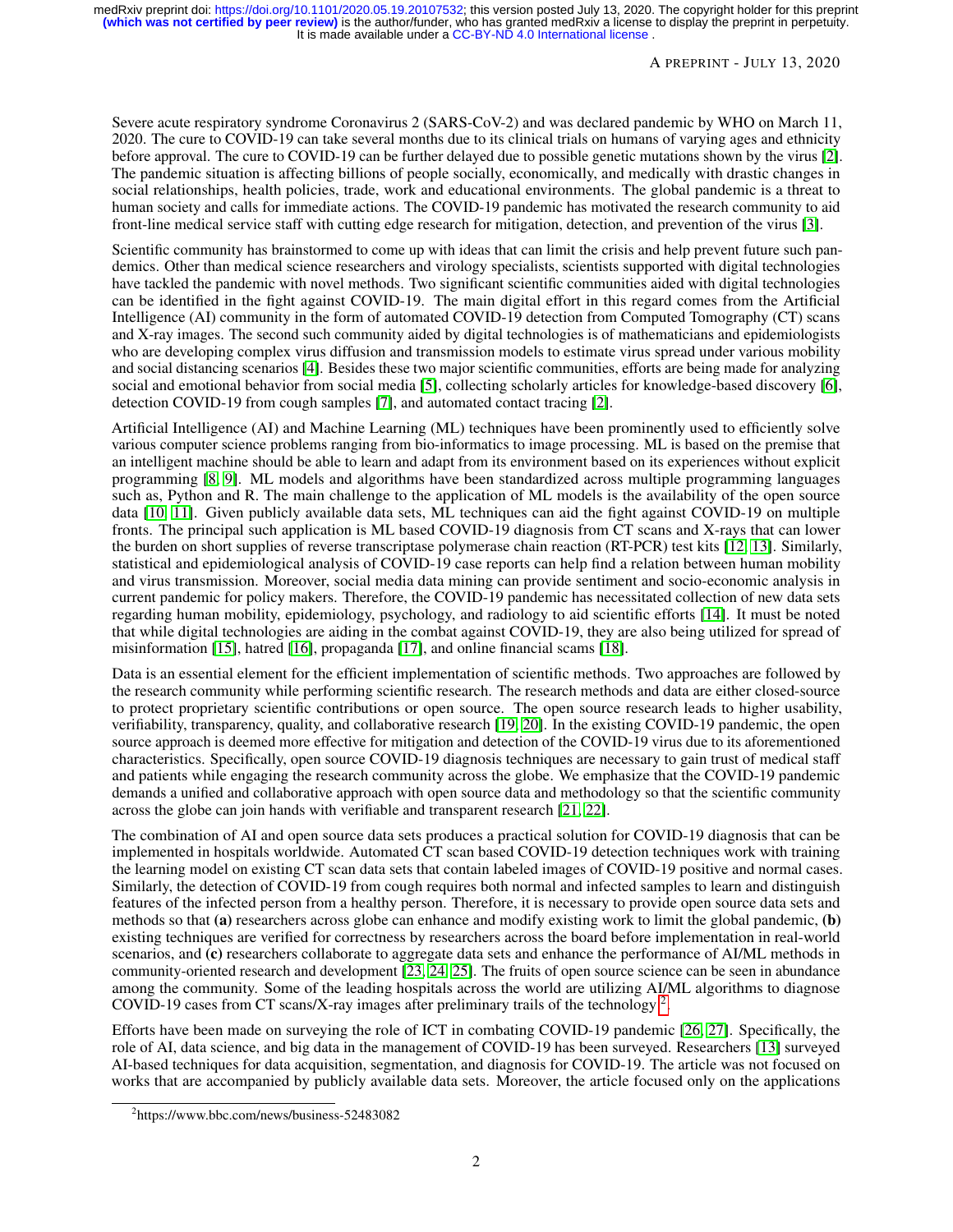of ML towards medical diagnosis. Authors [\[14\]](#page-23-12) listed publicly available medical data sets for COVID-19. The work did not detail the AI applications of the data set and textual and cough based data sets. Latif et al. [\[28\]](#page-24-4) reviewed data science research focusing on mitigation and diagnosis of COVID-19. The listed surveys mention few open source data sets and point towards the unavailability of open data resources challenging trustworthy and real-world operations of AI/ML-based techniques. Moreover, the critical analysis of possible AI innovations tackling COVID-19 have also highlighted open data as the first step towards the right direction [\[29,](#page-24-5) [30,](#page-24-6) [31\]](#page-24-7). Triggered by this challenge limiting the adoption of AI/ML-powered COVID-19 diagnosis, forecasting, and mitigation, we make the first effort in surveying research works based on open source data sets concerning COVID-19 pandemic.

The contributions of this article are manifold.

- We formulate a taxonomy of the research domain while identifying key characteristics of open source data sets in terms of their type, applications, and methods.
- We provide a comprehensive survey of the open-source COVID-19 data sets while categorizing them on data type, i.e., biomedical images, textual, and speech data. With each listed data set, we also describe the applied AI, big data, and statistical techniques.
- We provide a comparison of data sets in terms of their application, type, and size to provide valuable insights for data set selection.
- We highlight the future research directions and challenges for missing or limited data sets so that the research community can work towards the public availability of the data.

We are motivated by the fact that this survey will help researchers in the identification of appropriate open source data sets for their research. The comprehensive survey will also provide researchers with multiple directions to embark on an open data powered research against COVID-19.

Most of the articles included in this survey have not been rigorously peer-reviewed and published as pre-prints. However, their inclusion is necessary as the current pandemic situation requires rapid publishing process to propagate vital information on the pandemic. Moreover, the inclusion of non-peer-reviewed studies in this article is supported by their open source methods which can be independently verified. For the collection of the relevant literature review, we searched the online databases of Google scholar, BioRxiv, and medRxiv. The keywords employed were "COVID-19" and "data set". We separately searched two online open source communities, i.e., Kaggle and Github for data sets that are not yet part of any publication. We focused on articles with applications of computer science and mathematics in general. We hope that our efforts will be fruitful in limiting the spread of COVID-19 through elaboration of open source scientific fact-finding efforts.

The rest of the article is organized as follows. In section [2,](#page-2-0) we detail the taxonomy of the research domain. Section [3](#page-4-0) presents the comprehensive list of medical COVID-19 data sets divided into categories of CT scans and X-rays. Section [4](#page-7-0) details a list of textual data sets classified into COVID-19 case report, cse report analysis, social media data, mobility data, NPI data, and scholarly article collections. Section [4.4](#page-14-0) lists speech based data sets that diagnose COVID-19 from cough and breathing samples. In section [6,](#page-16-0) a comparison of listed data sets is provided in terms of openness, application, and data-type. Section [7](#page-20-0) discusses the dimensions that need attention from scholars and future perspectives on COVID-19 open source research. Section [8](#page-22-1) provides the concluding remarks for the article.

# <span id="page-2-0"></span>2 Taxonomy

Modern Information and Communication Technologies (ICT) help in combating COVID-19 on many fronts. These include research efforts towards:

- AI/ML based COVID-19 diagnosis and screening from medical images [\[32\]](#page-24-8).
- COVID-19 case reports for transmission estimation and forecasting [\[3\]](#page-23-1).
- COVID-19 emotional and sentiment analysis from social media [\[33\]](#page-24-9).
- Semantic analysis of knowledge from the collection of scholarly articles covering COVID-19 [\[24\]](#page-24-0).
- Application of AI enabled robots and drones to deliver food, medicine, and disinfect places [\[26\]](#page-24-2).
- AI and ML based methods to find and evaluate drugs and medicines [\[34\]](#page-24-10).
- Smart device based monitoring of lock-down and quarantine measures [\[35\]](#page-24-11).
- Speech based breathing rate and stress detection [\[36\]](#page-24-12).
- Cough based COVID-19 detection [\[37\]](#page-24-13).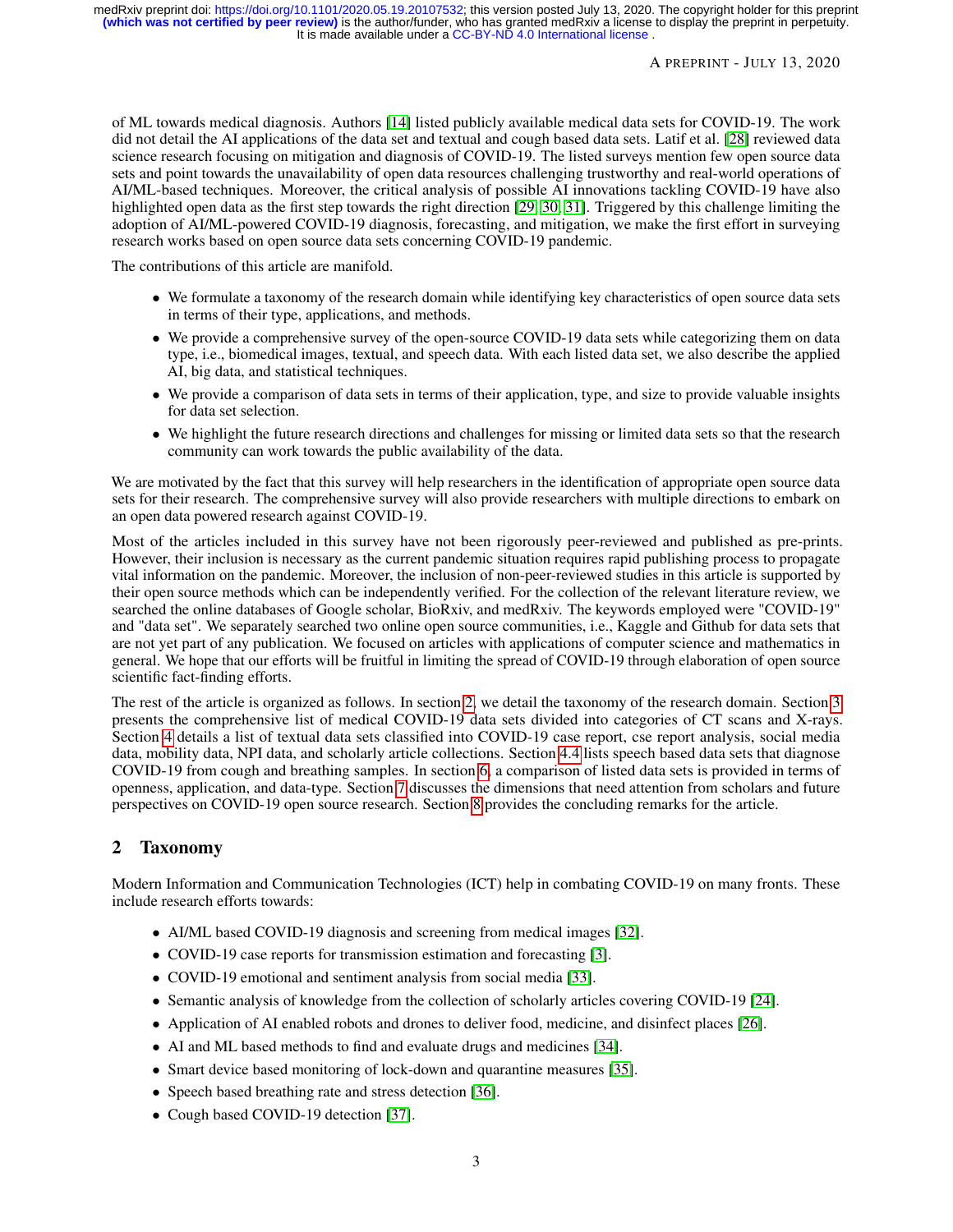It is made available under a CC-BY-ND 4.0 International license. **(which was not certified by peer review)** is the author/funder, who has granted medRxiv a license to display the preprint in perpetuity. medRxiv preprint doi: [https://doi.org/10.1101/2020.05.19.20107532;](https://doi.org/10.1101/2020.05.19.20107532) this version posted July 13, 2020. The copyright holder for this preprint

#### A PREPRINT - JULY 13, 2020



<span id="page-3-0"></span>Figure 1: Taxonomy of COVID-19 open source data sets

Some of these ICT powered techniques are data-driven. For example, detection of COVID-19 from medical images and cough samples requires samples from both non-COVID and COVID-19 positive cases. We focus on data-driven applications of ICT that are also open source.

We divide the data sets into three main categories, i.e., (a) medical images, (b) textual data, and (c) speech data. Medical images based data sets are mostly brought into service for screening and diagnosis of COVID-19. Medical images can belong to the class of CT scan, X-rays, MRT, or ultrasound. Most of the COVID-19 data sets contain either CT scans or X-rays [\[14\]](#page-23-12). Therefore, we categorize medical data sets into CT scans and X-ray classes. Moreover, some of the data sets consist of multiple types of images. Medical image-based diagnosis facilities are available at most hospitals and clinics. As COVID-19 test kits are short in supply and costly [\[38\]](#page-24-14), medical image-based diagnosis lowers the burden on conventional PCR based screening. Medical image data sets are often pre-processed with segmentation and augmentation techniques. In medical images, segmentation leads to partitions of the image such that region of interest (infected region) is identified [\[39\]](#page-24-15). Image augmentation techniques include geometric transforms and kernel filters such that the size of the data set is enhanced. Consequently, the application of ML techniques that require bigger data sets is made possible avoiding overfitting [\[40\]](#page-24-16). The application of ML techniques on medical images has also led to the prediction of hospital stay duration in patients [\[41\]](#page-24-17). Medical image data sets should consider patient's consent and preserve patient privacy [\[30\]](#page-24-6).

Textual data sets serve four main purposes.

- Forecasting the visualizing and spread of COVID-19 based on reported cases.
- Analyzing public sentiment/opinion by tracking COVID-19 related posts on popular social media platforms.
- Collecting scholarly articles on COVID-19 for a centralized view on related research and application of information extraction/text mining.
- Studying the effect of mobility on COVID-19 transmissions.

The COVID-19 case reports can be further applied to: (a) compile data on regional levels (city, county, etc) [\[42\]](#page-24-18), (b) visualize cases and forecast daily new cases, recoveries, etc [\[43\]](#page-24-19), (c) study effects of mobility on number of new cases [\[44\]](#page-25-0), and (d) study effect of non-pharmaceutical interventions (NPI) on COVID-19 cases [\[45,](#page-25-1) [46\]](#page-25-2). Speech data sets contain cough and breath sounds that can be employed to diagnose COVID-19 and its predict disease severity. ML, big data, and statistical techniques can be applied to the data sets for tasks related to prediction. Figure [1](#page-3-0) illustrates a consolidated view of the taxonomy of COVID-19 open source data sets [\[13,](#page-23-11) [28\]](#page-24-4).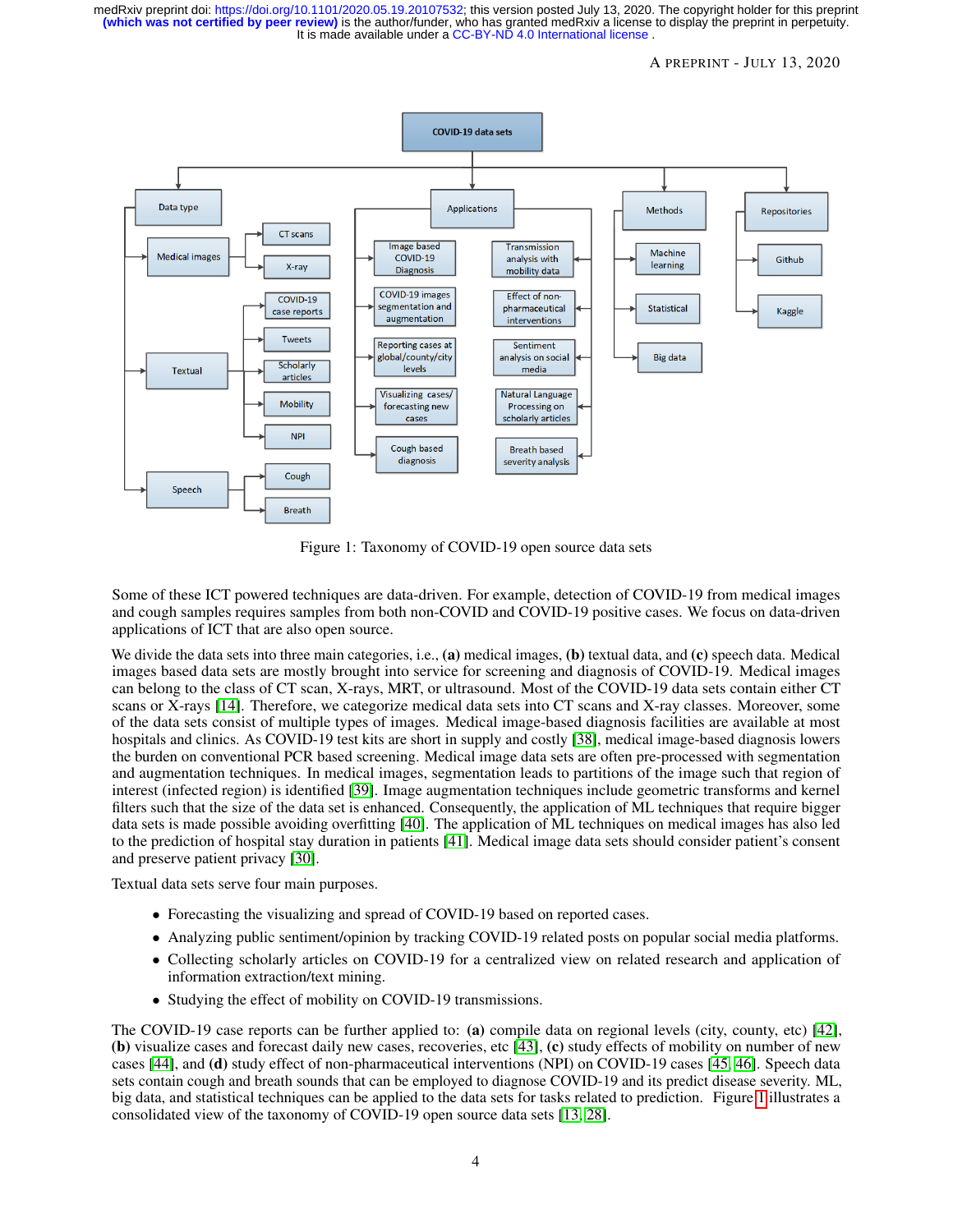It is made available under a CC-BY-ND 4.0 International license. **(which was not certified by peer review)** is the author/funder, who has granted medRxiv a license to display the preprint in perpetuity. medRxiv preprint doi: [https://doi.org/10.1101/2020.05.19.20107532;](https://doi.org/10.1101/2020.05.19.20107532) this version posted July 13, 2020. The copyright holder for this preprint

#### A PREPRINT - JULY 13, 2020



<span id="page-4-2"></span>Figure 2: A generic work-flow of AI/ML based COVID-19 diagnosis

# <span id="page-4-0"></span>3 COVID-19 Medical image data sets

Medical images in the form of Chest CT scans and X-rays are essential for automated COVID-19 diagnosis. The AI powered COVID-19 diagnosis techniques can be as accurate as a human, save radiologist time, and perform diagnosis cheaper and faster than the common laboratory methods. We discuss CT scan and X-ray image data sets separately in the following subsections.

## 3.1 CT scans

Cohen et al. [\[23\]](#page-23-21) describe the public COVID-19 image collection consisting of X-ray and CT-scans with ongoing updates. The data set consists of more than 125 images extracted from various online publications and websites. The data set specifically includes images of COVID-19 cases along with MERS, SARS, and ARDS based images. The authors enlist the application of deep and transfer learning on their extracted data set for identification of COVID-19 while utilizing motivation from earlier studies that learned the type of pneumonia from similar images [\[47\]](#page-25-3). Each image is accompanied by a set of 16 attributes such as patient ID, age, date, and location. The extraction of CT scan images from published articles rather than actual sources may lessen the image quality and affect the performance of the machine learning model. Some of the data sets available and listed below are obtained from secondary sources. The public data set published with this study is one of the pioneer efforts in COVID-19 image based diagnosis and most of the listed studies utilize this data set. The authors also listed perspective use cases and future directions for the data set [\[48\]](#page-25-4).

Researcher [\[49\]](#page-25-5) published a data set consisting of 275 CT scans of COVID-19 positive patients. The data set is extracted from 760 medRxiv and bioRxiv preprints about COVID-19. The authors also employed a deep convolutional network for training on the data set to learn COVID-19 cases for new data with an accuracy of around 85%. The model is trained on 183 COVID-19 positive CT scans and 146 negative cases. The model is tested on 35 COVID-19 positive CTs and 34 non-COVID CTs and achieves an F1 score of 0.85. Due to the small data set size, deep learning models tend to overfit. Therefore, the authors utilized transfer learning on the Chest X-ray data set released by NIH to fine-tune their deep learning model. The online repository is being regularly updated and currently consists of 349 CT images containing clinical findings of 216 patients.

Wang et al. [\[50\]](#page-25-6) investigated a deep learning strategy for COVID-19 screening from CT scans. A total of 453 COVID-19 pathogen-confirmed CT scans were utilized along with typical viral pneumonia cases. The COVID-19 CT scans were obtained from various Chinese hospitals with an online repository maintained at <sup>[3](#page-4-1)</sup>. Transfer learning in the form of pre-trained CNN model (M-inception) was utilized for feature extraction. A combination of Decision tree and Adaboost were employed for classification with 83.9% accuracy.

Figure [2](#page-4-2) depicts a generic work-flow of ML based COVID-19 diagnosis [\[51,](#page-25-7) [52\]](#page-25-8). The data set containing medical images is pre-processed with segmentation and augmentation techniques if necessary. Afterward, a ML pre-trained, fine-tuned, or built from scratch model is used to extract features for classification. The number of outputs classed is defined such as COVID-19 positive, negative, viral pneumonia. A classifier can classify each image from the data set based on its extracted feature [\[53\]](#page-25-9).

<span id="page-4-1"></span> $^3$ [https://ai.nscc-tj.cn/thai/deploy/public/pneumonia\\_ct](https://ai.nscc-tj.cn/thai/deploy/public/pneumonia_ct)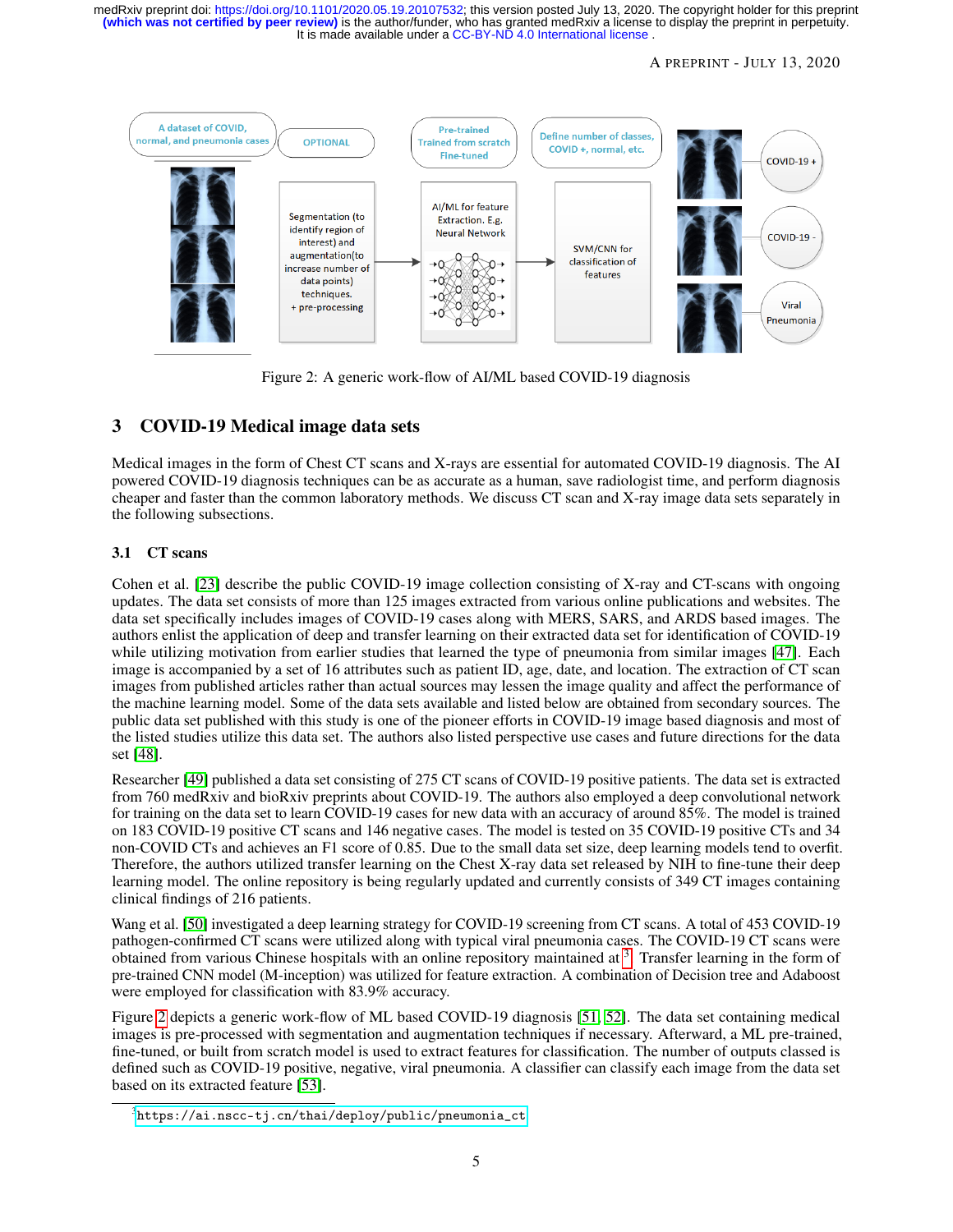A PREPRINT - JULY 13, 2020

#### 3.1.1 Segmentation data sets

Segmentation helps health service providers to quickly and objectively evaluate the radiological images. Segmentation is a pre-processing step that outlines the region of interest, e.g., infected regions or lesions for further evaluation. Shan et al. [\[54\]](#page-25-10) obtained CT scan images from COVID-19 cases based mostly in Shanghai for deep learning-based lung infection quantification and segmentation. However, their data set is not public. The deep learning-based segmentation utilizes VB-Net, a modified 3-D convolutional neural network (CNN), to segment COVID-19 infection regions in CT scans. The proposed system performs auto-contouring of infection regions, accurately estimates their shapes, volumes, and percentage of infection. The system is trained using 249 COVID-19 patients and validated using 300 new COVID-19 patients. Radiologists contributed as a human in the loop to iteratively add segmented images to the training data set. Two radiologists contoured the infectious regions to quantitatively evaluate the accuracy of the segmentation technique. The proposed system and manual segmentation resulted in 90% dice similarity coefficients.

Other than the published articles, few online efforts have been made for image segmentation of COVID-19 cases. A COVID-19 CT lung and infection segmentation data set is listed as open source [\[55,](#page-25-11) [56\]](#page-25-12). The data set consists of 20 COVID-19 CT scans labeled into left, right, and infectious regions by two experienced radiologists and verified by another radiologist<sup>[4](#page-5-0)</sup>. Three segmentation benchmark tasks have also been created based on the data set  $5$ .

Another such online initiative is the COVID-19 CT segmentation data set <sup>[6](#page-5-2)</sup>. The segmented data set is hosted by two radiologists based in Oslo. They obtained images from a repository hosted by the Italian society of medical and interventional radiology (SIRM)<sup>[7](#page-5-3)</sup>. The obtained images were segmented by the radiologist using  $\overline{3}$  labels, i.e., ground-glass, consolidation, and pleural effusion. As a result, a data set that contains 100 axial CT slices from 60 patients with manual segmentation in the form of JPG images is formed. Moreover, the radiologists also trained a 2D multi-label U-Net model for automated semantic segmentation of images.

### 3.1.2 Online data sets

In this subsection, we list COVID-19 data set initiatives that are public but are not associated with any publication.

The Coronacases Initiative shares 3D CT scans of confirmed cases of COVID-19<sup>[8](#page-5-4)</sup>. Currently, the web repository contains 3D CT images of 10 confirmed COVID-19 cases shared for scientific purposes. The British Society of Thoracic Imaging (BSTI) in collaboration with Cimar UK's Imaging Cloud Technology deployed a free to use encrypted and anonymised online portal to upload and download medical images related to COVID-1[9](#page-5-5) positive and suspected patients  $9$ . The uploaded images are sent to a group of BSTI experts for diagnosis. Each reported case includes data regarding the age, sex, PCR status, and indications of the patient. The aim of the online repository is to provide COVID-19 medical images for reference and teaching. The SIRM is hosting radiographical images of COVID-19 cases <sup>[10](#page-5-6)</sup>. Their data set has been utilized by some of the cited works in this article. Another open source repository for COVID-19 radiographic images is Radiopaedia  $^{11}$  $^{11}$  $^{11}$ . Multiple studies [\[57,](#page-25-13) [58\]](#page-25-14) employed this data set for their research.

## 3.2 X-ray

Researchers [\[59\]](#page-25-15) present COVID-Net, a deep convolutional network for COVID-19 diagnosis based on Chest X-ray images. Motivated by earlier efforts on radiography based diagnosis of COVID-19, the authors make their data set and code accessible for further extension. The data set consists of 13,800 chest radiography images from 13,725 patient cases from three open access data repositories. The COVID-Net architecture consists of two stages. In the first stage, residual architecture design principles are employed to construct a prototype neural network architecture to predict either of (a) normal, (b) non-COVID infection, and (c) COVID-19 infections. In the second stage, the initial network design prototype, data, and human-specific design requirements act as a guide to a design exploration strategy to learn the parameters of deep neural network architecture. The authors also audit the COVID-Net with the aim of transparency via examination of critical factors leveraged by COVID-Net in making detection decisions. The audit is executed with GSInquire which is a commonly used AI/ML explainability method [\[60\]](#page-25-16).

<span id="page-5-0"></span><sup>4</sup> https://zenodo.org/record/3757476

<span id="page-5-1"></span><sup>5</sup> https://gitee.com/junma11/COVID-19-CT-Seg-Benchmark

<span id="page-5-2"></span><sup>6</sup> http://medicalsegmentation.com/covid19/

<span id="page-5-3"></span><sup>7</sup> https://www.sirm.org/en/category/articles/covid-19-database/

<span id="page-5-4"></span><sup>8</sup> https://coronacases.org

<span id="page-5-5"></span><sup>&</sup>lt;sup>9</sup>https://www.bsti.org.uk/training-and-education/covid-19-bsti-imaging-database/

<span id="page-5-6"></span><sup>10</sup>https://www.sirm.org/en/category/articles/covid-19-database/

<span id="page-5-7"></span><sup>11</sup>https://radiopaedia.org/articles/covid-19-3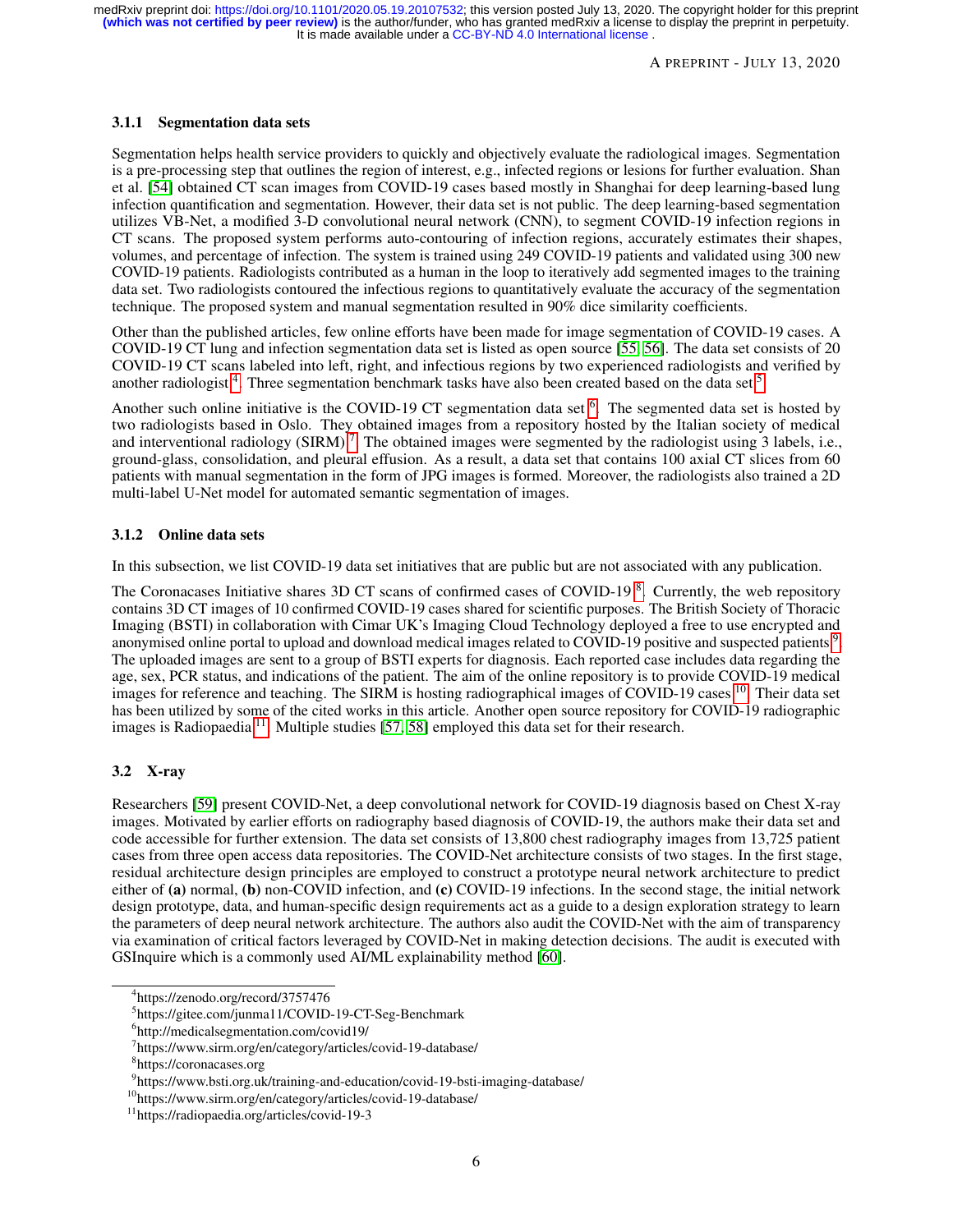Author in [\[61\]](#page-25-17) utilized the data set of Cohen et al. [\[23\]](#page-23-21) and proposed COVIDX-Net, a deep learning framework for automatic COVID-19 detection from X-ray images. Seven different deep CNN architecture, namely, VGG19, DenseNet201, InceptionV3, ResNetV2, InceptionResNetV2, Xception, and MobileNetV2 were utilized for performance evaluation. The VGG19 and DenseNet201 model outperform other deep neural classifiers in terms of accuracy. However, these classifiers also demonstrate higher training times.

Apostolopoulos et al  $[62]$  merged the data set of Cohen et al. [\[23\]](#page-23-21), a data set from Kaggle  $^{12}$  $^{12}$  $^{12}$ , and a data set of common bacterial-pneumonia X-ray scans [\[63\]](#page-25-19) to train a CNN to distinguish COVID-19 from common pneumonia. Five CNNs namely VGG19, MobileNet v2, Inception, Xception, and Inception ResNet v2 with common hyper-parameters were employed. Results demonstrate that VGG19 and MobileNet v2 perform better than other CNNs in terms of accuracy, sensitivity, and specificity.

The researchers extended their work in [\[58\]](#page-25-14) to extract bio-markers from X-ray images using a deep learning approach. The authors employ MobileNetv2, a CNN is trained for the classification task for six most common pulmonary diseases. MobileNetv2 extracts features from X-ray images in three different settings, i.e., from scratch, with the help of transfer learning (pre-trained), and hybrid feature extraction via fine-tuning. A layer of Global Average Pooling was added over MobileNetv2 to reduce overfitting. The extracted features are input to a 2500 node neural network for classification. The data set include recent COVID-19 cases and X-rays corresponding to common pulmonary diseases. The COVID-19 images (455) are obtained from Cohen et al. [\[23\]](#page-23-21), SIRM, RSNA, and Radiopaedia. The data set of common pulmonary diseases is extracted from a recent study [\[63\]](#page-25-19) among other sources. The training from scratch strategy outperforms transfer learning with higher accuracy and sensitivity. The aim of the research is to limit exposure of medical experts with infected patients with automated COVID-19 diagnosis.

Researchers [\[64\]](#page-26-0) merged the data set of Cohen et al. [\[23\]](#page-23-21) (50 images) and a data set from Kaggle [13](#page-6-1) (50 images) for application of three pre-trained CNNs, namely, ResNet50, InceptionV3, and InceptionResNetV2 to detect COVID-19 cases from X-ray radiographs. The data set was equally divided into 50 normal and 50 COVID-19 positive cases. Due to the limited data set, deep transfer learning is applied that requires smaller data set to learn and classify features. The ResNet50 provided the highest accuracy for classifying COVID-19 cases among the evaluated models.

Authors in [\[51\]](#page-25-7) propose Support Vector Machine (SVM) based classification of X-ray images instead of predominately employed deep learning models. The authors argue that deep learning models require large data sets for training that are not available currently for COVID-19 cases. The data set brought to service in this article is an amalgam of Cohen et al. [\[47\]](#page-25-3), a data set of Kaggle<sup>[14](#page-6-2)</sup>, and data set of Kermany et. [\[63\]](#page-25-19). Author of [\[62\]](#page-25-18) also utilized data from same sources. The data set consists of 127 COVID-19 cases, 127 pneumonia cases, and 127 healthy cases. The methodology classifies the X-ray images into COVID-19, pneumonia, and normal cases. Pre-trained networks such as AlexNet, VGG16, VGG19, GoogleNet, ResNet18, ResNet50, ResNet101, InceptionV3, InceptionResNetV2, DenseNet201, XceptionNet, MobileNetV2 and ShuffleNet are employed on this data set for deep feature extraction. The deep features obtained from these networks are fed to the SVM classifier. The accuracy and sensitivity of ResNet50 plus SVM is found to be highest among CNN models.

Similar to Sethy et al. [\[51\]](#page-25-7), Afshar et al. [\[32\]](#page-24-8) also negated the applicability of DNNs on small COVID-19 data sets. The authors proposed a capsule network model (COVID-CAPS) for the diagnosis of COVID-19 based on X-ray images. Each layer of a COVID-CAPS consists of several Capsules, each of which represents a specific image instance at a specific location with the help of several neurons. The length of a Capsule determines the existence probability of the associated instance. COVID-CAPS uses four convolutional and three capsule layers and was pre-trained with transfer learning on the public NIH data set of X-rays images for common thorax diseases. COVID-CAPS provides a binary output of either positive or negative COVID-19 case. The COVID-CAPS achieved an accuracy of 95.7%, a sensitivity of 90%, and specificity of 95.8%.

Many authors have applied augmentation techniques on COVID-19 image data sets. Authors [\[52\]](#page-25-8) utilized data augmentation techniques to increase the number of data points for CNN based classification of COVID-19 X-ray images. The proposed methodology adds data augmentation to basic steps of feature extraction and classification. The authors utilize the data set of Cohen et al. [\[23\]](#page-23-21). The authors design five deep learning model for feature extraction and classification, namely, custom-made CNNs trained from scratch, transfer learning-based fine-tuned CNNs, proposed novel COVID-RENet, dynamic feature extraction through CNN and classification using SVM, and concatenation of dynamic feature spaces (COVID-RENet and VGG-16 features) and classification using SVM. SVM classification is brought to serve to further increase the accuracy of the task. The results showed that the proposed COVID-RENet

<span id="page-6-0"></span><sup>12</sup>https://www.kaggle.com/andrewmvd/convid19-X-rays

<span id="page-6-1"></span><sup>13</sup>https://www.kaggle.com/paultimothymooney/chest-xray-pneumonia

<span id="page-6-2"></span><sup>14</sup>Kaggle. https ://www.Kaggle e.com/andre wmvd/convid19-X-rays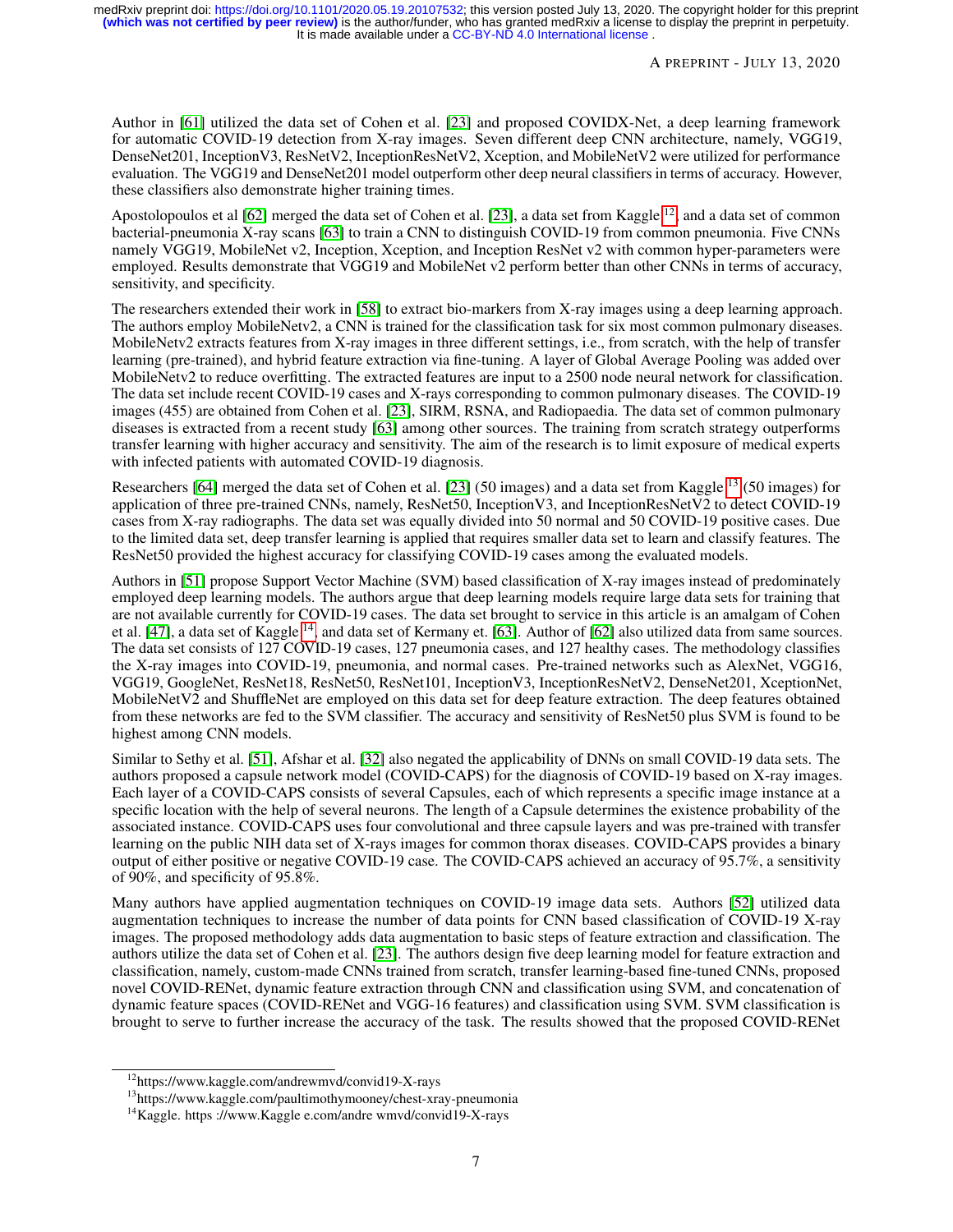and Custom VGG-16 models accompanied by the SVM classifier show better performance with approximately 98.3% accuracy in identifying COVID-19 cases.

Researchers [\[65\]](#page-26-1) formulated a data set of COVID-19 and non-COVID-19 cases containing both X-ray images and CT scans. Augmentation techniques are applied on the data set to obtain approximately 17000 X-ray and CT images. The data set is divided into main categories of X-ray and CT images. The X-ray images comprise of 4044 COVID-19 positive and 5500 non-COVID images. The CT-scan images comprise of 5427 COVID-19 positive and 2628 non-COVID images. These works on augmentation of COVID-19 images resolve the issue of data scarcity for deep learning techniques. However, further investigation is required to determine the effectiveness of ML techniques in detecting COVID-19 cases from augmented data sets.

Authors [\[66\]](#page-26-2) contributed towards a single COVID-19 X-ray image database for AI applications based on four sources. The aim of the research was to explore the possibility of AI application for COVID-19 diagnosis. The source databases were Cohen et al. [\[23\]](#page-23-21), Italian Society of Medical and Interventional Radiology data set, images from recently published articles, and a data set hosted at Kaggle [15](#page-7-1). The cumulative data set contains 190 COVID-19 images, 1345 viral pneumonia images, and 1341 normal chest x-ray images. The authors further created 2500 augmented images from each category for the training and validation of four CNNs. The four tested CNNs are AlexNet, ResNet18, DenseNet201, and SqueezeNet for classification of Xray images into normal, COVID-19, and viral pneumonia cases. The SqueezeNet outperformed other CNNs with 98.3% accuracy and 96.7% sensitivity. The collective database can be found at <sup>[16](#page-7-2)</sup>.

Born et al. [\[67\]](#page-26-3) advocated the role of ultra-sound images for COVID-19 detection. Compared to CT scans, ultra-sound is a non-invasive, cheap, and portable medical imaging technique. First, the authors aggregated data in an open source repository [17](#page-7-3) named Point-of-care Ultrasound (POCUS). The data set consists of 1103 images (654 COVID-19, 277 bacterial pneumonia, and 172 healthy controls) extracted from 64 online videos and published research works. The main sources of the data were grepmed.com, thepocusatlas.com, butterflynetwork.com, and radiopaedia.org. Data augmentation techniques are also used to diversify the data. Afterward, the authors train a deep CNN (VGG-16) named POCOVID-Net on the three-class data set to achieve an accuracy of 89% and sensitivity for COVID of 96%. Lastly, the authors provide an open access medical service named POCOVIDScreen to classify and predict lung ultra-sound images<sup>[18](#page-7-4)</sup>.

A comprehensive list of AI-based COVID-19 research can be found at [\[68\]](#page-26-4). A list open source data sets on the Kaggle can be found at  $^{19}$  $^{19}$  $^{19}$ . A crowd-sourced list of open access COVID-19 projects can be found at  $^{20}$  $^{20}$  $^{20}$ .

# <span id="page-7-0"></span>4 COVID-19 Textual data sets

COVID-19 case reports, global and county-level dashboards, case report analysis, mobility data, social media posts, NPI, and scholarly article collections are detailed in the following subsections.

## 4.1 COVID-19 case reports

The earliest and most noteworthy data set depicting the COVID-19 pandemic at a global scale was contributed by John Hopkins University [\[43\]](#page-24-19). The authors developed an online real-time interactive dashboard first made public in January 2020<sup>[21](#page-7-7)</sup>. The dashboard lists the number of cases, deaths, and recoveries divided into country/provincial regions. A data is more detailed to the city level for the USA, Canada, and Australia. A corresponding Github repository of the data is also available  $^{22}$  $^{22}$  $^{22}$  and Datahub repository is available at  $^{23}$  $^{23}$  $^{23}$ . The data collection is semi-automated with main sources are DXY (a medical community  $^{24}$  $^{24}$  $^{24}$ ) and WHO. The DXY community collects data from multiple sources and updated every 15 minutes. The data is regularly validated from multiple online sources and health departments. The aim of the dashboard was to provide the public, health authorities, and researchers with a user-friendly tool to track, analyze, and model the spread of COVID-19. Authors [\[69\]](#page-26-5) employed four supervised ML models including SVM and linear regression on this data set the predict the number of new cases, deaths, and recoveries.

<span id="page-7-1"></span><sup>&</sup>lt;sup>15</sup>https://www.kaggle.com/paultimothymooney/chest-xray-pneumonia

<span id="page-7-2"></span><sup>16</sup>https://www.kaggle.com/tawsifurrahman/covid19-radiography-database

<span id="page-7-3"></span><sup>17</sup>https://tinyurl.com/yckfqrcg

<span id="page-7-4"></span><sup>18</sup>https://pocovidscreen.org/

<span id="page-7-5"></span><sup>19</sup>https://www.kaggle.com/covid-19-contributions

<span id="page-7-6"></span><sup>20</sup>https://github.com/WeileiZeng/Open-Source-COVID-19

<span id="page-7-7"></span><sup>21</sup>https://www.arcgis.com/apps/opsdashboard/index.html

<span id="page-7-8"></span><sup>22</sup>https://github.com/CSSEGISandData/COVID-19

<span id="page-7-9"></span><sup>23</sup>https://datahub.io/core/covid-19

<span id="page-7-10"></span><sup>24</sup>https://ncov.dxy.cn/ncovh5/view/pneumonia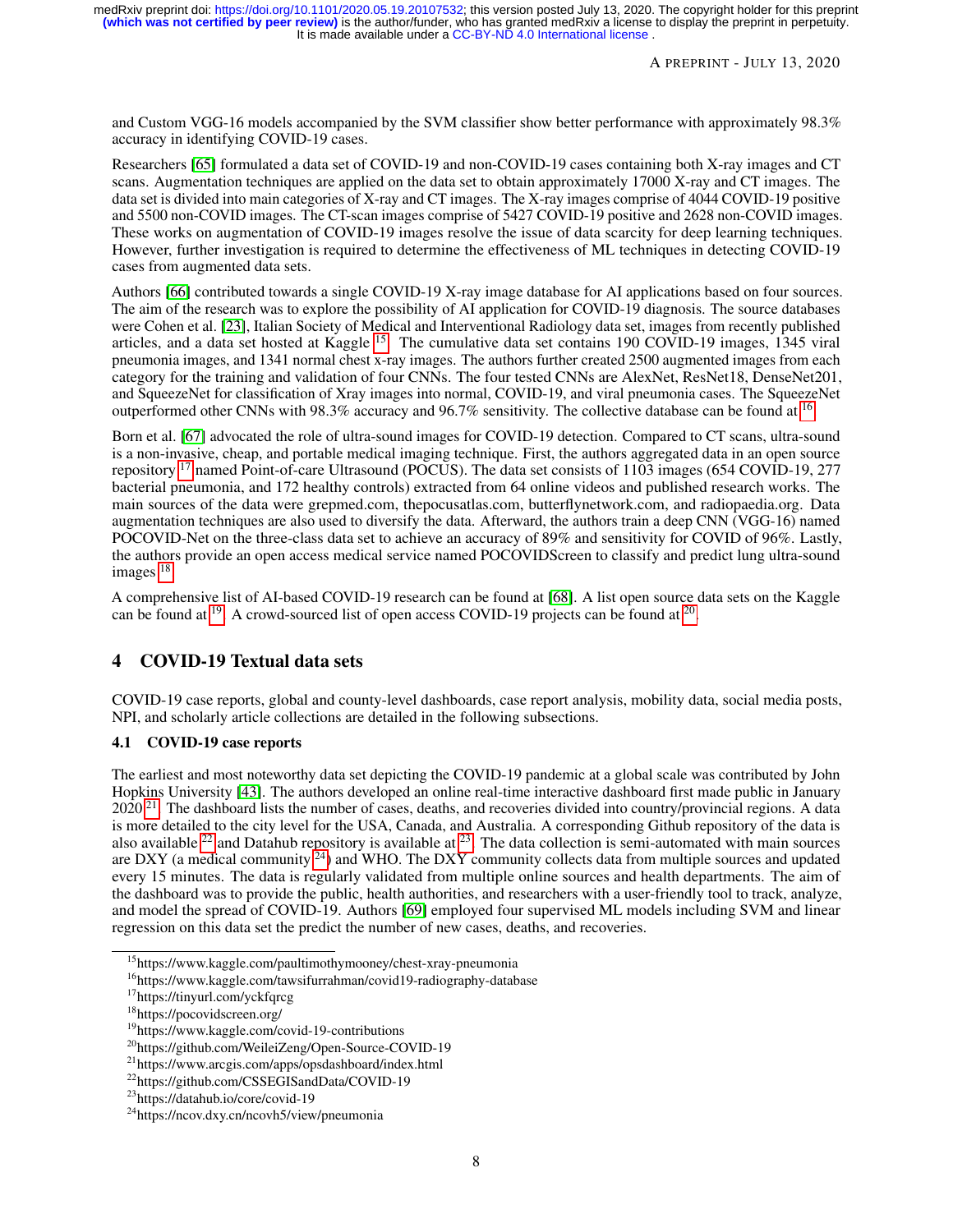Dey et al. [\[70\]](#page-26-6) analyzed the epidemiological outbreak of COVID-19 using a visual exploratory data analysis approach. The authors utilized publicly available data sets from WHO, the Chinese Center for Disease Control and Prevention, and Johns Hopkins University for cases between 22 January 2020 to 16 February 2020 all around the globe. The data set consisted of time-series information regarding the number of cases, origin country, recovered cases, etc. The main objective of the study is to provide time-series visual data analysis for the understandable outcome of the COVID-19 outbreak.

Liu et al. [\[71\]](#page-26-7) formulated a spatio-temporal data set of COVID-19 cases in China on the daily and city levels. As the published health reports are in the Chinese language, the authors aim to facilitate researchers around the globe with data set translated to English. The data set also divides the cases to city/county level for analysis of city-wide pandemic spread contrary to other data sets that provide county/province level categorizations  $^{25}$  $^{25}$  $^{25}$ . The data set consists of essential statistics for academic research, such as daily new infections, accumulated infections, daily new recoveries, accumulated recoveries, daily new deaths, etc. Each of these statistics is compiled into a separate CSV file and made available on Github. The first two authors did cross-validation of their data extraction tasks to reduce the error rate.

Researchers [\[19,](#page-23-17) [72\]](#page-26-8) list and maintain the epidemiological data of COVID-19 cases in China. The data set contains individual-level information of laboratory-confirmed cases obtained from city and provincial disease control centers. The information includes (a) key dates including the date of onset of disease, date of hospital admission, date of confirmation of infection, and dates of travel, (b) demographic information about the age and sex of cases, (c) geographic information, at the highest resolution available down to the district level, (d) symptoms, and (e) any additional information such as exposure to the Huanan seafood market. The data set is updated regularly. The aim of the open access line list data is to guide the public health decision-making process in the context of the COVID-19 pandemic.

Killeen et al. [\[42\]](#page-24-18) accounted for the county-level data set of COVID-19 in the US. The machine-readable data set contains more than 300 socioeconomic parameters that summarize population estimates, demographics, ethnicity, education, employment, and income among other healthcare system-related metrics. The data is obtained from the government, news, and academic sources. The authors obtain time-series data from [\[43\]](#page-24-19) and augment it with activity data obtained from SafeGraph. Details of the SafeGraph data set can be found in the Section [4.5.](#page-13-0) A collection of country specific case reports and articles can be found at Harvard Dataverse Repository<sup>[26](#page-8-1)</sup>.

## 4.2 COVID-19 case report analysis

Based on the open source data sets, we list various open source analysis efforts in this sub-section. Most of listed research works in the below sections are accompanied by both open source data and code. The COVID-19 textual data analysis serve varying purposes, such as, forecasting COVID-19 transmission from China, estimating the effect of NPI and mobility on number of cases, estimating the serial interval and reproduction rate.

## 4.2.1 COVID-19 transmission analysis

Kucharski et al. [\[4\]](#page-23-2) modeled COVID-19 cases based on data set of cases from and international cases that originated from Wuhan. The purpose of the study was to estimate human-to-human transmissions and virus outbreaks if the virus was introduced in a new region. The four time-series data sets used were: the daily number of new internationally exported cases, the daily number of new cases in Wuhan with no market exposure, the daily number of new cases in China, and the proportion of infected passengers on evacuation flights between December 2019 and February 2020. The study while employing stochastic modeling found that the R*0* declined from 2.35 to 1.05 after travel restrictions were imposed in Wuhan. The study also found that if four cases are reported in a new area, there is a 50% chance that the virus will establish within the community.

Researchers [\[73\]](#page-26-9) described an econometric model to forecast the spread and prevalence of COVID-19. The analysis is aimed to aid public health authorities to make provisions ahead of time based on the forecast. A time-series database was built based on statistics from Johns Hopkins University and made public in CSV format. Auto-Regressive Integrated Moving Average (ARIMA) model prediction on the data to predict the epidemiological trend of the prevalence and incidence of COVID-2019. The ARIMA model consists of an autoregressive model, moving average model, and seasonal autoregressive integrated moving average model. The ARIMA model parameters were estimated by autocorrelation function. ARIMA (1,0,4) model was selected for the prevalence of COVID-2019 while ARIMA (1,0,3) was selected as the best ARIMA model for determining the incidence of COVID-19. The research predicted that if the virus does not develop any new mutations, the curve will flatten in the near future.

<span id="page-8-0"></span><sup>25</sup>https://coronavirus.jhu.edu/map.html

<span id="page-8-1"></span><sup>26</sup>https://dataverse.harvard.edu/dataverse/2019ncov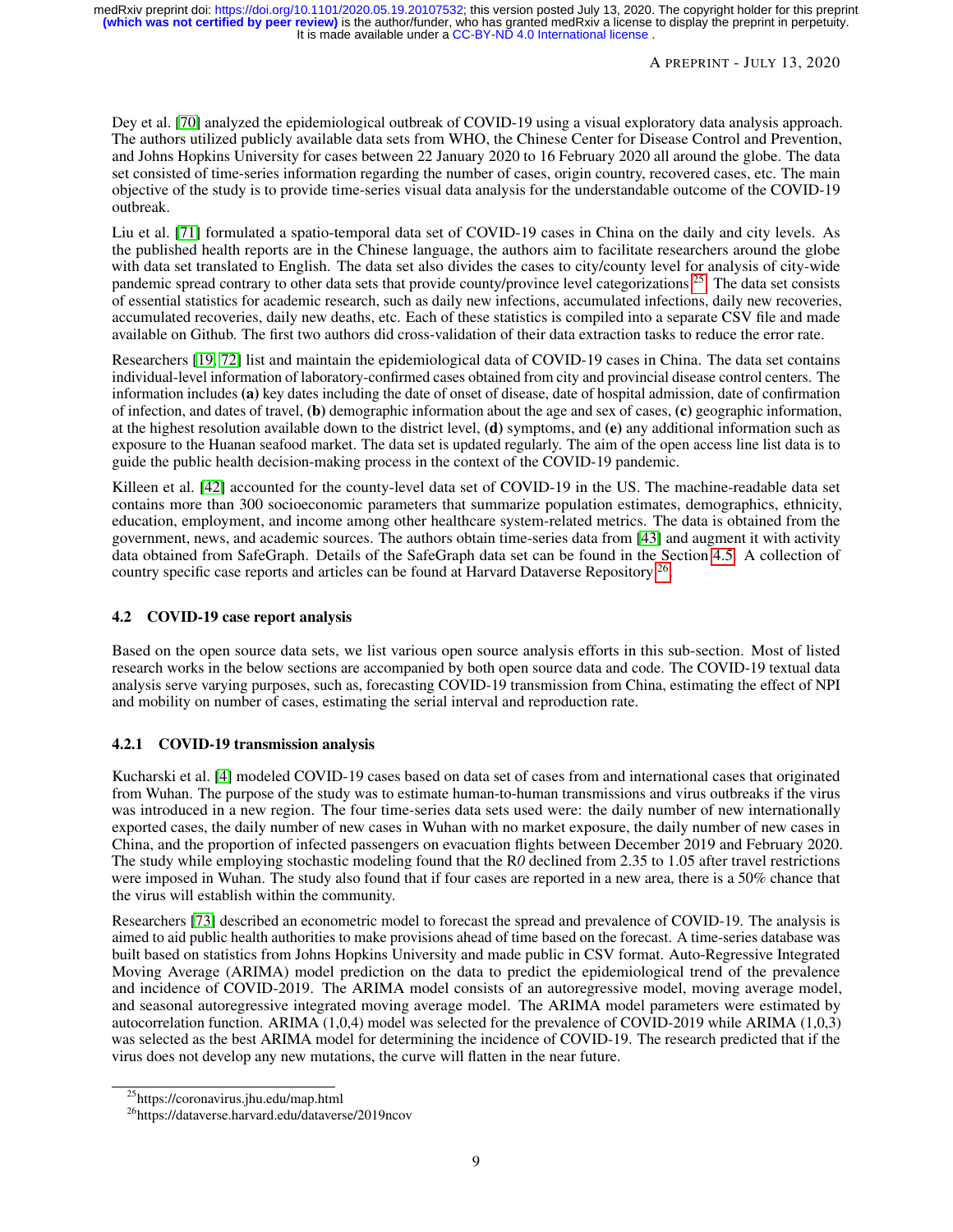Researcher [\[74\]](#page-26-10) utilize reported death rates in South Korea in combination with population demographics for correction of under-reported COVID-19 cases in other countries. South Korea is selected as a benchmark due to its high testing capacity and well-documented cases. The author correlates the under-reported cases with limited sampling capabilities and bias in systematic death rate estimation. The author brings to service two data sets. One of the data sets is WHO statistics of daily country-wise COVID-19 reports. The second data set is demographic database maintained by the UN. This data set is limited from 2007 onwards and hosted on Kaggle for country wise analysis  $27$ . The adjustment in number of COVID-19 cases is achieved while comparing two countries and computing their Vulnerability Factor which is based on population ages and corresponding death rates. As a result, the Vulnerability Factor of countries with higher age population is greater than one leading to higher death rate estimations. A complete work-flow of the analysis is also hosted on Kaggle<sup>[28](#page-9-1)</sup>.

### 4.2.2 COVID-19 NPI analysis

Kraemer et al. [\[44\]](#page-25-0) analyzed the effect of human mobility and travel restrictions on spread of COVID-19 in China. Real-time and historical mobility data from Wuhan and epidemiological data from each province were employed for the study (source: Baidu Inc.). The authors also maintain a list of cases in Hubei and a list of cases outside Hubei. The data and code can be found at [29](#page-9-2). The study found that before the implementation of travel restrictions, the spatial distribution of COVID-19 can be highly correlated to mobility. However, the correlation is lower after the imposition of travel restrictions. Moreover, the study also estimated that the late imposition of travel restrictions after the onset of the virus in most of the provinces would have lead to higher local transmissions. The study also estimated the mean incubation period to identify a time frame for evaluating early shifts in COVID-19 transmissions. The incubation period was estimated to be 5.1 days.

Researchers [\[75\]](#page-26-11) provide another study for evaluating the effects of travel restrictions on COVID-19 transmissions. The authors quantify the impact of travel restrictions in early 2020 with respect to COVID-19 cases reported outside China using statistical analysis. The authors obtained an epidemiological data set of confirmed COVID-19 cases from government sources and websites. All confirmed cases were screened using RT-PCR. The quantification of COVID-19 transmission with respect to travel restrictions was carried out for the number of exported cases, the probability of a major epidemic, and the time delay to a major epidemic.

Lai et al. [\[76\]](#page-26-12) quantitatively studied the effect of NPI, i.e., travel bans, contact reductions, and social distancing on the COVID-19 outbreak in China. The authors modeled the travel network as Susceptible-exposed-infectious-removed (SEIR) model to simulate the outbreak across cities in China in a proposed model named Basic Epidemic, Activity, and Response COVID-19 model. The authors used epidemiological data in the early stage of the epidemic before the implementation of travel restrictions. This data was used to determine the effect of NPI on onset delay in other regions with first case reports as an indication. The authors also obtained large scale mobility data from Baidu location-based services which report 7 billion positioning requests per day. Another historical data set from Baidu was obtained for daily travel patterns during the Chinese new year celebrations which coincided with the COVID-19 outbreak. The study estimated that there were approximately 0.1 Million COVID-19 cases in China as of 29 February 2020. Without the implementation of NPI, the cases were estimated to increase 67 fold. The impact of various restrictions was varied with early detection and isolation preventing more cases than the travel restrictions. In the case of a three-week early implementation of NPI, the cases would have been 95% less. On the contrary, if the NPI were implemented after a further delay of 3 weeks, the COVID-19 cases would have increased 18 times.

A study on a similar objective of investigating the impact of NPI in European countries was carried out in [\[45\]](#page-25-1). At the start of pandemic spread in European countries, NPI were implemented in the form of social distancing, banning mass gathering, and closure of educational institutes. The authors utilized a semi-mechanistic Bayesian hierarchical model to evaluate the impact of these measures in 11 European countries. The model assumes that any change in the reproductive number is the effect of NPI. The model also assumed that the reproduction number behaved similarly across all countries to leverage more data across the continent. The study estimates that the NPI have averted 59000 deaths up till 31 March 2020 in the 11 countries. The proportion of the population infected by COVID-19 is found to be highest in Spain followed by Italy. The study also estimated that due to mild and asymptomatic infections many fold low cases have been reported and around 15% of Spain population was infected in actual with a mean infection rate of 4.9%. The mean reproduction number was estimated to be 3.87. Real-time data was collected from ECDC (European Centre of Disease Control) for the study [30](#page-9-3).

<span id="page-9-0"></span><sup>27</sup>https://www.kaggle.com/lachmann12/world-population-demographics-by-age-2019

<span id="page-9-1"></span><sup>28</sup>https://www.kaggle.com/lachmann12/correcting-under-reported-covid-19-case-numbers

<span id="page-9-2"></span><sup>29</sup>[https://github.com/Emergent-Epidemics/covid19\\_npi\\_china](https://github.com/Emergent-Epidemics/covid19_npi_china)

<span id="page-9-3"></span><sup>30</sup>https://www.ecdc.europa.eu/en/covid-19-pandemic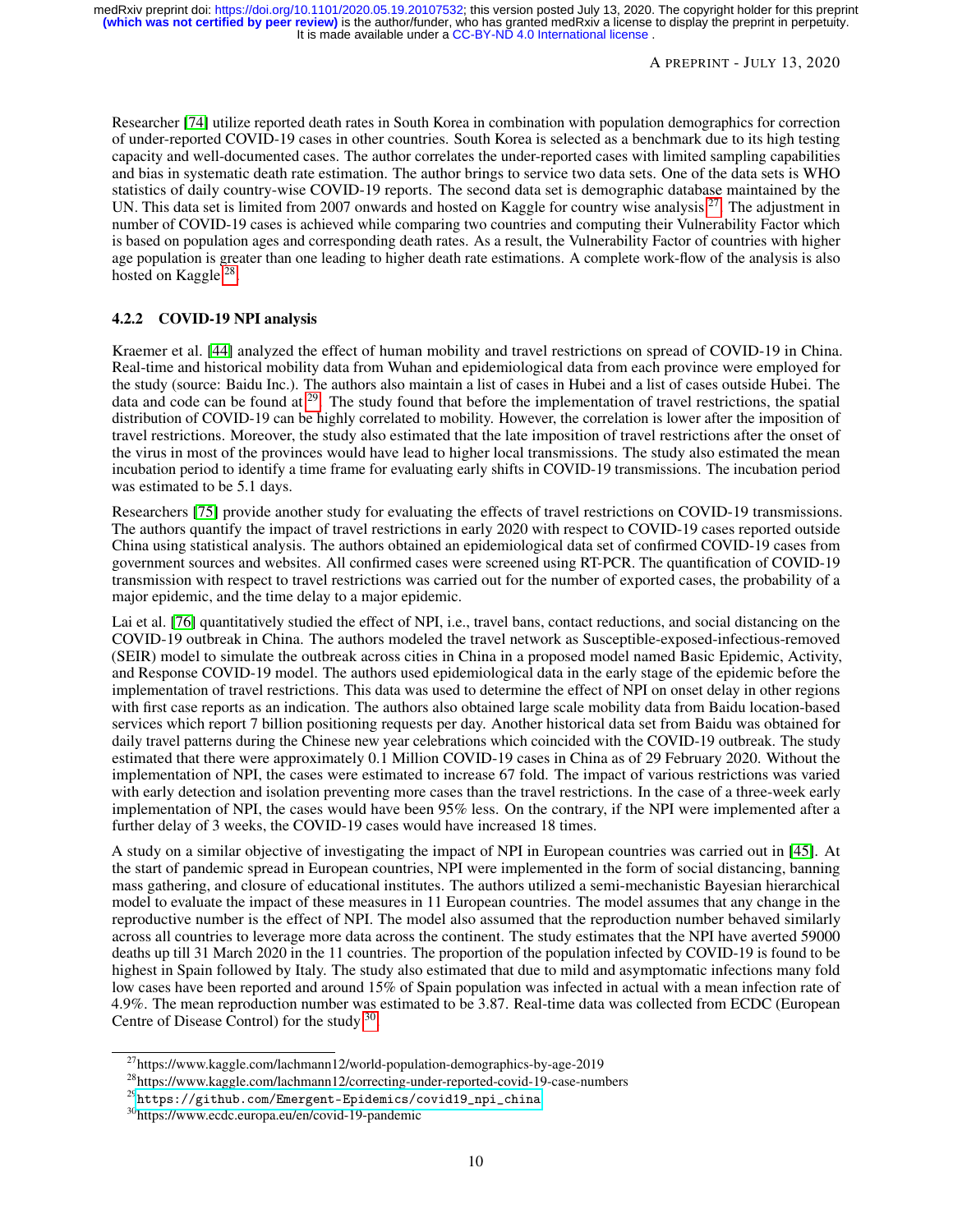Wells et al. [\[77\]](#page-26-13) studied the impact of international travel and border control restrictions on COVID-19 spread. The research work utilized daily case reports from December 8, 2019 to February 15, 2020 in China and county-wise airport connectivity with China to estimate the risk of COVID-19 transmissions. A total of 63 countries have direct flight connectivity with mainland China. The COVID-19 transmission/importation risk was assumed to be proportional to the number of airports with direct flights from China. It was estimated that an average reduction of 81.2% exportation rate occurred due to the travel and lockdown restrictions. Health questionnaire regarding exposure at least a week prior to arrival is estimated to identify 95% of the cases during incubation period. It is also estimated that if a case is identified via contact tracing within 5 days of exposure, the chances of its travel during the incubation period are reduced by 24.7%.

Researcher [\[78\]](#page-26-14) investigated the transmission control measures of COVID-19 in China. The authors compiled and analyzed a unique data set consisting of case reports, mobility patterns, and public health intervention. The COVID-19 case data were collected from official reports of the health commission. The mobility data were collected from locationbased services employed by Social media applications such as WeChat. The travel pattern from Wuhan during the spring festival was constructed from Baidu migration index [31](#page-10-0). The study found that the number of cases in other provinces after the shutdown of Wuhan can be strongly related to travelers from Wuhan. In cities with a lesser population, the Wuhan travel ban resulted in a delayed arrival (+2.91 days) of the virus. Cities that implemented the highest level emergency before the arrival of any case reported 33.3% lesser number of cases. The low level of peak incidences per capita in provinces other than Wuhan also indicates the effectiveness of early travel bans and other emergency measures. The study also estimated that without the Wuhan travel band and emergency measures, the number of COVID-19 cases outside Wuhan would have been around 740000 on the 50th day of the pandemic. In summary, the study found a strong association between the emergency measures introduced during spring holidays and the delay in epidemic growth of the virus.

# 4.2.3 COVID-19 reproduction rate analysis

Tindale et al. [\[79\]](#page-26-15) study the COVID-19 outbreak to estimate the incubation period and serial interval distribution based on data obtained in Singapore (93 cases) and Tianjin (135). The incubation period is the period between exposure to an infection and the appearance of the first symptoms. The data was made available to the respective health departments. The serial interval can be used to estimate the reproduction number (R*0*) of the virus. Moreover, both serial interval and incubation period can help identify the extent of pre-symptomatic transmissions. With more than a months data of COVID-19 cases from both cities, The mean serial interval was found to be 4.56 days for Singapore and 4.22 days for Tianjin. The mean incubation period was found to be 7.1 days for Singapore and 9 days for Tianjin.

Researchers [\[80\]](#page-26-16) investigated the serial interval of COVID-19 based on publicly reported cases. A total of 468 COVID-19 transmission events reported in China outside of Hubei Province between January 21, 2020, and February 8, 2020 formulated the data set. The data is compiled from reports of provincial disease control centers. The data indicated that in 59 of the cases, the infectee developed symptoms earlier than the infector indicated pre-symptomatic transmission. The mean serial interval is estimated to be 3.96 with a standard deviation of 4.75. The mean serial interval of COVID-19 is found to be lower than similar viruses of MERS and SARS. The production rate (R*0*) of the data set is found to be 1.32.

Author in [\[81\]](#page-26-17) presented a framework for serial interval estimation of COVID-19. As the virus is easily transmitted in a community from an infected person, it is important to know the onset of illness in primary to secondary transmissions. The date of illness onset is defined as the date on which a symptom relevant to COVID-19 infection appears. The serial interval refers to the time between successive cases in a chain of disease transmission. The authors obtain 28 cases of pairs of infector-infectee cases published in research articles and investigation reports and rank them for credibility. A subset of 18 high credible cases are selected to analyze that the estimated median serial interval lies at 4.0 days. The median serial interval of COVID-19 is found to be smaller than SARS. Moreover, it is implied that contact tracing methods may not be effective due to the rapid serial interval of infector-infectee transmissions.

# 4.3 Social media data

Researchers [\[82\]](#page-26-18) contributed towards a publicly available ground truth textual data set to analyze human emotions and worries regarding COVID-19. The initial findings were termed as Real World Worry Dataset (RWWD). In the current global crisis and lock-downs, it is very essential to understand emotional responses on a large scale. The authors requested multiple participants from UK on 6th and 7th April (Lock-down, PM in ICU) to report their emotions and formed a data set of 5000 texts (2500 short and 2500 long texts). The number of participants was 2500. Each participant was required to provide a short tweet-sized text (max 240 characters) and a long open-ended text (min 500 characters). The participants were also asked to report their feelings about COVID-19 situations using 9-point scales  $(1 = not at all,$ 

<span id="page-10-0"></span><sup>31</sup>http://qianxi.baidu.com/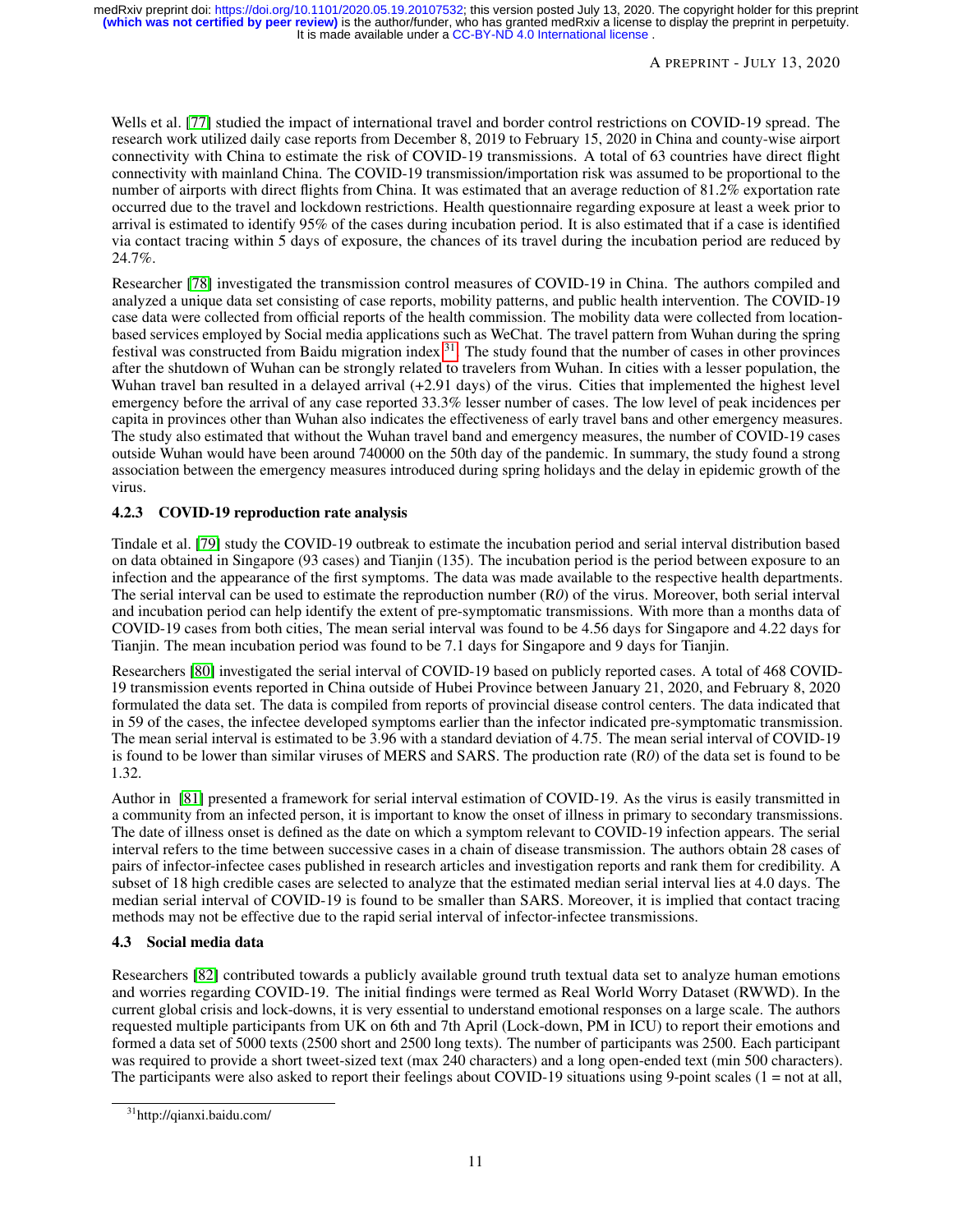#### A PREPRINT - JULY 13, 2020



<span id="page-11-0"></span>Figure 3: A generic work-flow of Social media based ML and NLP applications [\[83\]](#page-26-19)

 $5 =$  moderately,  $9 =$  very much). Each participant rated how worried they were about the COVID-19 situation and how much anger, anxiety, desire, disgust, fear, happiness, relaxation, and sadness they felt. One of the emotions that best represented their emotions was also selected. The study found that anxiety and worry were the dominant emotions. STM package from R was reported for topic modeling. The most prevalent topic in long texts related to the rules of lock-down and the second most prevalent topic related to employment and economy. In short texts, the most prominent topic was government slogans for lock-down.

A large-scale Twitter stream API data set for scientific research into social dynamic of COVID-19 was presented in [\[83\]](#page-26-19). The data set is maintained by the Panacea Lab at Georgia State University with dedicated efforts starting on March 11, 2020. The data set consists of more than 424 million tweets in the latest version with daily updates. The data set consists of tweets in all languages with prevalence of English, Spanish, and French. Several keywords, such as, COVID19, CoronavirusPandemic, COVID-19, 2019nCoV, CoronaOutbreak, and coronavirus were used to filter results. The data set consists of two TSV files, i.e., a full data set and one that has been cleaned with no re-tweets. The data set also contains separate CSV files indicating top 1000 frequent terms, top 1000 bigrams, and top 1000 trigrams.

Chen et al. [\[84\]](#page-26-20) describe a multilingual coronavirus data set with the aim of studying online conversation dynamics. The social distancing measure has resulted in abrupt changes in the society with the public accessing social platforms for information and updates. Such data sets can help identify rumors, misinformation, and panic among the public along with other sentiments from social media platforms. Using Twitter's streaming API and Tweepy, the authors began collecting tweets from January 28, 2020 while adding keywords and trending accounts incrementally in the search process. At the time of publishing, the data set consisted of over 50 million tweets and 450GB of raw data.

Authors in [\[85\]](#page-27-0) collected a Twitter data set of Arabic language tweets on COVID-19. The aim of the data set collection is to study the pandemic from a social perspective, analyze human behavior, and information spread with special consideration to Arabic speaking countries. The data set collection was started in March 2020 using twitter API and consists of more than 2,433,660 Arabic language tweets with regular additions. Arabic keywords were used to search for relevant tweets. Hydrator and TWARC tools are employed for retrieving the full object of the tweet. The data set stores multiple attributes of a tweet object including the ID of the tweet, username, hashtags, and geolocation of the tweet.

Yu et al. [\[86\]](#page-27-1) compiled a data set from Twitter API solely based on the institutional and news channel tweets based on multiple countries including US, UK, China, Spain, France, and Germany. A total of 69 Twitter accounts were followed with 17 from government and international organizations including WHO, EU commission, CDC, ECDC. 52 news media outlets were monitored including NY Times, CNN, Washington Post, and WSJ.

Researcher [\[5\]](#page-23-3) analyzes a data set of tweets about COVID-19 to explore the policies and perceptions about the pandemic. The main objective of the study is to identify public response to the pandemic and how the response varies time, countries, and policies. The secondary objective is to analyze the information and misinformation about the pandemic is presented and transmitted. The data set is collected using Twitter API and covers 22 January to 13 March 2020. The corpus contains 6,468,526 tweets based on different keywords related to the virus in multiple languages. The data set is being continuously updated. The authors propose the application of Natural Language Processing, Text Mining, and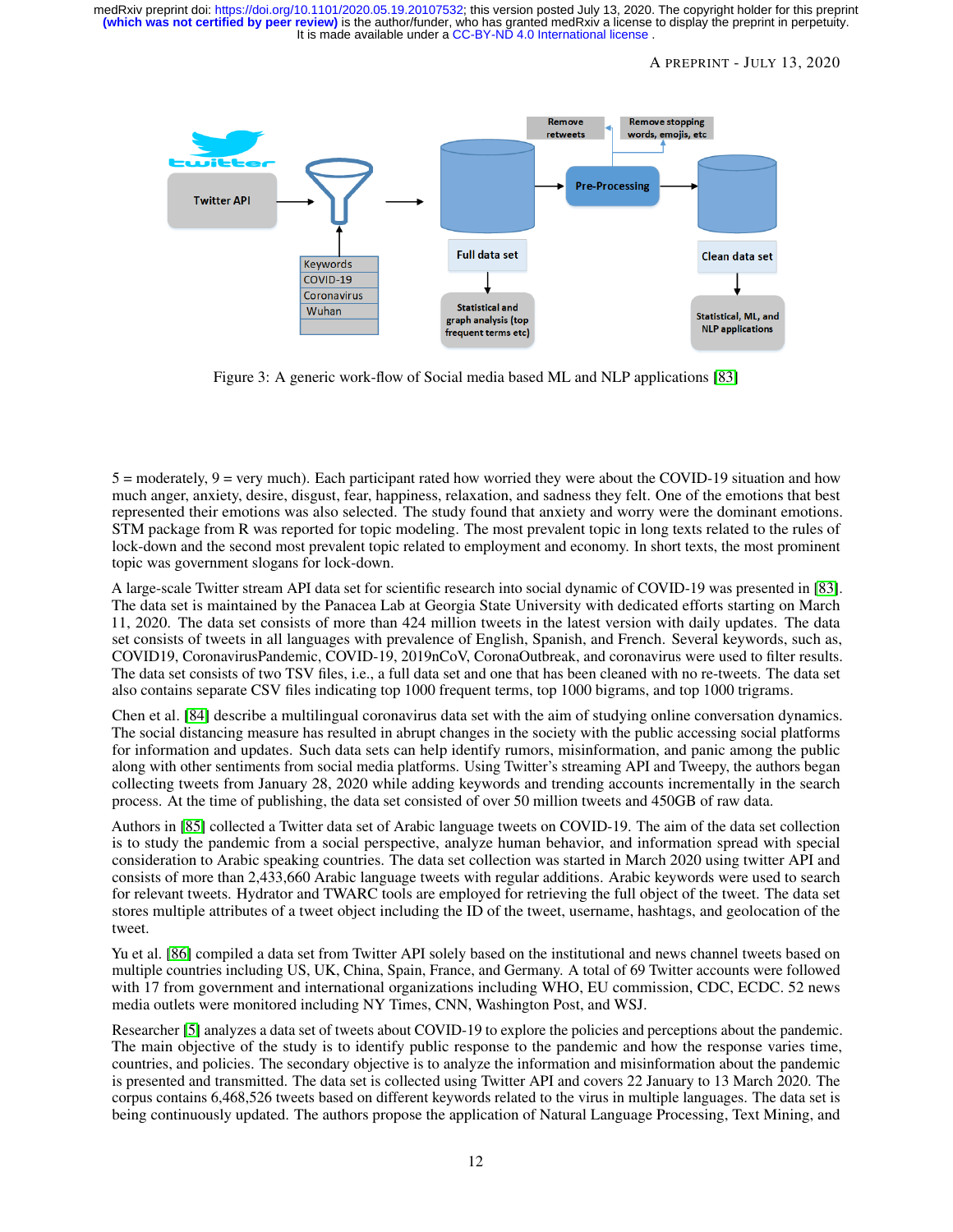Network Analysis on the data set as their future work. Similar data sets of Twitter posts regarding COVID-19 can be found at Github  $32$  and Kaggle  $33$ .

Zarei et al. [\[87\]](#page-27-2) gather social media content from Instagram using hashtags related to COVID-19 (coronavirus, covid19, and corona etc.). The authors found that 58% of the social media posts concerning COVID-19 were in English Language. The authors proposed the application of fake new identification and social behavior analysis on their data set.

Sarker et al. [\[88\]](#page-27-3) mined Twitter to analyze symptoms of COVID-19 from self-reported users. The authors identified 203 COVID-19 patients while searching Twitter streaming API with expressions related to self-report of COVID-19. The patients reported 932 different symptoms with 598 unique lexicons. The most frequently reported COVID-19 symptoms were fever (65%) and cough (56%). The reported symptoms were compared with clinical findings on COVID-19. It was found that anosmia (26%) and ageusia (24%) reported on Twitter were not found in the clinical studies. A generic workflow of ML and NLP application on social media data is illustrated in figure [3.](#page-11-0)

#### 4.4 Scholarly articles

Several articles have performed bibliometric research on scientific works focused on COVID-19. The Allen Institute for AI with other collaborators started an initiative for collecting articles on COVID-19 research named CORD-19 [\[6\]](#page-23-4). The data set was initiated with 28K articles now contains more than 52k articles and 41k full texts. Multiple repositories such as PMC, BioRxiv, MedRxiv, and WHO were searched with queries related to COVID-19 ("COVID-19", "Coronavirus", "Corona virus", "2019-nCoV", etc.). Along with the article's data set, a metadata file is also provided which includes each article DOI and publisher among other information. The data set is also divided into commercial and non-commercial subsets. The duplicate articles were clustered based on publication ID/DOI and filtered to remove duplication. Design challenges such as machine-readable text, copyright restrictions, and clean canonical meta-data were considered while collecting data. The aim of the data set collection is to facilitate information retrieval, extraction, knowledge-based discovery, and text mining efforts focused on COVID-19 management policies and effective treatment. The data set has been popular among the research community with more than 1.5 million views and more than 75k downloads. A competition at Kaggle based on information retrieval from the proposed data set is also active. On the other hand, several publishers have created separate sections for COVID-19 research and listed on their website. Ahamed et al. [\[89\]](#page-27-4) applied graph-based techniques on this data set to study three topic related to COVID-19. Researchers [\[90\]](#page-27-5) applied Association Rule Text Mining (ARTM) and information cartography techniques on the same data set. ARTM highlights distinguished terms and the association between them after parsing text documents while information cartography extracts structured knowledge from association rules.

Researchers [\[91\]](#page-27-6) provided a scoping review of 65 research articles published before 31 January 2020 indicating early studies on COVID-19. The review followed a five-step methodological framework for the scoping review as proposed in [\[92\]](#page-27-7). The authors searched multiple online databases including bioRxiv, medRxiv, Google scholar, PubMed, CNKI, and WanFang Data. The searched terms included "nCoV", "2019 novel coronavirus", and "2019-nCoV" among others. The study found that approximately 90% of the published articles were in the English language. The largest proportion  $(38.5\%)$  of articles studied the causes of COVID-19. Chinese authors contributed to most of the work  $(67.7\%)$ . The study also found evidence of virus origin from the Wuhan seafood market. However, specific animal association of the COVID-19 was not found. The most commonly reported symptoms were fever, cough, fatigue, pneumonia, and headache form the studies conduction clinical trails of COVID-19. The surveyed studies have reported masks, hygiene practices, social distancing, contact tracing, and quarantines as possible methods to reduce virus transmission. The article sources are available as supplementary resources with the article.

Researchers [\[24\]](#page-24-0) detailed a systematic review and critical appraisal of prediction models for COVID-19 diagnosis and prognosis. Multiple publication repositories such as PubMed were searcher for articles that developed and validated COVID-19 prediction models. Out of the 2696 available titles and 27 studies describing 31 prediction models were included for the review. Three of these studies predicted hospital admission from pneumonia cases. Eighteen studies listed COVID-19 diagnostic models out of which 13 were ML-based. Ten studies detailed prognostic models that predicted mortality rates among other parameters. The critical analysis utilized PROBAST, a tool for risk and bias assessment in prediction models [\[93\]](#page-27-8). The analysis found that the studies were at high risk of bias due to poorly reported models. The study recommended that COVID-19 diagnosis and prognosis models should adhere to transparent and open source reporting methods to reduce bias and encourage realtime application.

Researcher from Berkeley lab have developed a web search portal for data set of scholarly articles on COVID-19<sup>[34](#page-12-2)</sup>. The data set is composed of several scholarly data sets including Wang et al. [\[6\]](#page-23-4), LitCovid, and Elsevier Novel Corona virus

<span id="page-12-0"></span><sup>32</sup>https://github.com/BayesForDays/coronada

<span id="page-12-1"></span><sup>33</sup>https://www.kaggle.com/smid80/coronavirus-covid19-tweets

<span id="page-12-2"></span><sup>34</sup>https://covidscholar.org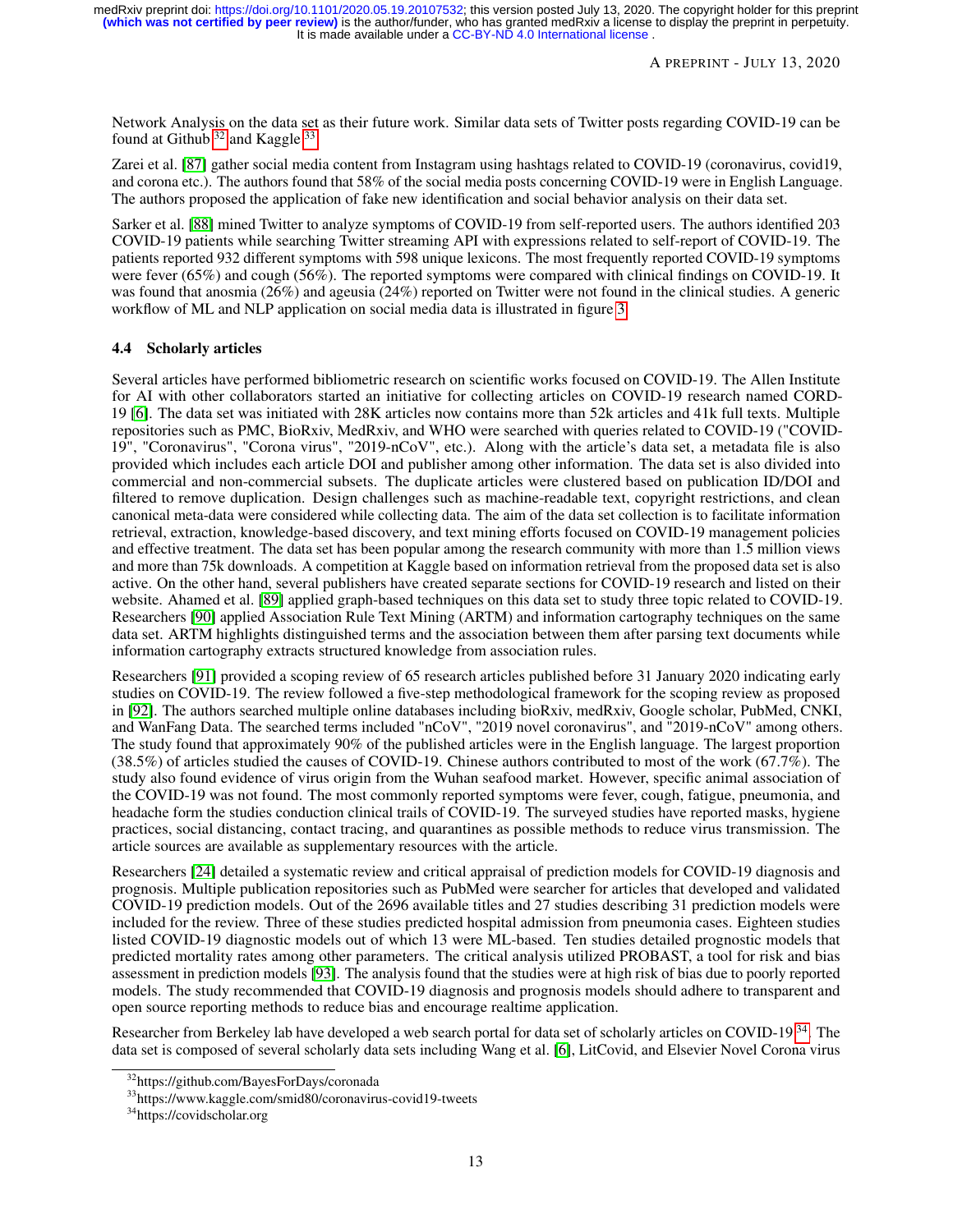Information Center. The continuously expanding data set contains approximately 60K articles with 16K specifically related to COVID-19. The search portal employs NLP to look for related articles on COVID-19 and also provides valuable insights regarding the semantic of the articles.

#### <span id="page-13-0"></span>4.5 Mobility data sets

Mobility data sets during the COVID-19 pandemic are essential to establish a relation between the number of cases (transmitted) and mobility patterns and observe the global response of communities in NPI restrictions. There are a number of open source mobility data sets providing information with varying features. Mobility data sets can be investigated to answer questions like what is the effect of COVID-19 on travel? Did people stay at home during the lock-down? Is their a correlation between high death rates and high mobility?

A global mobility data set of more than 150 countries collected from Google location services can be found at Google <sup>[35](#page-13-1)</sup>. It presents reports available in PDF format with a breakdown of countries and regions. The reports include a summary of changes in retail, recreation, supermarket, pharmacy, park, public transport, workplace, and residential visits. The privacy of users is ensured with aggregated and anonymised data that contains no identifiable personal information. A summary of the Google mobility reports in CSV format can be found at Kaggle  $36$ .

Apple made a similar data set available on mobility based on user requests to location services across the globe <sup>[37](#page-13-3)</sup>. User privacy was addressed with anonymised records as data sent from devices is associated with random rotating identifiers. The data set available in CSV format compared the mobility with a baseline set on 13th January 2020. The data set contains information on the country/region, sub-region, or city level. The GeoDS lab at the University of Wisconsin-Madison has developed a web application identifying mobility patterns across the U.S <sup>[38](#page-13-4)</sup>. The data set is based on reports from SafeGraph [39](#page-13-5) and Descartes Labs [40](#page-13-6). The baseline is formed between the two weekends occurring before the lock-down measures were announced in the U.S. The data set provides fine-grained details up to county levels.

SafeGraph is a digital footprint platform that aggregates location-based data from multiple applications in the U.S. The journalistic data is used to infer the implementation of lock-down measures at the county level. The data set is envisioned to serve the scientific community in general and ML applications specifically for epidemiological modeling. Some of the research works listed in the above sections have utilized mobility data from Baidu location services <sup>[41](#page-13-7)</sup>. Limited data about commercial flights can be obtained from the Flirt tool  $^{42}$  $^{42}$  $^{42}$ .

### 4.6 NPI data sets

NPI is the collection of wide range of measures adopted by governments to curb the COVID-19 pandemic. NPI data sets are essential to the study of COVID-19 transmissions and analyze the effect of NPI on COVID-19 cases (infections, deaths, etc) for better policy and decisions at government level [\[46\]](#page-25-2).

A team of academics and students at Oxford University systematically collected publicly available data from every part of the world into a Stringency Index [\[94\]](#page-27-9). The Stringency Index consists of information on government policies and a score to indicate their stringency. A total of 17 indicators are listed grouped into four classes of containment and closure (school closure, cancel public events, international and local travel ban, etc), financial response (income support, debt relief for households, etc), health systems (emergency investment in healthcare, contact tracing, etc), and miscellaneous responses. These indicators are used to compare government responses and measure their effect on the rate of infections. A global map of the world ranking countries with the Stringency Index is presented. Data is collected from internet sources, news articles, and government press releases. Data is available in multiple formats and interfaces on the team website and GitHub repository <sup>[43](#page-13-9)</sup>. The project is titled Oxford COVID-19 Government Response Tracker (OxCGRT) and has a working paper and corresponding open source repository.

A similar data set of 117 countries has been curated by a group of volunteers  $44$ . The objective of the data set curation is to study the effectiveness of NPI on national scales without consideration of economic stimulus. The data set includes

<span id="page-13-1"></span><sup>35</sup>https://www.google.com/covid19/mobility/

<span id="page-13-2"></span><sup>36</sup>https://www.kaggle.com/chaibapat/google-mobility

<span id="page-13-3"></span><sup>37</sup>https://www.apple.com/covid19/mobility

<span id="page-13-4"></span><sup>38</sup>https://geods.geography.wisc.edu/covid19/physical-distancing/

<span id="page-13-5"></span><sup>39</sup>https://www.safegraph.com/

<span id="page-13-6"></span><sup>40</sup>https://www.descarteslabs.com/

<span id="page-13-7"></span><sup>41</sup>http://qianxi.baidu.com/

<span id="page-13-8"></span><sup>42</sup>https://flirt.eha.io/

<span id="page-13-9"></span><sup>43</sup>https://github.com/OxCGRT/covid-policy-tracker

<span id="page-13-10"></span><sup>44</sup>https://www.kaggle.com/davidoj/covid19-national-responses-dataset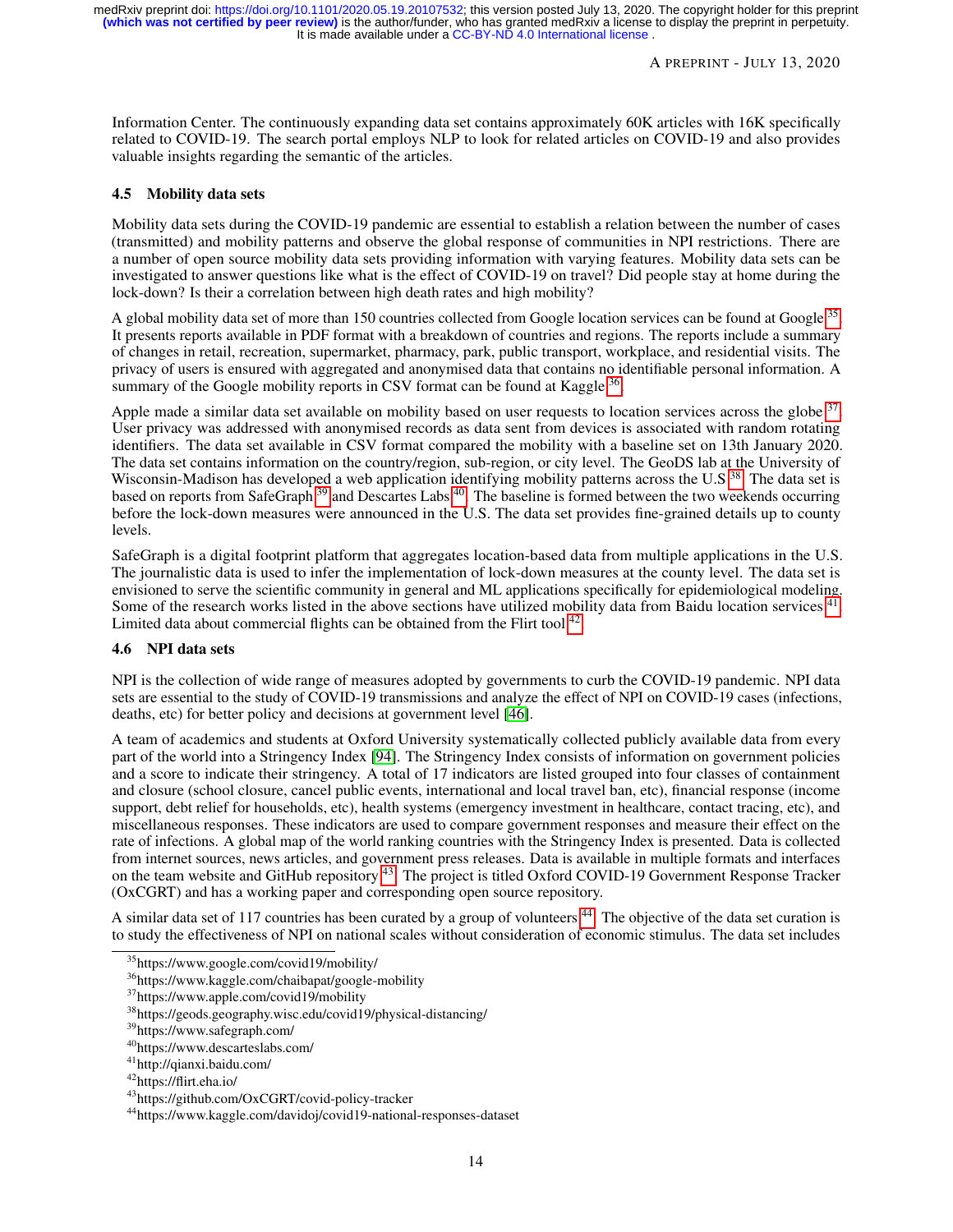information on lock-down measures, travel bans, and testing counts. The authors acknowledge the sampling bias in the data set as some countries are difficult to document and the government reports may differ from actual implementation and consequences. The data set can be utilized to study the correlation between national responses and infection transmission rates.

ACAPS, an independent information provider, details a dashboard <sup>[45](#page-15-0)</sup> and CSV files <sup>[46](#page-15-1)</sup> for COVID-19 government measures which is updated weekly. The collected information falls into the categories of social distancing, movement restrictions, public health measures, social and economic measures, and lock-downs. Each information regarding government measures is elaborated with country, administration level, region, implementation date, and source among other details.

## <span id="page-14-0"></span>5 Speech data sets

The speech (audio) data sets help in COVID-19 diagnosis and detection through three basic methods. Firstly, cough sounds can help in detecting a COVID-19 positive case after the application of ML techniques [\[7,](#page-23-5) [36\]](#page-24-12). Secondly, breathing rate can be detected from speech resulting in the screening of a person for COVID-19[\[95\]](#page-27-10). Thirdly, stress detection techniques from speech can be used to detect persons with indications of mental health problems and the severity of COVID-19 symptoms. All these techniques require extensive efforts for data set collection. These speechbased COVID-19 diagnosis techniques can be enabled by smartphone applications or remote medical care through telemedicine.

### 5.1 Cough based COVID-19 diagnosis

Imran et al. [\[7\]](#page-23-5) exploited the fact that cough is one of the major symptoms of COVID-19. What makes this exploitation process complex, is the truth that cough is a symptom of over thirty non-COVID-19 related medical conditions. To address this problem, the authors investigate the distinctness of pathomorphological alterations in the respiratory system induced by COVID-19 infection when compared to other respiratory infections. Transfer learning is exploited to overcome the COVID-19 cough training data shortage. To reduce the misdiagnosis risk stemming from the complex dimensionality of the problem, a multi-pronged mediator centered risk-averse AI architecture is leveraged. The AI architecture consists of three independent classifiers, i.e., Deep Learning-based multi-class classifier, Classical MLbased multi-class classifier, and Deep Learning-based binary class classifier. If the output of any classifier mismatches other, inconclusive result is returned. Results show that proposed AI4COVID-19 can distinguish among COVID-19 coughs and several types of non-COVID19 coughs. The accuracy of more than 90% is promising enough to encourage a large-scale collection of labeled cough data to gauge the generalization capability of AI4COVID-19.

Researchers [\[37\]](#page-24-13) developed a cross-platform application for crowd-sourced collection of voice sounds (cough and breath) to distinguish healthy and unhealthy persons. The voice sounds are used to distinguish between COVID-19, asthma, and healthy persons. Three binary classification tasks are constructed i.e., (a) distinguish COVID-19 positive users from healthy users (b) distinguish COVID-19 positive users who have a cough from healthy users who have a cough, and (c) distinguish COVID-19 positive users with a cough from users with asthma who declared a cough. More than 7000 unique users (approximately 10K samples) participated in the crowdsourced data collection out of which more than 200 reported being COVID-19 positive. Standard audio augmentation methods were used to increase the sample size of the data set. Three classifiers, namely, Logistic Regression, Gradient Boosting Trees, and SVM were utilized for the classification task. The study utilizes the aggregate measure of the area under the curve (AUC) for performance comparison. AUC of greater than 70% is reported in all three binary classification tasks. The authors also utilize breathing samples for classification and find AUC to be approximately 60%. However, when the cough and breathing inputs are combined for classification, the AUC improves to approximately 80% for each task due to a higher number of features.

Sharma et al. [\[96\]](#page-27-11) aim to supplement the laboratory-based COVID-19 diagnosis methods with cough based diagnosis. The project, named is Coswara, utilizes cough, breath, and speech sounds to quantify biomarkers in acoustics. Nine different vocal sounds are collected for each patient including breath (shallow and deep), cough (shallow and heavy), and vowel phonations. The nine vocals capture different physical states of the respiratory system. Multi-dimensional spectral and temporal features are extracted from audio files. The classification and data curation tasks are under process.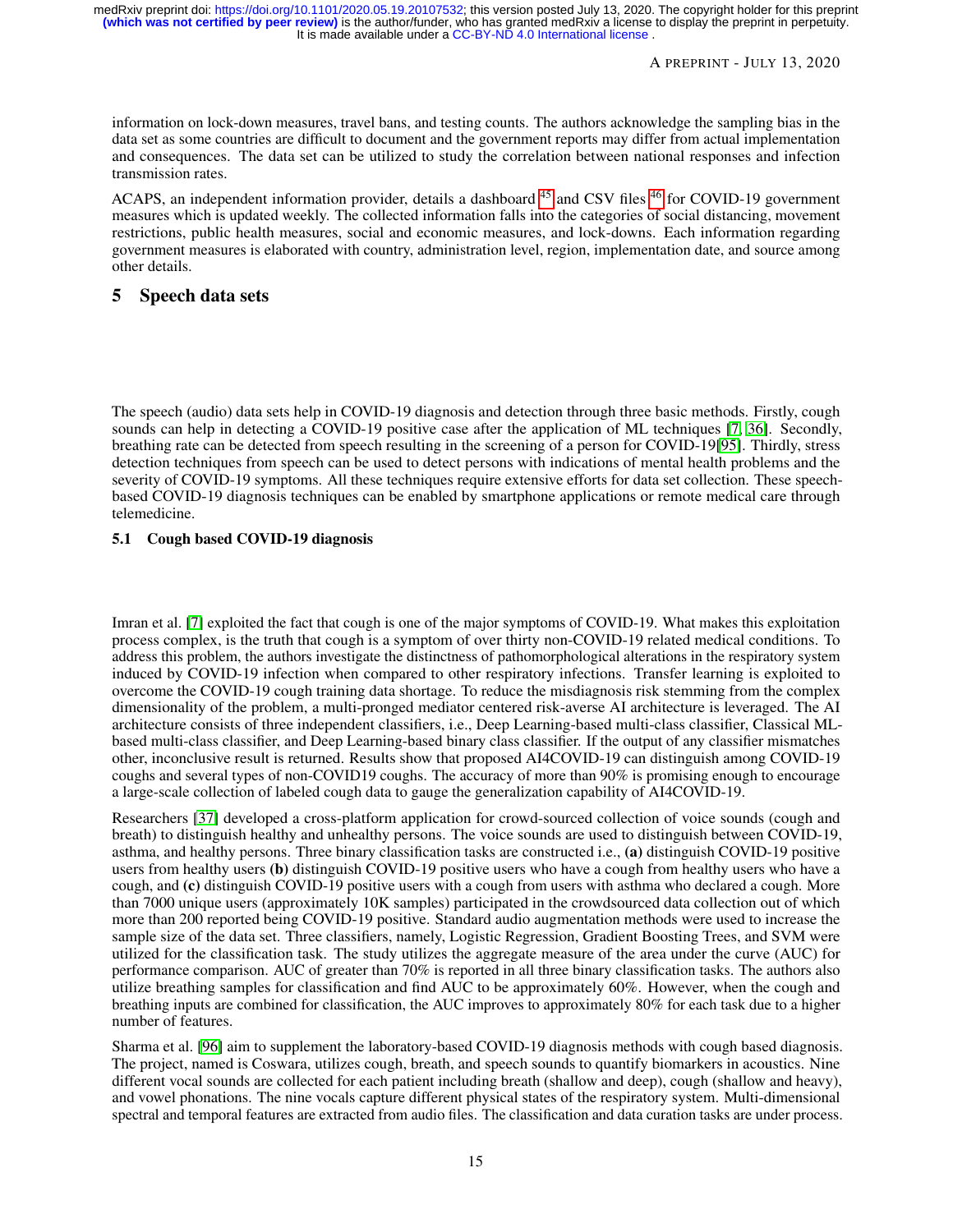It is made available under a CC-BY-ND 4.0 International license. **(which was not certified by peer review)** is the author/funder, who has granted medRxiv a license to display the preprint in perpetuity. medRxiv preprint doi: [https://doi.org/10.1101/2020.05.19.20107532;](https://doi.org/10.1101/2020.05.19.20107532) this version posted July 13, 2020. The copyright holder for this preprint



<span id="page-15-9"></span>Figure 4: A work-flow of speech based COVID-19 diagnosis

The work is supplemented by a web application for data collection  $47$  and open source voice data set of approximately 1000 samples in wav format (44.1KHz) <sup>[48](#page-15-3)</sup>.

In summary, detecting/screening COVID-19 from cough samples using ML techniques has indicated promising results [\[7,](#page-23-5) [36\]](#page-24-12). The accuracy of the studies is hindered due to the small data set of COVID-19 cough samples. Several researchers are gathering cough based data and have made appeals for contribution from the public. Researchers from the University of Cambridge<sup>[49](#page-15-4)</sup>, Carnegie Mellon University <sup>[50](#page-15-5)</sup>, and EPFL <sup>[51](#page-15-6)</sup> have made calls for the community participation in the collection of the cough data. An independent  $\overline{AI}$  team has made the call for data collection  $^{52}$  $^{52}$  $^{52}$  and also made an open source repository for the cough data  $53$ . However, the data set consists of only 16 samples (7 COVID-19) PCR test positives, 9 negative). Further efforts are required towards data collection to enable the application of ML techniques for higher accuracy diagnosis. Figure [4](#page-15-9) depicts a work-flow of speech-based COVID-19 diagnosis [\[96,](#page-27-11) [7\]](#page-23-5).

## 5.2 Breath based COVID-19 diagnosis

Breathlessness or shortness of breath is a symptom in nearly 50% of the COVID-19 patients which can also indicate other serious diseases such as pneumonia [\[95\]](#page-27-10). Automated detection of breathlessness from the speech is required in remote medical care and COVID-19 screening applications. Patient speech can be recorded for breath patterns with a simple microphone attached to smart devices. Abnormality related to COVID-19 can be detected from the breath patterns.

Faezipour et al. [\[97\]](#page-27-12) proposed an idea smartphone application for self-testing of COVID-19 using breathing sounds. The authors imply that breathing difficulties due to COVID-19 can reveal acoustic patterns and features necessary for COVID-19 pre-diagnosis. The breathing sounds can be input to the smartphone through the microphone. Signal processing, ML, and deep learning techniques can be applied to the breathing sound to extract features and classify the input into COVID-19 positive and negative cases. Such a smartphone-based application can be used as a self-test while eliminating the risks and costs associated with visiting medical facilities. The proposed framework can be augmented with data obtained from a spirometer (lung volume) and blood oxygenation measured from a pulse oximeter. The data should be initially labeled as COVID-19 positive and negative by medical experts based on clinical findings to train the proposed model. Afterward, ML techniques can extract features and classify new inputs based on model training.

Authors [\[98\]](#page-27-13) detailed a portable smartphone powered spirometer with automated disease classification using CNN. Spirometer is a device that measures the volume of expired and inspired air. The proposed system consists of three basic modules. First, fleisch type airflow tube captures the breath with a differential pressure-based approach. A blue-tooth enabled micro-controller is built for data processing. Lastly, an Android application with a pre-trained

<span id="page-15-0"></span><sup>45</sup>https://www.acaps.org/projects/covid19/data

<span id="page-15-1"></span><sup>46</sup>https://tinyurl.com/yc2m29vz

<span id="page-15-2"></span><sup>47</sup>https://coswara.iisc.ac.in/

<span id="page-15-3"></span><sup>48</sup>https://github.com/iiscleap/Coswara-Data

<span id="page-15-4"></span><sup>49</sup>https://www.covid-19-sounds.org/en/

<span id="page-15-5"></span><sup>50</sup>https://cvd.lti.cmu.edu/

<span id="page-15-6"></span><sup>51</sup>https://coughvid.epfl.ch/

<span id="page-15-7"></span><sup>52</sup>http://virufy.org/

<span id="page-15-8"></span><sup>53</sup>https://github.com/virufy/covid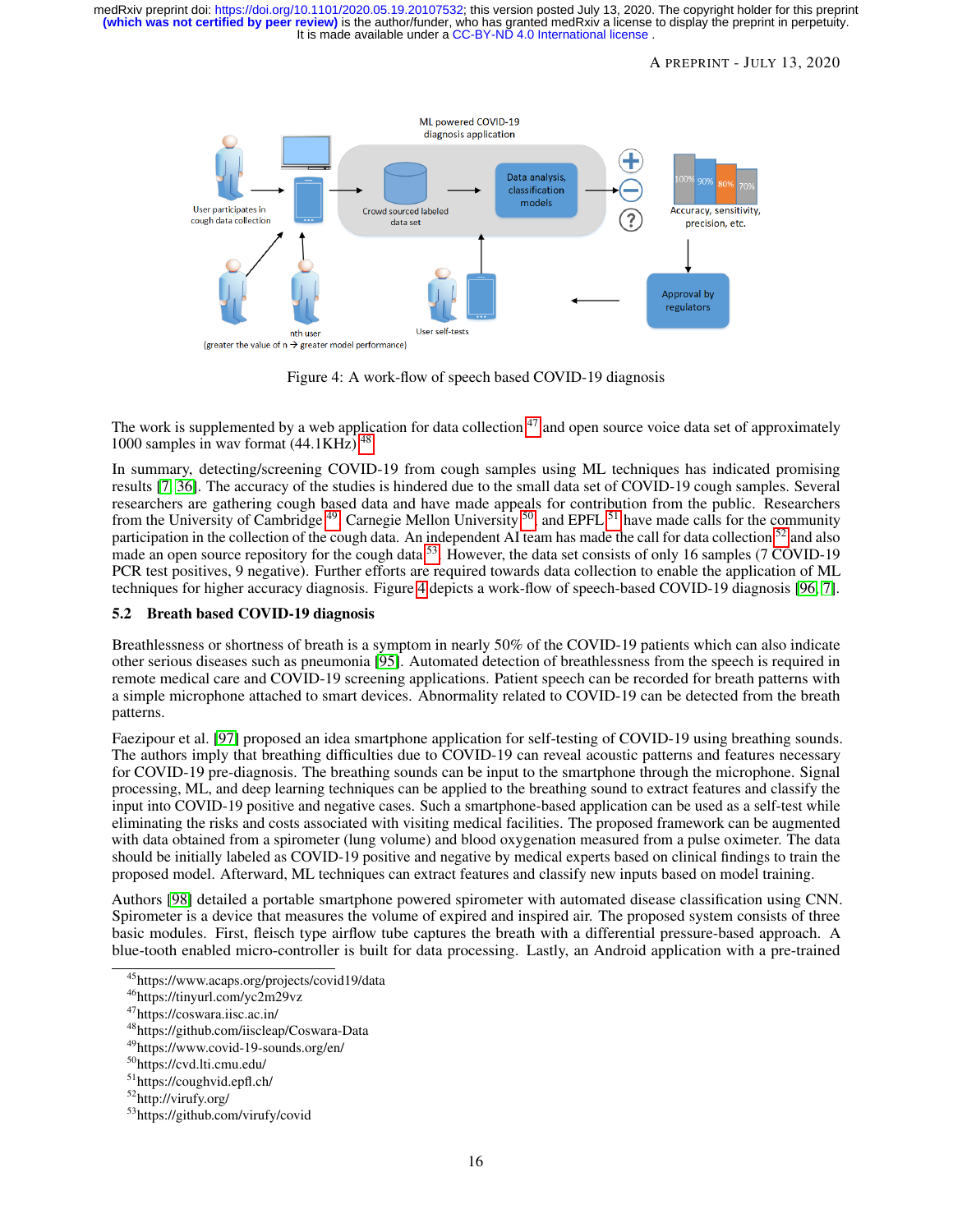CNN model for classification is developed. Stacked AutoEncoders, Long Short Term Memory Network, and CNN are evaluated as classifiers for lung diseases such as obstructive lung diseases and restrictive lung diseases. The 1-D CNN classifier exhibits higher accuracy than other ML classifiers. The proposed model can be extended to include COVID-19 classification and the classifiers can be re-evaluated for accuracy. In summary, tools are available for the breath-based COVID-19 diagnosis. However, existing applications are required to be updated accompanied by voice collections from COVID-19 patients.

## 5.3 Speech based COVID-19 severity estimation

Han et al. [\[99\]](#page-27-14) provide an initial data driven study towards speech analysis for COVID-19 and detect physical and mental states along with symptom severity. Voice data from 52 patients hospitalized in China was gathered with five sample sentences. Moreover, each patient was asked to rate his sleep quality, fatigue, and anxiety on low, average and high level. Demographic information for each patient was also collected. The data was pre-processed in four steps namely, data cleansing, hand annotating of voice activities, speaker diarisation, and speech transcription. openSMILE toolkit was used to extract two feature sets namely, Computational Paralinguistics Challenge (COMPARE) and the extended Geneva Minimalistic Acoustic Parameter (eGeMAPS). Four classification tasks are performed on data. Firstly, the patient severity is estimated with the help of number of hospitalization days. The rest of the three classification tasks predict the severity of self-reported sleep quality, fatigue, and anxiety levels of COVID-19 patients with SVM classifier and linear kernel. Performance in terms of unweighted average recall showed promising results for sleep quality and anxiety prediction.

# <span id="page-16-0"></span>6 Comparison

In this section we provide a tabular and descriptive comparison of the surveyed open source data sets. Table [1](#page-17-0) presents the comparison of medical image data sets in terms of application, data type, and ML method in tabular form.

First, we compare all of the listed works on their openness. Some of the works do not have data and code publicly available and it is difficult to validate their work [\[100\]](#page-27-15). Others have code or data publicly available [\[101\]](#page-27-16). Such studies are more relevant in the current pandemic for global actions concerning verifiable scientific research against COVID-19. On the other hand, some studies merge multiple data sets and mention the source of data but do not host it as a separate repository [\[102\]](#page-27-17). The highly relevant studies have made public both data and code [\[49,](#page-25-5) [42\]](#page-24-18).

Higher number of reported works have utilized X-ray images than CT scans. Very few studies have utilized ultrasounds and MRT images [\[67\]](#page-26-3). Segmentation techniques to identify infected areas have been mostly applied to CT scans [\[54\]](#page-25-10). Similarly, augmentation techniques to increase the size of the data set have been applied mostly to X-ray image based data sets [\[52,](#page-25-8) [65\]](#page-26-1). All of the works provided 2D CT scans except for one resource from the Coronacases Initiative <sup>[54](#page-16-1)</sup>. Most of the COVID-19 diagnosis works employed CNNs for classification. Some of the works utilized transfer learning to further increase the accuracy of classification by learning from similar tasks [\[50,](#page-25-6) [58\]](#page-25-14). Moreover, few works augmented CNNs with SVM for feature extraction and classification tasks [\[52,](#page-25-8) [51\]](#page-25-7). Higher accuracies were reported from works augmenting transfer learning and SVM with CNNs. CNNs and deep learning techniques are reported to overfit models due to the limited size of COVID-19 data sets [\[49\]](#page-25-5). Therefore, authors also researched alternative approaches in the form of Capsule network [\[32\]](#page-24-8) and SVM [\[51\]](#page-25-7) for better classification on limited data sets of COVID-19 cases. Augmentation techniques have also been employed to increase the size of data set. However, further analysis is required on the performance evaluation of COVID-19 diagnosis on augmented data sets [\[65\]](#page-26-1).

Most of the COVID-19 diagnosis works distinguished between two outcomes of COVID-19 positive or negative cases [\[64\]](#page-26-0). However, some of the works utilized three outcomes, i.e., COVID-19 positive, viral pneumonia, and normal cases for applicability in real-world scenarios. Researchers [\[58\]](#page-25-14) expanded the classification to six common types of pneumonia. Such methodologies require the extraction and compilation of data sets with other categories of pneumonia radiographs. The ML-based COVID-19 diagnosis is difficult to fully automate as a human in the loop (HITL) is required to label radiographic data [\[54\]](#page-25-10). Segmentation techniques have been utilized to embed bio-markers in data set [\[55\]](#page-25-11). However, the segmentation techniques also require HITL for verification.

ResNet, MobileNet, and VGG have been commonly employed as pre-trained CNNs for classification [\[61,](#page-25-17) [62\]](#page-25-18). AI/ML explainability methods have been seldom used to delineate the performance of CNNs [\[60\]](#page-25-16). Most of the works report accuracies greater than 90% for COVID-19 diagnosis [\[52,](#page-25-8) [51\]](#page-25-7). The data sets of Cohen et al. [\[23\]](#page-23-21) is considered pioneering effort and is mostly utilized for the COVID-19 cases and Kermany et al. [\[63\]](#page-25-19) is employed for common pneumonia cases.

Table [2](#page-18-0) presents the comparison of textual data sets (COVID-19 case reports) in terms of application, data type, and statistical method in tabular form.

<span id="page-16-1"></span><sup>54</sup>https://coronacases.org/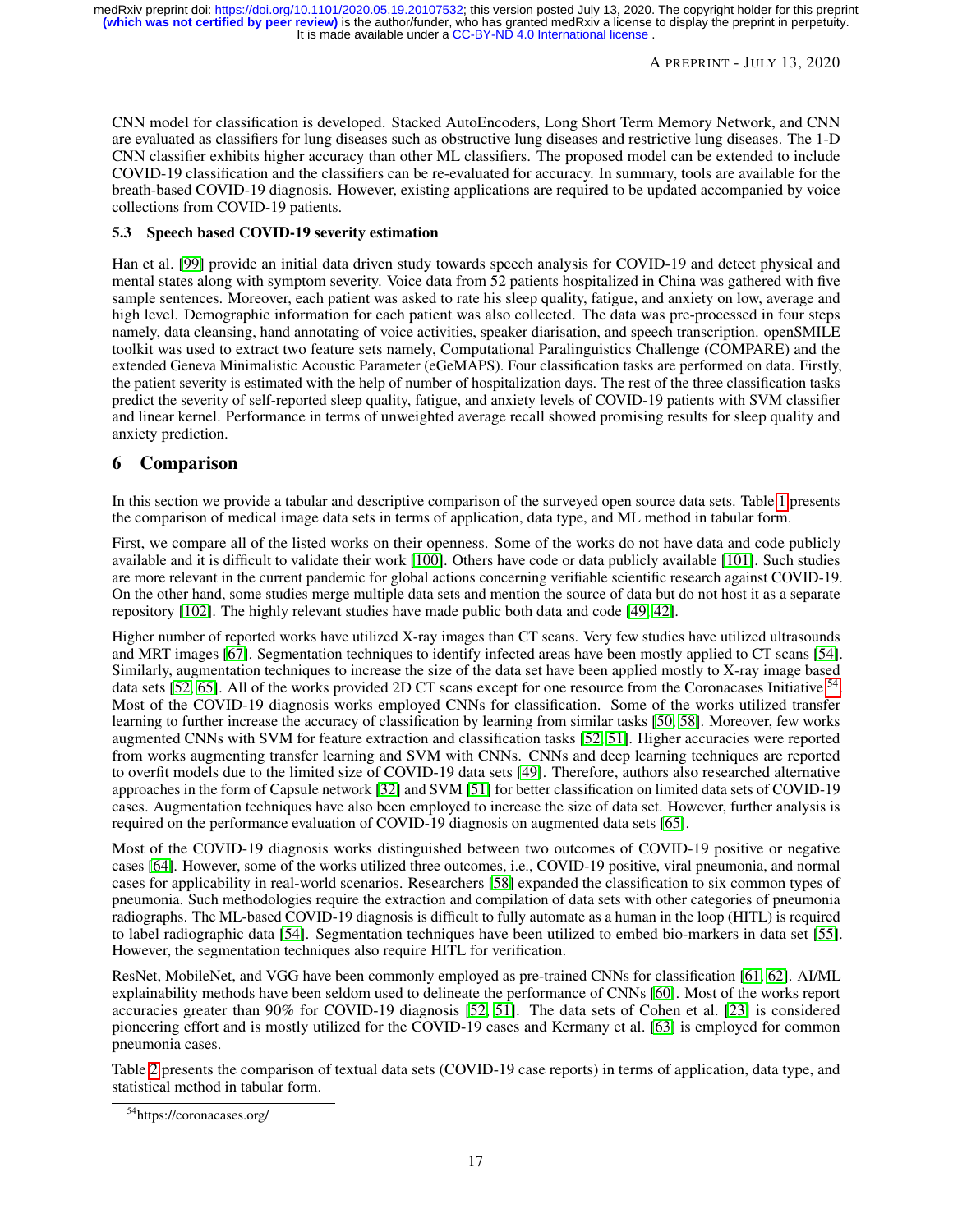#### A PREPRINT - JULY 13, 2020

| <b>Study</b>                 | <b>Application</b>                        | <b>Data Type</b>                  | <b>Machine Learning</b>                            | Link                                                                                                             |  |
|------------------------------|-------------------------------------------|-----------------------------------|----------------------------------------------------|------------------------------------------------------------------------------------------------------------------|--|
| $[23]$                       | COVID-19 diagnosis                        | and<br>$X$ -ray<br>CT<br>Scan     | Proposed Deep and trans-<br>fer learning           | https://github.com/ieee8023/<br>covid-chestxray-dataset                                                          |  |
| $[49]$                       | COVID-19 diagnosis                        | CT scans                          | Deep Convolutional net-<br>work                    | https://github.com/UCSD-AI4H/COVID-CT                                                                            |  |
| [50]                         | COVID-19 diagnosis                        | CT scans                          | Deep Convolutional net-<br>work, Transfer learning | https://ai.nscc-tj.cn/thai/deploy/<br>public/pneumonia_ct                                                        |  |
| $[54]$                       | COVID-19 infected<br>area segmentation    | CT<br>Segmented<br>scans          | Deep Convolutional Net-<br>work                    | NA                                                                                                               |  |
| $[55]$                       | COVID-19 infected<br>area segmentation    | Segmented<br><b>CT</b><br>scans   | NA                                                 | https://zenodo.org/record/3757476                                                                                |  |
| Medical<br>seg-<br>mentation | COVID-19 infected<br>area segmentation    | Segmented<br><b>CT</b><br>scans   | U-Net model                                        | http://medicalsegmentation.com/covid19/                                                                          |  |
| Coronacases<br>Initiative    | COVID-19 diagnosis                        | 3D CT scans                       | NA                                                 | https://coronacases.org/                                                                                         |  |
| <b>BSTI</b>                  | COVID-19 diagnosis<br>and reference       | Miscellaneous                     | <b>NA</b>                                          | https://www.bsti.org.uk/<br>training-and-education/<br>covid-19-bsti-imaging-database/                           |  |
| <b>SIRM</b>                  | COVID-19 diagnosis<br>and reference       | Miscellaneous                     | NA                                                 | https://www.sirm.org/en/category/<br>articles/covid-19-database/                                                 |  |
| Radiopaedia                  | COVID-19 diagnosis<br>and reference       | Miscellaneous                     | NA                                                 | https://radiopaedia.org/articles/<br>$covid-19-3$                                                                |  |
| $[59]$                       | COVID-19 diagnosis                        | X-ray images                      | Deep Convolutional net-<br>work, transfer learning | https://github.com/lindawangg/<br>https://github.com/agchung/<br>COVID-Net,<br>Actualmed-COVID-chestxray-dataset |  |
| [61]                         | COVID-19 diagnosis                        | X-ray                             | Deep learning                                      | https://github.com/ieee8023/<br>covid-chestxray-dataset                                                          |  |
| [62]                         | COVID-19 diagnosis                        | X-ray                             | CNN and transfer learn-<br>ing                     | https://github.com/ieee8023/<br>covid-chestxray-dataset +<br>$[63] + \text{Kag}$<br>gle convid19-X-rays          |  |
| [58]                         | COVID-19 diagnosis,<br>extract biomarkers | X-ray                             | CNN and transfer learn-<br>ing                     | $[23] + SIRM + RSNA + Radiopacdia + [63]$                                                                        |  |
| [64]                         | COVID-19 diagnosis                        | X-ray                             | <b>CNN</b>                                         | [23]<br>https://www.kaggle.com/<br>paultimothymooney/chest-xray-pneumonia                                        |  |
| [51]                         | COVID-19 diagnosis                        | X-ray                             | $CNN + SVM$                                        | https://github.com/ieee8023/<br>$covid$ -chestxray-dataset + Kaggle + [63]                                       |  |
| $[32]$                       | COVID-19 diagnosis                        | X-ray                             | Capsule network + Trans-<br>fer learning           | https://github.com/ShahinSHH/COVID-CAPS                                                                          |  |
| $[52]$                       | COVID-19 diagnosis                        | X-ray                             | $CNN + SVM$                                        | Cohen et al. [23]                                                                                                |  |
| [65]                         | COVID-19 data set<br>augmentation         | X-ray<br>and<br><b>CT</b><br>Scan | <b>NA</b>                                          | https://data.mendeley.com/datasets/<br>8h65ywd2jr/3                                                              |  |
| [66]                         | COVID-19 diagnosis                        | X-ray                             | <b>CNN</b>                                         | https://www.kaggle.com/tawsifurrahman/<br>covid19-radiography-database                                           |  |
| [67]                         | COVID-19 diagnosis                        | Ultra-sound                       | <b>CNN</b>                                         | https://tinyurl.com/yckfqrcg                                                                                     |  |

#### <span id="page-17-0"></span>Table 1: Comparison of COVID-19 medical image data sets

The textual data sets are applied for multiple purposes, such as, (a) reporting and visualizing COVID-19 cases in time-series formats  $[43, 4]$  $[43, 4]$  $[43, 4]$ , (b) estimating community transmission  $[81]$ , (c) correlating the effect of mobility on virus transmissions [\[44\]](#page-25-0), (d) estimating effect of NPI on COVID-19 cases [\[76,](#page-26-12) [45\]](#page-25-1), (e) forecasting reproduction rate and serial intervals, (f) learning emotional and socio-economic issue from social media [\[82,](#page-26-18) [84\]](#page-26-20), and (g) analyzing scholarly publications for semantics [\[91\]](#page-27-6). Most of the articles apply statistical techniques (stochastic, Bayesian, and regression) for estimation and correlation of data [\[45,](#page-25-1) [73\]](#page-26-9). There is great scope for the application of AI/ML technique as proposed in some studies [\[5,](#page-23-3) [42\]](#page-24-18). However, only statistical techniques have been applied to textual data sets in most of the listed works. Most of the studies that estimate COVID-19 transmissions utilize COVID-19 case data collected from various governmental, journalistic, and academic sources [\[42\]](#page-24-18). The case reports are available in visual dashboards and CSV formats.

Table [3](#page-18-1) presents the comparison of textual data sets (social media and scholarly articles) in terms of application, data type, and statistical method in tabular form. The studies that analyze human emotions have mostly utilized Twitter API to collect data [\[85,](#page-27-0) [5\]](#page-23-3). Studies estimating effect of NPI on COVID-19 bring to service location, mobility, epidemiological, and demographic data [\[45\]](#page-25-1). The collection of scholarly articles have proposed potential of data science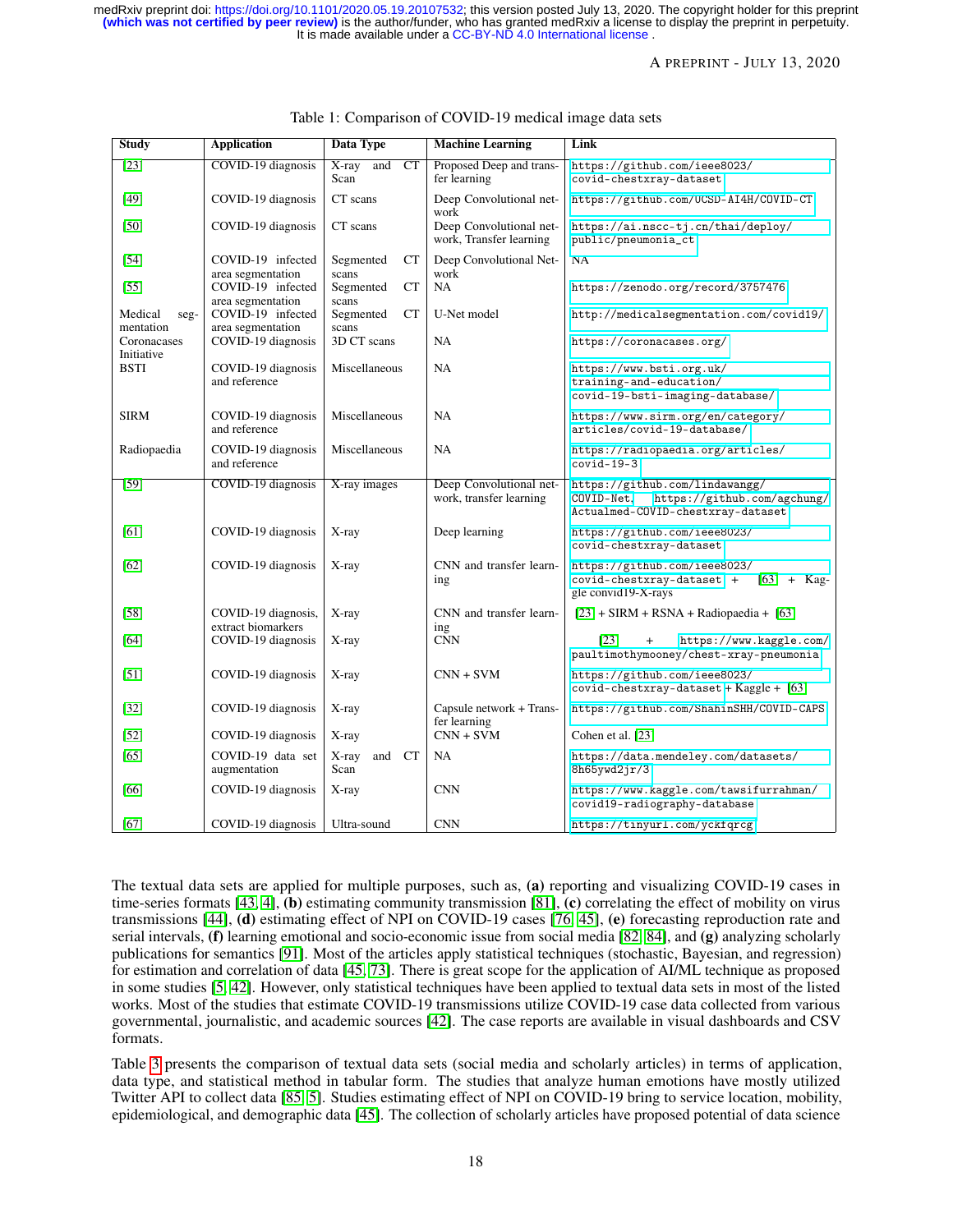## A PREPRINT - JULY 13, 2020

| <b>Study</b>      | <b>Application</b>                           | <b>Data Type</b>                             | <b>Statistical method</b>                                                 | Link                                                                            |
|-------------------|----------------------------------------------|----------------------------------------------|---------------------------------------------------------------------------|---------------------------------------------------------------------------------|
| $\overline{[43]}$ | Reporting global cases                       | COVID-19 cases                               | NA                                                                        | https://github.com/CSSEGISandData/<br>$COVID-19$                                |
| $[70]$            | COVID-19 visual anal-<br>ysis                | COVID-19 statis-<br>tics                     | Exploratory data analysis                                                 | WHO + John Hopkins + Chinese Center for Disease<br>Control and Prevention       |
| $[71]$            | COVID-19 city wise<br>case analysis in China | COVID-19 statis-<br>tics                     | <b>NA</b>                                                                 | https://github.com/cheongsa/<br>Coronavirus-COVID-19-statistics-in-China        |
| [19, 72]          | Reporting China cases                        | Location and epi-<br>demiological data       | NA                                                                        | https://github.com/beoutbreakprepared/<br>nCoV2019/tree/master/latest_data      |
| [42]              | US county level data                         | 348 socioeconomic<br>parameters              | proposed ML for epi-<br>demiological analysis                             | https://github.com/JieYingWu/COVID-19_<br>US_County-level_Summaries             |
| [4]               | Estimating new cases                         | COVID-19 cases                               | stochastic transmission<br>dynamic                                        | https://github.com/adamkucharski/<br>$2020 - ncov/$                             |
| $[73]$            | COVID-19 spread                              | COVID-19 statis-<br>tics                     | <b>ARIMA</b>                                                              | https://github.com/CSSEGISandData/<br>$COVID-19$                                |
| $[74]$            | Correcting<br>under-<br>reported cases       | Reported case and<br>world demograph-<br>ics | Statistical                                                               | https://tinyurl.com/y7hbp196                                                    |
| [44]              | Mobility-transmission<br>analysis            | Mobility and epi-<br>demiological data       | Statistical                                                               | https://github.com/Emergent-Epidemics/<br>covid19_npi_china                     |
| $[75]$            | Cases exported from<br>China                 | epidemiological<br>data set                  | Statistical                                                               | http://www.mdpi.com/2077-0383/9/2/601/s1                                        |
| [76]              | Effect of NPI on<br>COVID-19 in China        | Location and epi-<br>demiological data       | <b>NA</b>                                                                 | https://github.com/wpgp/BEARmod                                                 |
| $[45]$            | Effect of NPI on<br>COVID-19 in Europe       | Location and epi-<br>demiological data       | semi-mechanistic<br>Bayesian<br>hierarchical<br>model                     | https://github.com/<br>ImperialCollegeLondon/covid19model/<br>releases/tag/v1.0 |
| $[77]$            | International<br>travel<br>control analysis  | COVID-19 statis-<br>tics, flight data        | Statistical                                                               | https://github.com/WellsRC/<br>Coronavirus-2019                                 |
| [78]              | COVID-19 Transmis-<br>sion control analysis  | COVID-19 statis-<br>tics                     | regression analysis                                                       | https://github.com/huaiyutian/COVID-19_<br>TCM-50d_China                        |
| $\overline{79}$   | Community transmis-<br>sion                  | COVID-19 cases                               | Expectation-<br>maximization                                              | https://github.com/carolinecolijn/<br>ClustersCOVID19                           |
| [80]              | Community transmis-<br>sion                  | COVID-19<br>cases<br>(dates)                 | maximum likelihood fit-<br>ting and the Akaike infor-<br>mation criterion | https://github.com/MeyersLabUTexas/<br>COVID-19                                 |
| [81]              | Community transmis-<br>sion                  | COVID-19<br>cases<br>(dates)                 | Bayesian approach                                                         | https://github.com/aakhmetz/<br>nCoVSerialInterval2020                          |

## <span id="page-18-0"></span>Table 2: Comparison of COVID-19 case report data sets

<span id="page-18-1"></span>Table 3: Comparison of COVID-19 social media and scholarly article data sets

| <b>Study</b>            | <b>Application</b>                                       | Data Type          | <b>Statistical method</b>                              | Link                                                                 |
|-------------------------|----------------------------------------------------------|--------------------|--------------------------------------------------------|----------------------------------------------------------------------|
| $\overline{82}$         | Measuring emotions                                       | Textual data       | statistical analysis (corre-<br>lation and regression) | https://github.com/ben-aaron188/<br>covid19worry                     |
| [83]                    | Social dynamics data                                     | <b>Tweets</b>      | Statistical analysis                                   | https://github.com/thepanacealab/<br>covid19_twitter                 |
| $[84]$                  | Conversation dynamics                                    | <b>Tweets</b>      | NA                                                     | https://github.com/echen102/<br>COVID-19-TweetIDs                    |
| [85]                    | Societal issues                                          | Tweets (arabic)    | NA                                                     | https://github.com/SarahAlqurashi/<br>COVID-19-Arabic-Tweets-Dataset |
| $[86]$                  | Government and Media<br><b>Tweets</b>                    | <b>Tweets</b>      | NA                                                     | https://tinyurl.com/y9w3nlnh                                         |
| $[5]$                   | Perception and policies                                  | Tweets             | Proposed NLP, data min-<br>ing                         | https://github.com/lopezbec/COVID19_<br>Tweets Dataset               |
| $[87]$                  | Fake new identification                                  | Instagram posts    | NA                                                     | https://github.com/kooshazarei/<br>COVID-19-InstaPostIDs             |
| [88]                    | COVID-19 symptoms<br>identification                      | Tweets             | Data mining                                            | https://sarkerlab.org/covid_sm_data_<br>bundle/                      |
| [6]                     | Collecting published ar-<br>ticles on COVID-19           | Published articles | Proposed data extraction,<br>retrieval mining          | https://www.semanticscholar.org/cord19/<br>download                  |
| [91]                    | Analyzing published ar-<br>ticles on COVID-19            | Published articles | Statistical analysis                                   | https://tinyurl.com/y9aam6bs                                         |
| $[24]$                  | Systematic review of<br>COVID-19 diagnosis ar-<br>ticles | Published articles | <b>CHARM and PROBAST</b><br>tools                      | https://osf.io/ehc47/                                                |
| <b>COVID</b><br>Scholar | NLP based search por-<br>tal                             | Published articles | NLP                                                    | https://covidscholar.org                                             |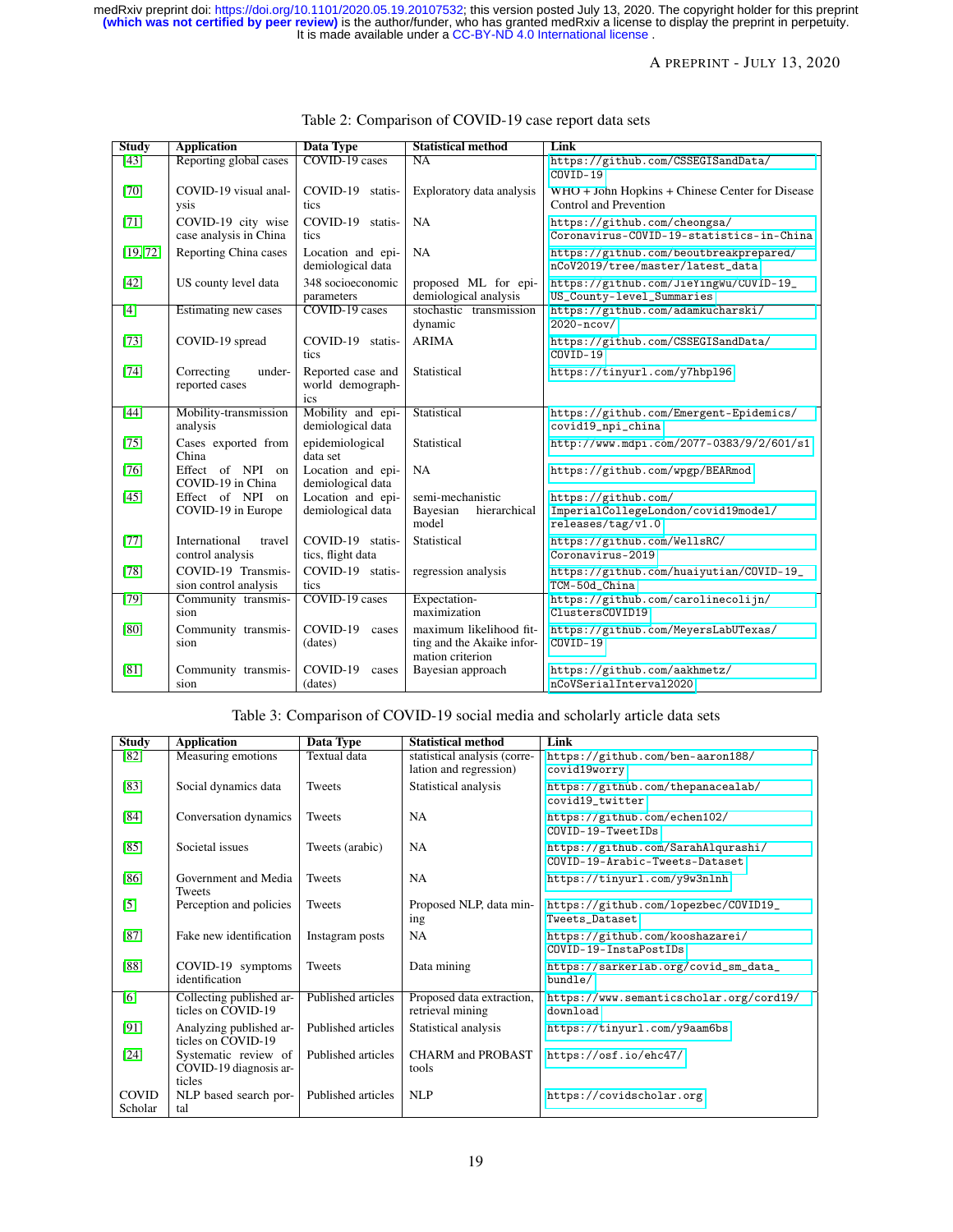and NLP techniques [\[6\]](#page-23-4) while a demonstration of the same is available at COVIDScholar. However, the details of the semantic analysis algorithms applied by the COVIDScholar are not available. Github is the first choice of researchers to share open access data while Kaggle is seldom put to use [\[82,](#page-26-18) [64\]](#page-26-0).

Table [4](#page-19-0) provides a comparison of mobility and NPI data sets based on parameters including data set application, source, format, and coverage. Mobility data sets provided by Google, Apple, and Baidu aid the analysis of COVID-19 case transmissions [\[78,](#page-26-14) [44\]](#page-25-0). The mobility data is collected by location services provided on smart devices. The mobility data is usually anonymised with random identifiers to keep user privacy intact. However, the privacy measures of Baidu are not known. Several efforts have been made to record NPI at the country level from information released by media and government press [\[94\]](#page-27-9). The NPI data in conjunction with infection rates can shed light on the effectiveness of the government policies. The mobility and NPI data sets are available in dashboard info-graphics and in CSV format.

| <b>Type</b> | Organization                   | <b>Application</b>                                 | <b>Source</b>                    | Coverage | Format                 | Link                                                                  |
|-------------|--------------------------------|----------------------------------------------------|----------------------------------|----------|------------------------|-----------------------------------------------------------------------|
| Mobility    | Google                         | Analyze response to the<br>pandemic                | Google<br>loca-<br>tion service  | Global   | CSV and dash-<br>board | https://www.google.com/covid19/<br>mobility/                          |
|             | Apple                          | Analyze mobility patterns<br>in the pandemic       | Apple location<br>service        | Global   | CSV and dash-<br>board | https://www.apple.com/covid19/<br>mobility                            |
|             | GeoDS lab                      | Investigate travel changes<br>at U.S. county level | Descartes Labs<br>and SafeGraph  | U.S.     | Dashboard              | https://geods.geography.wisc.<br>edu/covid19/physical-distancing/     |
|             | Baidu Inc.                     | Investigate<br>migration<br>changes in China       | <b>Baidu</b> location<br>service | China    | Dashboard              | http://qianxi.baidu.com/                                              |
| <b>NPI</b>  | Uni-<br>Oxford<br>versity [94] | Investigate NPI<br>strin-<br>gency                 | Media and gov.<br>reports        | Global   | CSV and dash-<br>board | https://github.com/0xCGRT/<br>covid-policy-tracker                    |
|             | volunteer<br>А<br>group        | Investigate effectiveness<br>of NPI                | Our World in<br>Data             | Global   | CSV and dash-<br>board | https://www.kaggle.com/davidoj/<br>covid19-national-responses-dataset |
|             | <b>ACAPS</b>                   | Investigate NPI                                    | Media and gov.<br>reports        | Global   | CSV and dash-<br>board | https://www.acaps.org/projects/<br>covid19/data                       |

<span id="page-19-0"></span>Table 4: Comparison of COVID-19 Mobility and NPI data sets

Table [5](#page-19-1) lists the speech data based research works for COVID-19 in terms of application, data type, ML methods, and data set size. The applications of speech data for COVID-19 diagnosis are very encouraging as identified in most of the listed research works in section [4.4.](#page-14-0) Most of the listed works focus on cough based COVID-19 diagnosis from speech data. ML classifiers such as SVM and CNN are commonly utilized for classification. Although there are multiple mobile applications for collection of voice data, open source data sets are few and very small in size. Further open source data collection is required for (a) application of deep learning methods, (b) application of methods for COVID-19 severity prediction, and (c) prediction of patient behavioral features (mental health, anxiety, stress, etc) from speech data [\[103,](#page-27-18) [36\]](#page-24-12).

| <b>Study</b> | Application                                                    | Data Type      | <b>ML</b> method                                                    | Sample size  | Link                                        |
|--------------|----------------------------------------------------------------|----------------|---------------------------------------------------------------------|--------------|---------------------------------------------|
| $[7]$        | Cough based COVID-19                                           | Voice data     | Deep and ML classifiers                                             | NA           | <b>NA</b>                                   |
|              | diagnosis                                                      |                |                                                                     |              |                                             |
| $[37]$       | Cough and breath based<br>COVID-19 diagnosis                   | Voice data     | Logistic Regression, Gradient<br>Boosting Trees, and SVM            | 7000         | https://www.covid-19-sounds.<br>org/en/     |
| [96]         | breath,<br>Cough,<br>and<br>speech based COVID-19<br>diagnosis | Voice data     | <b>NA</b>                                                           | approx. 1000 | https://github.com/iiscleap/<br>Coswara-Dat |
| Virufy       | Cough based COVID-19<br>diagnosis                              | Voice data     | <b>NA</b>                                                           | 16           | https://github.com/virufy/<br>covid         |
| [97]         | Breath based COVID-19<br>diagnosis transmission                | Voice data     | <b>NA</b>                                                           | <b>NA</b>    | <b>NA</b>                                   |
| [98]         | Lung disease classifica-<br>tion                               | Breath samples | Stacked AutoEncoders, Long<br>Short Term Memory Network,<br>and CNN | 150          | <b>NA</b>                                   |
| [99]         | COVID-19 speech analy-<br>sis                                  | Voice data     | SVM with linear kernel                                              | 52           | <b>NA</b>                                   |

<span id="page-19-1"></span>Table 5: Comparison of COVID-19 Speech data sets

Most of the research on COVID-19 is currently not peer-reviewed and in the form of pre-prints. The COVID-19 pandemic is a matter of global concern and necessitates that any scientific work published should go through a rigorous review process. At the same time, the efficient diffusion of scientific research is also demanded. Therefore, this review had to include pre-prints that have not been peer-reviewed to compile a comprehensive list of articles. The pre-prints contribute approximately 50% of the cited research in this review. The credibility of reviewed work is supported by the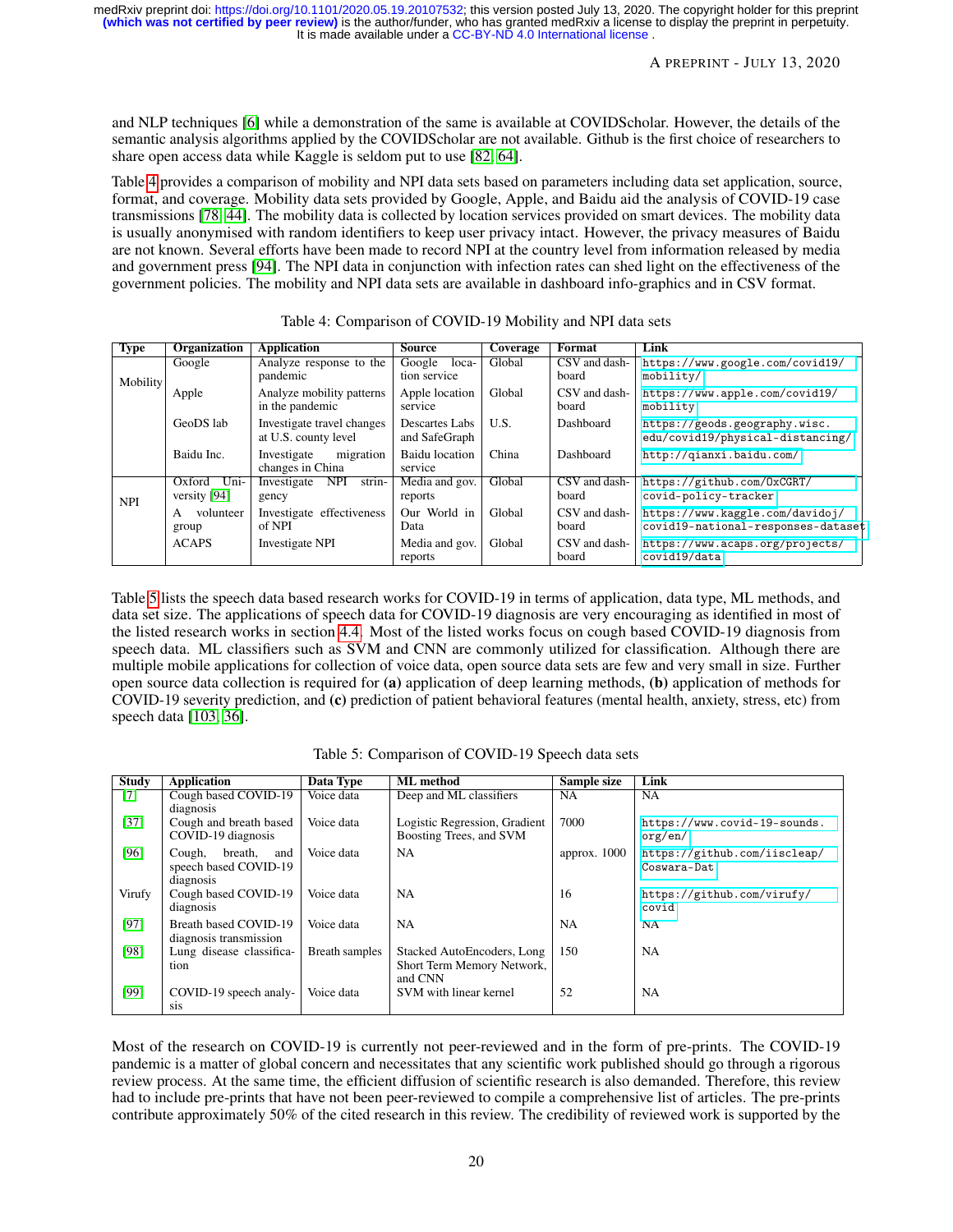#### A PREPRINT - JULY 13, 2020

open source data sets and code accompanying the pre-prints. The research works can be compared on the re-usability metric of the data sets such as Meloda 5 [\[104,](#page-27-19) [105\]](#page-27-20).

# <span id="page-20-0"></span>7 Discussions and Future Challenges

There are multiple challenges to AL/ML-based COVID-19 research and data. The foremost on the list is the availability and openness of data [\[29,](#page-24-5) [30,](#page-24-6) [31\]](#page-24-7). As more open source data is made available, AI/ML-based research collaborations across the globe, system verification, and real-world operations will be possible. We detail the future challenges in the following subsection.

## 7.1 Open source data

The AI/ML techniques are often open source and implemented as libraries and packages in programming language development platforms. Some of the examples are Scikit-learn module in Python [\[10\]](#page-23-8) and Weka library in R [\[106\]](#page-28-0). As a result, the focus shifts towards openness and availability of data. The novel COVID-19 pandemic necessitates creation, management, hosting, and benchmarking of new data sets. Existing research works lean more towards opaque research methodology rather than open source methods. Each of these practices has its pros and cons. The closed source research can lead towards patenting of research innovations and ideas. It can also lead to collaboration in closed research groups across the globe. However, withholding critical data in the context of COVID-19 may be considered maleficence [\[30\]](#page-24-6). Moreover, open source research methods offer greater benefits that are more far-reaching while accelerating AI/ML innovations for the COVID-19 pandemic. The abrupt spread of the COVID-19 pandemic has also highlighted the open source data as the current key barrier towards AI/ML-based combat against COVID-19 [\[21\]](#page-23-19). We list points below on future challenges of open source data sets.

- Most of the data and code on COVID-19 analysis is closed source. Whatever data is available, it is limited for applications of deep learning methods. Efforts to curate and augment existing data sets with samples from hospitals and clinics (medical data sets) and self-testing (cough and breath data) applications are specifically required [\[7,](#page-23-5) [28\]](#page-24-4).
- Data should be created, managed, hosted, processed, and bench-marked to accelerate COVID-19 related AI/ML research. As more data is integrated, the (deep) learning techniques become more accurate and move towards large-scale operations. Labeling of large data sets is another indispensable task [\[28,](#page-24-4) [107\]](#page-28-1).
- The scarcity of the data is attributed to (a) closed source research methods, (b) distributed nature of data (medical images may be available at a hospital but not aggregated in a unified database), and (c) privacy concerns limiting data sharing. Therefore, a key challenge is the federation of the data sets to combat AI. Standards and protocols along with international collaborations are necessary for the federation of data sets. The privacy concerns can be addressed by adopting standard procedures for anonymity of the data [\[20,](#page-23-18) [13\]](#page-23-11).
- Interpretability and explainability of AI/ML techniques is another key challenge. ML techniques act as a blackbox. Specifically, in deep learning, doctors and radiologists must know which features distinguish a COVID-19 case from non-COVID-19. Moreover, the probability of error needs to be estimated and communicated with the practitioners and patients [\[107,](#page-28-1) [30\]](#page-24-6).
- Most of the medical data comes from China and European countries which may lead to selection bias when applied in other countries. As a result, the practice of diagnosing a patient with COVID-19 using AI/ML is very rare. Moreover, it is yet to be investigated if AI/ML can detect COVID-19 before its symptoms appear in other laboratory methods to justify its practice [\[30\]](#page-24-6).

### 7.2 Challenges to medical data

Most of the researchers studying image-based diagnoses of COVID-19 have emphasized that further accuracy is required for the application of their methods in clinical practices. Moreover, researchers have also emphasized that the primary source of COVID-19 diagnosis remains the RT-PCR test and medical imaging services aim to aid the current shortage of test kits as a secondary diagnosis method [\[50,](#page-25-6) [108,](#page-28-2) [30\]](#page-24-6). Contact-less work-flows need to be developed for AI-assisted COVID-19 screening and detection to keep medical staff safe from the infected patients [\[13,](#page-23-11) [109\]](#page-28-3). A patient with RT-PCR test positive can have a normal chest CT scan at the time of admission, and changes may occur only after more than two days of onset of symptoms [\[108\]](#page-28-2). Therefore, further analysis is required to establish a correlation between radiographic and PCR tests [\[110\]](#page-28-4).

Data sets are available for most of the research directions in biomedical imaging. However, these data sets are limited in size for the application of deep learning techniques. Researchers have emphasized that larger data sets are required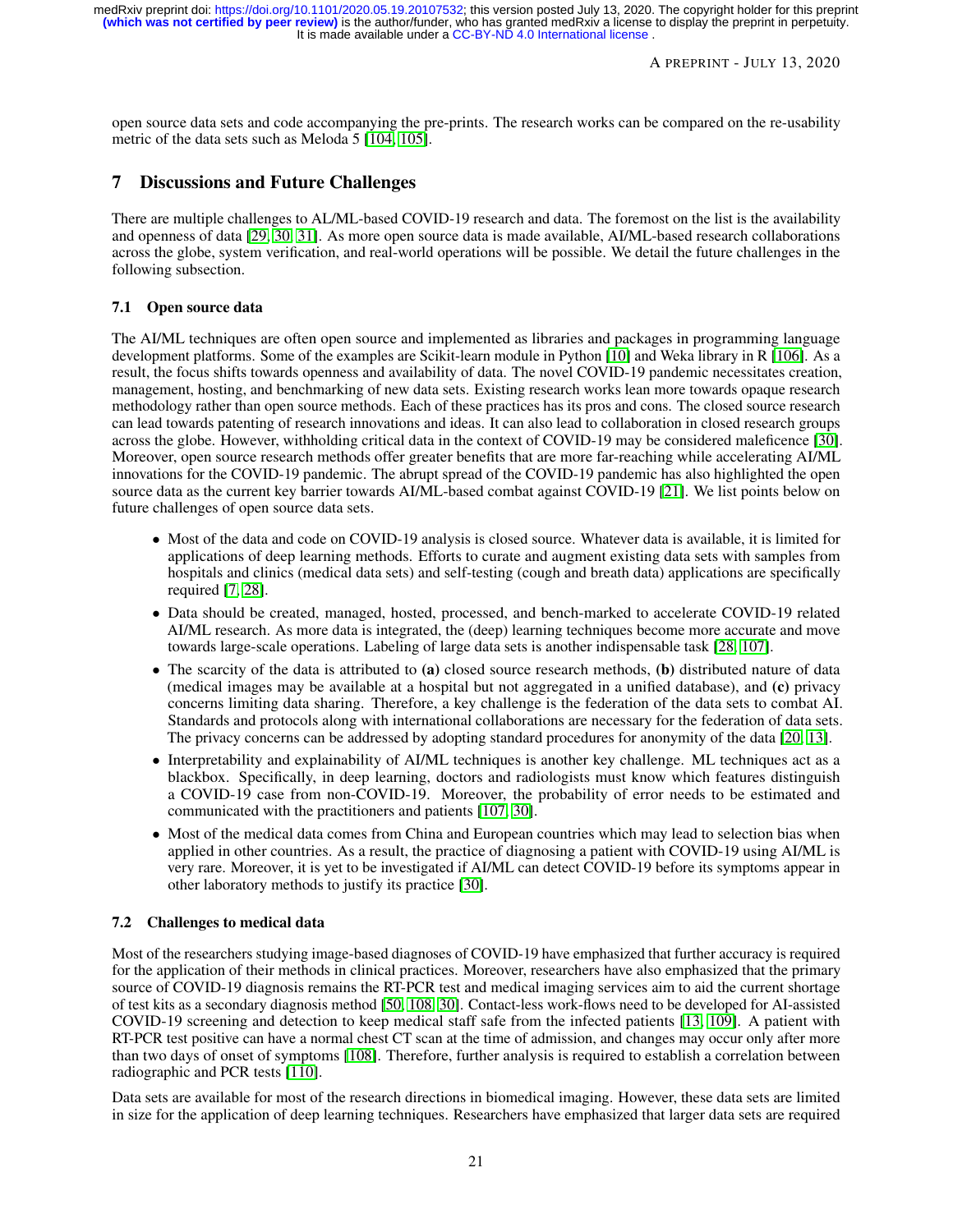for deep learning algorithms to provide better insights and accuracy in diagnosis [\[52\]](#page-25-8). Therefore, the collaboration of medical organizations across the globe is necessary for expanding existing data sets. Moreover, the accuracy of augmentation techniques in increasing the data set size needs to be evaluated. The CT scan and X-ray based data sets and research are conventional. MRI provides high-resolution images and soft-tissue contrast at a higher cost. MRI based COVID-19 diagnosis and data set are demanded to compare their accuracy with CT-scans and X-ray based methods. Moreover, the operational performance and effectiveness of the proposed AI/ML-based diagnosis in clinical work-flows under regulatory and quality control measures and unbiased data needs investigation [\[28,](#page-24-4) [111\]](#page-28-5).

The research on speech-based diagnosis of COVID-19 on symptoms of cough and breath rate is in the early stage of development. Researchers have made calls for the collection of voice data, However, whatever data is utilized in the existing studies, only one open source data sets is available yet for speech based COVID-19 diagnosis. Moreover, the existing data set sizes need enhancement for higher accuracy of classification tasks.

## 7.3 Challenges to textual data

Three reported studies collected scholarly articles related to COVID-19 [\[91,](#page-27-6) [6,](#page-23-4) [24\]](#page-24-0). However, the application of NLP is proposed in these works. The inference of scientific facts from published scholarly articles remains a challenge yet to be addressed in reference to COVID-19. The only resource available in this direction is the COVIDScholar developed by Berkeley Lab for semantic analysis of COVID-19 research. However, the details of their algorithms are not available. Similarly, data sets have been curated from social media platforms [\[85,](#page-27-0) [5\]](#page-23-3). The human emotions and psychology in the pandemic, sentiments regarding lock-downs, and other NPI are yet to be investigated thoroughly. Another research direction is related to social distancing in the pandemic. Given the preferred social distance across multiple countries and the open source data on mobility, what are the effects on COVID-19 transmission? [\[112\]](#page-28-6). Moreover, data set curation is also needed to provide an update on practiced social distances during the COVID-19 lock-down initiatives. The timeliness of the research is another important issue for textual data. Social media data analysis and corresponding actions become outdated very quickly as it is collected, pre-processed, and annotated at large-scale [\[28\]](#page-24-4).

## 7.4 Privacy issues

As user's data regarding mobility, location, medical diagnosis, and social media is utilized in ML and statistical studies, privacy remains a focal issue. Privacy concerns are further escalated due to open source nature of data. Privacy concerns can dominate public health concerns leading to limited sharing of data for scientific purposes. Moreover, there is a fear that mission creep will occur when this pandemic is over and the governments will keep on tracking and surveying populations for other purposes. Users have concerns about large-scale governmental surveillance in case such data from applications is shared with a third party [\[30,](#page-24-6) [113\]](#page-28-7). Google, Apple, Baidu, and SafeGraph have been identified as sources for mobility data in this review. Similarly, hospitals and medical organizations have contributed to the collection of medical data. Efforts have been made on the anonymity of the data. However, the data sets have not been rigorously tested for security and privacy vulnerabilities.

The automated contact tracing application initiated by several governments in the wake of COVID-19 transmissions also demands consideration of user privacy issues [\[114\]](#page-28-8). Automated contact tracing applications monitor the user-user interactions with the help of Bluetooth communications. The population at risk can be identified if one user is diagnosed as COVID-19 positive from his user-user interactions automatically saved by the contact tracing application [\[115\]](#page-28-9). The contact tracing applications can be utilized for large-scale surveillance as user data is updated in a central repository frequently. It is yet to be debated the compliance of contact tracing applications with country-level health and privacy laws. Similarly, patient privacy concerns need to be addressed on the country level based on health and privacy laws and social norms [\[116\]](#page-28-10).

Public hatred and discrimination have also been reported against COVID-19 patients and health workers [\[33\]](#page-24-9). The situation demands complete anonymity of medical and mobility data to avoid any discrimination generating from data shared for academic purposes. Blockchain and federated learning are two perspective solutions for additional privacy measures. Private Blockchain can provide privacy and accountability for data access as it is able to trace the data operations with trust and decentralization features [\[26,](#page-24-2) [117\]](#page-28-11). Several blockchain-based privacy-preserving solutions have been proposed in the context of COVID-19 pandemic [\[118,](#page-28-12) [113\]](#page-28-7). Federated learning-based ML techniques do not need to share and store data at a centralized location such as a cloud data center. ML models are distributed over participating nodes while sharing only model parameters and outputs with the central node. As a result, privacy is preserved in a federated framework of machine learning [\[36,](#page-24-12) [119\]](#page-28-13). Moreover, public health may be prioritized over individual privacy issues in the context of COVID-19 pandemic [\[28\]](#page-24-4).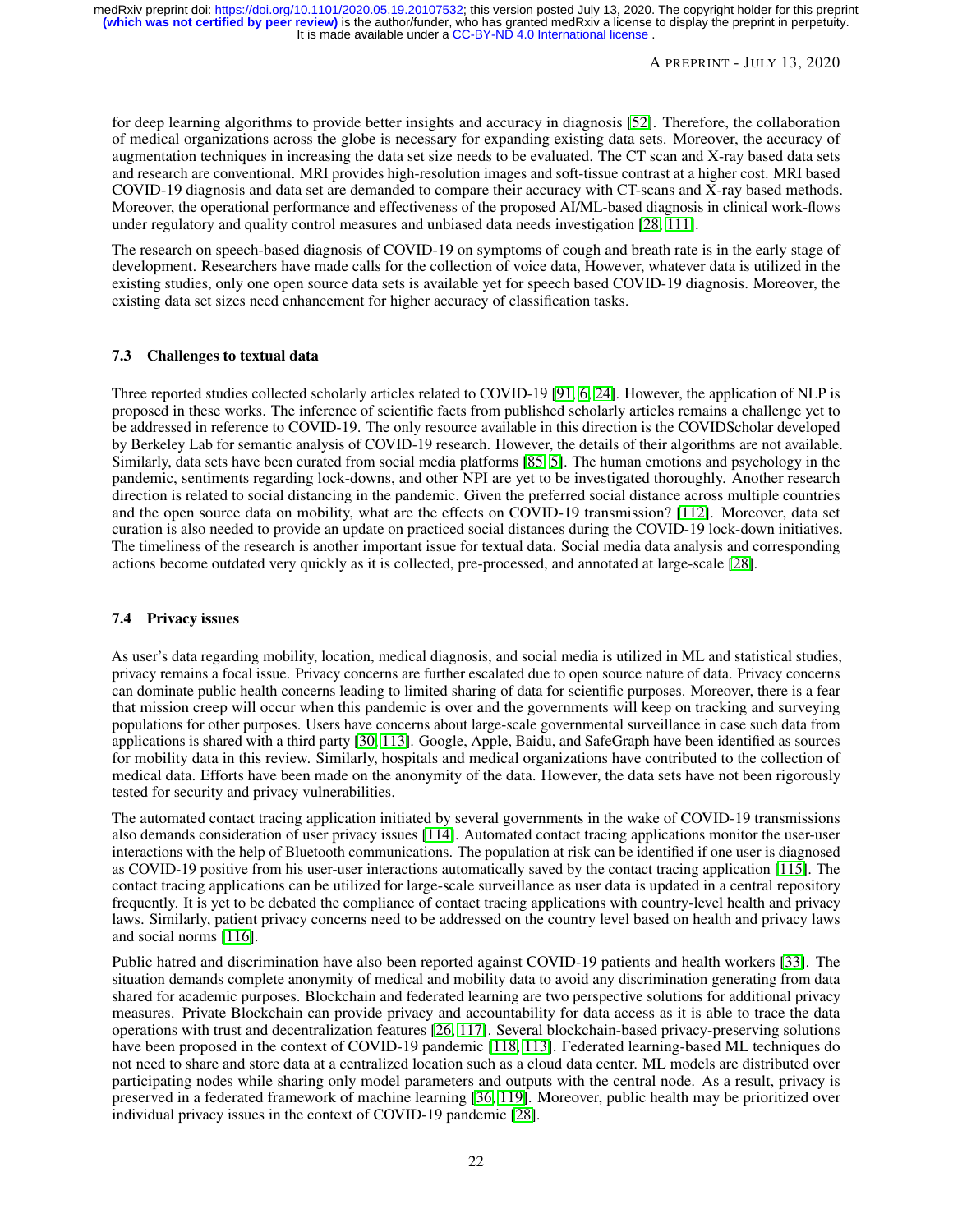A PREPRINT - JULY 13, 2020

#### 7.5 Misuse of Digital Technologies

Although digital technologies have significantly aided the combat against COVID-19, they have also provided the ground for vulnerabilities that can be exploited in terms of social behaviors [\[120\]](#page-28-14). Fake news/misinformation sharing on social media platforms [\[15\]](#page-23-13), racist hatred [\[16\]](#page-23-14), propaganda (against 5G technologies and governments) [\[17\]](#page-23-15), and online financial scams [\[18\]](#page-23-16) are few forms of digital platform exploitation in COVID-19 pandemic. Fake news and rumors have been spread about lock-downs policies, over-crowded places, and death cases on social media platforms. Fake-news identification is already a popularly debated topic among the social and data science community [\[121\]](#page-28-15). Existing NLP techniques for fake news identification need to be applied on COVID-19 social media data sets for evaluation of proposed works in the current pandemic [\[122,](#page-28-16) [16\]](#page-23-14). The focus needs to be on the timely identification of fake news as with increasing time, all actions may become irrelevant. The social media platforms also need to be analyzed for human perceptions and sentiments regarding specific ethnicity (for example, sinophobia) and lock-down policies [\[123\]](#page-28-17). Alarming rise in hate speech and misinformation has been reported during the pandemic on the Internet. The propaganda that 5G networks are responsible for COVID-19 spread has also received widespread attention on social media. With the society heavily relying on online shopping and banking transactions in the pandemic, an increased number of online scamming and hacking activities have been reported [\[18\]](#page-23-16). Therefore, it is necessary to address and mitigate the misuse of technologies while we heavily rely on them in the existing pandemic for information, retail, entertainment, and banking.

Other future challenges related to the theme of our article are, but not limited to, (a) forecasting COVID-19 cases and fatalities on city and county levels, (b) predicting transmission factors, incubation period, and serial interval on a community level, (c) using NLP to analyze public sentiments regarding COVID-19 policies from social media, (d) applying NLP on scholarly articles to automatically infer scientific findings regarding COVID-19, (e) identifying key health (obesity, air pollution, etc) and social risk factors for COVID-19 infections, (f) identifying demographics at more risk of infection from existing cases and trends, and (g) ethical and social consideration of analyzing patients data. Apart from these, multiple challenges and competitions are being hosted on Kaggle to address issues pertinent to open source COVID-19 data sets  $^{55}$  $^{55}$  $^{55}$ ,  $^{56}$  $^{56}$  $^{56}$ ,  $^{57}$  $^{57}$  $^{57}$  and elsewhere on the Internet  $^{58}$  $^{58}$  $^{58}$ .

## <span id="page-22-1"></span>8 Conclusion

We provided a comprehensive survey of COVID-19 open source data sets in this article. The survey was organized on the basis of data type and data set application. Medical images, textual data, and speech data formed the main data types. The applications of open source data set included COVID-19 diagnosis, infection estimation, mobility and demographic correlations, NPI analysis, and sentiment analysis. We found that although scientific research works on COVID-19 are growing exponentially, there is room for open source data curation and extraction in multiple directions such as expanding of existing CT scan data sets for application of deep learning techniques and compilation of data set of cough samples. We compared the listed works on their openness, application, and ML/statistical methods. Moreover, we provided a discussion of future research directions and challenges concerning COVID-19 open source data sets. We note that the main challenge towards data-driven AI is the opaqueness of data and research methods. Further work is required on (a) the curation of data set for cough based COVID-19 diagnosis, (b) expanding CT scan and X-ray data sets for higher accuracy of deep learning techniques, (c) establishment of privacy-preserving mechanisms for patient data, user mobility, and contact tracing, (d) contact-less diagnosis based on biomedical images to protect front-line health workers from infection, (e) sentiment analysis and fake new identification from social media for policy making, and (f) semantic analysis for automated knowledge-based discovery from scholarly articles to list a few. We advocate that the works listed in this survey based on open source data and code are the way forward towards extendable, transparent, and verifiable scientific research on COVID-19.

#### Acknowledgments

This work was supported by the Research and Development Office, Ministry of Education, Saudi Arabia.

## References

<span id="page-22-0"></span>[1] World Health Organization. Coronavirus disease 2019 (covid-19): situation report, 162. 2020.

<span id="page-22-2"></span><sup>55</sup>https://www.kaggle.com/covid19

<span id="page-22-3"></span><sup>56</sup>https://www.kaggle.com/allen-institute-for-ai/CORD-19-research-challenge/tasks

<span id="page-22-4"></span><sup>57</sup>https://www.kaggle.com/roche-data-science-coalition/uncover/tasks

<span id="page-22-5"></span><sup>58</sup>https://www.covid19challenge.eu/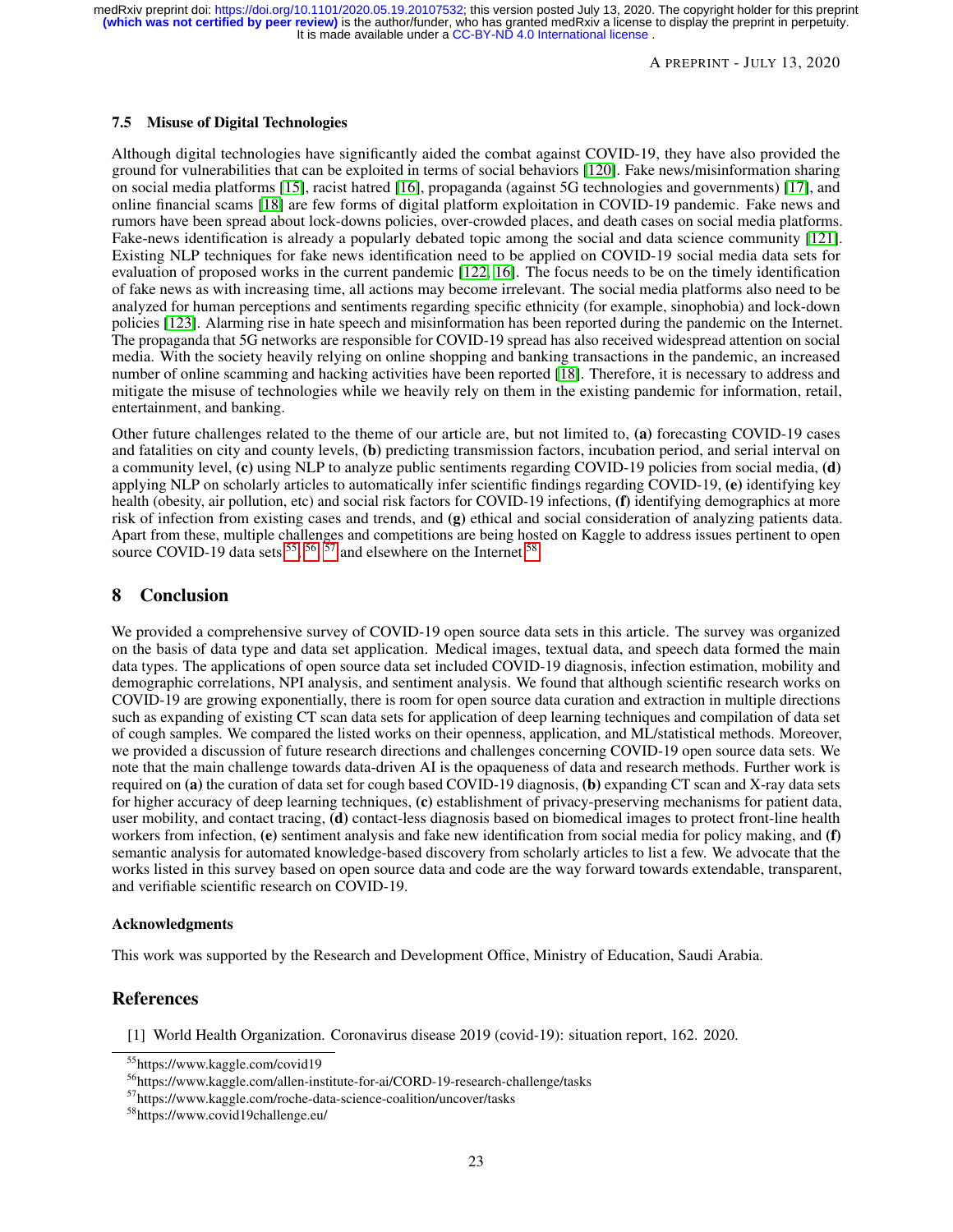- <span id="page-23-0"></span>[2] Matt J Keeling, T Deirdre Hollingsworth, and Jonathan M Read. The efficacy of contact tracing for the containment of the 2019 novel coronavirus (covid-19). *medRxiv*, 2020.
- <span id="page-23-1"></span>[3] Stefano Boccaletti, William Ditto, Gabriel Mindlin, and Abdon Atangana. Modeling and forecasting of epidemic spreading: The case of covid-19 and beyond. *Chaos, Solitons, and Fractals*, 2020.
- <span id="page-23-2"></span>[4] Adam J Kucharski, Timothy W Russell, Charlie Diamond, Yang Liu, John Edmunds, Sebastian Funk, Rosalind M Eggo, Fiona Sun, Mark Jit, James D Munday, et al. Early dynamics of transmission and control of covid-19: a mathematical modelling study. *The lancet infectious diseases*, 2020.
- <span id="page-23-3"></span>[5] Christian E Lopez, Malolan Vasu, and Caleb Gallemore. Understanding the perception of covid-19 policies by mining a multilanguage twitter dataset. *arXiv preprint arXiv:2003.10359*, 2020.
- <span id="page-23-4"></span>[6] Lucy Lu Wang, Kyle Lo, Yoganand Chandrasekhar, Russell Reas, Jiangjiang Yang, Darrin Eide, Kathryn Funk, Rodney Kinney, Ziyang Liu, William. Merrill, Paul Mooney, Dewey A. Murdick, Devvret Rishi, Jerry Sheehan, Zhihong Shen, Brandon Stilson, Alex D. Wade, Kuansan Wang, Christopher Wilhelm, Boya Xie, Douglas M. Raymond, Daniel S. Weld, Oren Etzioni, and Sebastian Kohlmeier. Cord-19: The covid-19 open research dataset. 2020.
- <span id="page-23-5"></span>[7] Ali Imran, Iryna Posokhova, Haneya N Qureshi, Usama Masood, Sajid Riaz, Kamran Ali, Charles N John, and Muhammad Nabeel. Ai4covid-19: Ai enabled preliminary diagnosis for covid-19 from cough samples via an app. *arXiv preprint arXiv:2004.01275*, 2020.
- <span id="page-23-6"></span>[8] Kun Lan, Dan-tong Wang, Simon Fong, Lian-sheng Liu, Kelvin KL Wong, and Nilanjan Dey. A survey of data mining and deep learning in bioinformatics. *Journal of medical systems*, 42(8):139, 2018.
- <span id="page-23-7"></span>[9] Mohammad Ali Humayun, Ibrahim A Hameed, Syed Muslim Shah, Sohaib Hassan Khan, Irfan Zafar, Saad Bin Ahmed, and Junaid Shuja. Regularized urdu speech recognition with semi-supervised deep learning. *Applied Sciences*, 9(9):1956, 2019.
- <span id="page-23-8"></span>[10] Fabian Pedregosa, Gaël Varoquaux, Alexandre Gramfort, Vincent Michel, Bertrand Thirion, Olivier Grisel, Mathieu Blondel, Peter Prettenhofer, Ron Weiss, Vincent Dubourg, et al. Scikit-learn: Machine learning in python. *Journal of machine learning research*, 12(Oct):2825–2830, 2011.
- <span id="page-23-9"></span>[11] EJ Yates, LC Yates, and H Harvey. Machine learning "red dot": open-source, cloud, deep convolutional neural networks in chest radiograph binary normality classification. *Clinical radiology*, 73(9):827–831, 2018.
- <span id="page-23-10"></span>[12] Arni SR Srinivasa Rao and Jose A Vazquez. Identification of covid-19 can be quicker through artificial intelligence framework using a mobile phone-based survey in the populations when cities/towns are under quarantine. *Infection Control & Hospital Epidemiology*, pages 1–18, 2020.
- <span id="page-23-11"></span>[13] F. Shi, J. Wang, J. Shi, Z. Wu, Q. Wang, Z. Tang, K. He, Y. Shi, and D. Shen. Review of artificial intelligence techniques in imaging data acquisition, segmentation and diagnosis for covid-19. *IEEE Reviews in Biomedical Engineering*, pages 1–1, 2020.
- <span id="page-23-12"></span>[14] Roman Kalkreuth and Paul Kaufmann. Covid-19: A survey on public medical imaging data resources. *arXiv preprint arXiv:2004.04569*, 2020.
- <span id="page-23-13"></span>[15] Gordon Pennycook, Jonathon McPhetres, Yunhao Zhang, and David Rand. Fighting covid-19 misinformation on social media: Experimental evidence for a scalable accuracy nudge intervention. 2020.
- <span id="page-23-14"></span>[16] Kazuki Shimizu. 2019-ncov, fake news, and racism. *The Lancet*, 395(10225):685–686, 2020.
- <span id="page-23-15"></span>[17] Inayat Ali. The covid-19 pandemic: Making sense of rumor and fear: Op-ed. *Medical Anthropology*, pages 1–4, 2020.
- <span id="page-23-16"></span>[18] Elisabeth Beaunoyer, Sophie Dupéré, and Matthieu J Guitton. Covid-19 and digital inequalities: Reciprocal impacts and mitigation strategies. *Computers in Human Behavior*, page 106424, 2020.
- <span id="page-23-17"></span>[19] Bo Xu, Moritz UG Kraemer, and Data Curation Group. Open access epidemiological data from the covid-19 outbreak. *The Lancet. Infectious Diseases*, 2020.
- <span id="page-23-18"></span>[20] John Scott Frazer, Amelia Shard, and James Herdman. Involvement of the open-source community in combating the worldwide covid-19 pandemic: a review. *Journal of Medical Engineering & Technology*, pages 1–8, 2020.
- <span id="page-23-19"></span>[21] Ahmad Alimadadi, Sachin Aryal, Ishan Manandhar, Patricia B Munroe, Bina Joe, and Xi Cheng. Artificial intelligence and machine learning to fight covid-19, 2020.
- <span id="page-23-20"></span>[22] Quoc-Viet Pham, Dinh C Nguyen, Won-Joo Hwang, Pubudu N Pathirana, et al. Artificial intelligence (ai) and big data for coronavirus (covid-19) pandemic: A survey on the state-of-the-arts. 2020.
- <span id="page-23-21"></span>[23] Joseph Paul Cohen, Paul Morrison, and Lan Dao. Covid-19 image data collection. *arXiv preprint arXiv:2003.11597*, 2020.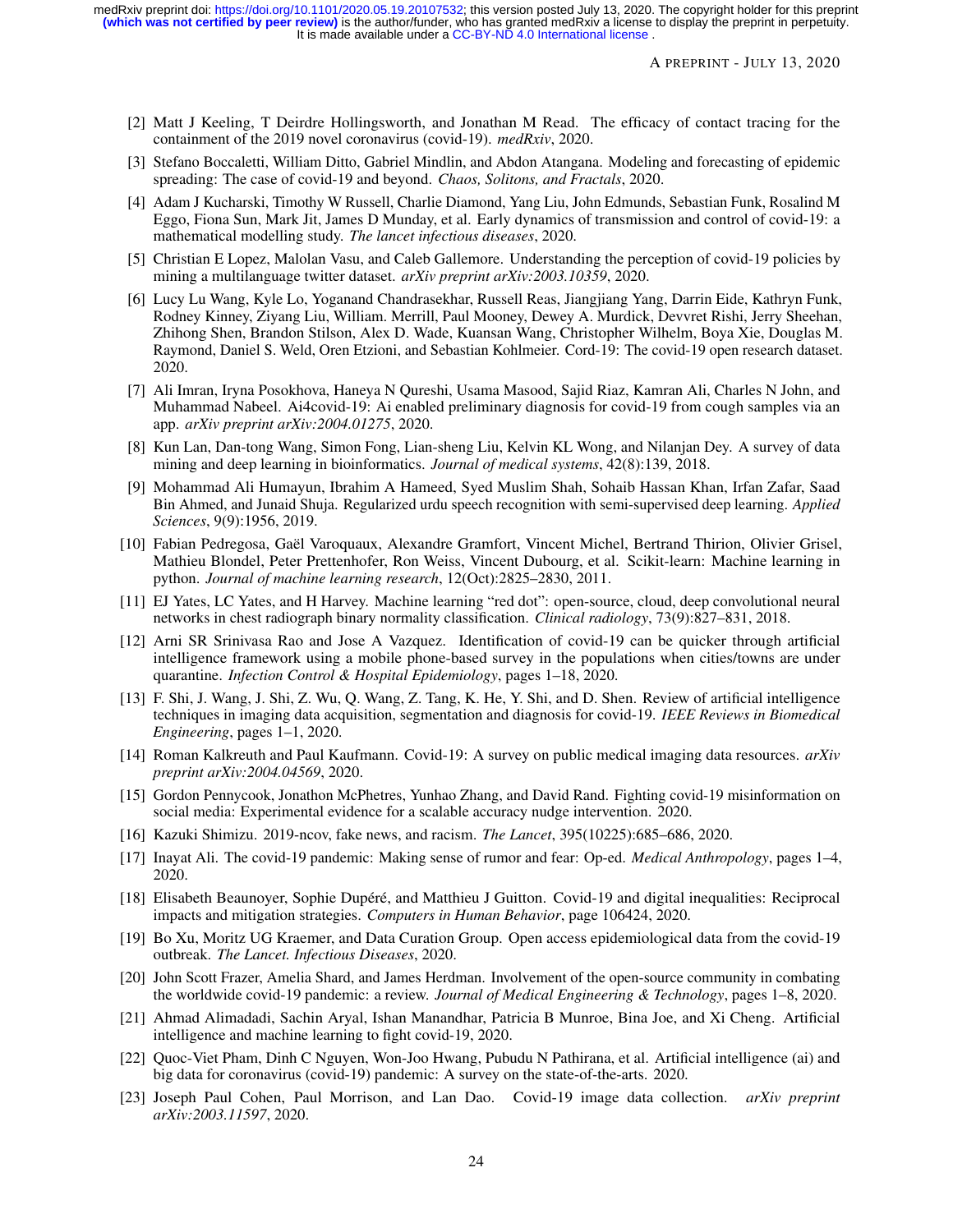It is made available under a CC-BY-ND 4.0 International license. **(which was not certified by peer review)** is the author/funder, who has granted medRxiv a license to display the preprint in perpetuity. medRxiv preprint doi: [https://doi.org/10.1101/2020.05.19.20107532;](https://doi.org/10.1101/2020.05.19.20107532) this version posted July 13, 2020. The copyright holder for this preprint

- <span id="page-24-0"></span>[24] Laure Wynants, Ben Van Calster, Marc MJ Bonten, Gary S Collins, Thomas PA Debray, Maarten De Vos, Maria C Haller, Georg Heinze, Karel GM Moons, Richard D Riley, et al. Prediction models for diagnosis and prognosis of covid-19 infection: systematic review and critical appraisal. *bmj*, 369, 2020.
- <span id="page-24-1"></span>[25] Tianzhi Wu, Xijin Ge, Guangchuang Yu, and Erqiang Hu. Open-source analytics tools for studying the covid-19 coronavirus outbreak. *medRxiv*, 2020.
- <span id="page-24-2"></span>[26] Vinay Chamola, Vikas Hassija, Vatsal Gupta, and Mohsen Guizani. A comprehensive review of the covid-19 pandemic and the role of iot, drones, ai, blockchain, and 5g in managing its impact. *IEEE Access*, 8:90225–90265, 2020.
- <span id="page-24-3"></span>[27] Aishwarya Kumar, Puneet Kumar Gupta, and Ankita Srivastava. A review of modern technologies for tackling covid-19 pandemic. *Diabetes & Metabolic Syndrome: Clinical Research & Reviews*, 2020.
- <span id="page-24-4"></span>[28] Siddique Latif, Muhammad Usman, Sanaullah Manzoor, Waleed Iqbal, Junaid Qadir, Gareth Tyson, Ignacio Castro, Adeel Razi, Maged N Kamel Boulos, Adrian Weller, et al. Leveraging data science to combat covid-19: A comprehensive review. 2020.
- <span id="page-24-5"></span>[29] David Leslie. Tackling covid-19 through responsible ai innovation: Five steps in the right direction. *Harvard Data Science Review*, 2020.
- <span id="page-24-6"></span>[30] Wim Naudé. Artificial intelligence vs covid-19: limitations, constraints and pitfalls. *Ai & Society*, page 1, 2020.
- <span id="page-24-7"></span>[31] Marcello Ienca and Effy Vayena. On the responsible use of digital data to tackle the covid-19 pandemic. *Nature medicine*, 26(4):463–464, 2020.
- <span id="page-24-8"></span>[32] Parnian Afshar, Shahin Heidarian, Farnoosh Naderkhani, Anastasia Oikonomou, Konstantinos N Plataniotis, and Arash Mohammadi. Covid-caps: A capsule network-based framework for identification of covid-19 cases from x-ray images. *arXiv preprint arXiv:2004.02696*, 2020.
- <span id="page-24-9"></span>[33] Jun He, Leshui He, Wen Zhou, Xuanhua Nie, and Ming He. Discrimination and social exclusion in the outbreak of covid-19. *International Journal of Environmental Research and Public Health*, 17(8):2933, 2020.
- <span id="page-24-10"></span>[34] A Zhavoronkov, V Aladinskiy, A Zhebrak, B Zagribelnyy, V Terentiev, DS Bezrukov, D Polykovskiy, R Shayakhmetov, A Filimonov, P Orekhov, et al. Potential covid-2019 3c-like protease inhibitors designed using generative deep learning approaches. chemrxiv. 2020, 2020.
- <span id="page-24-11"></span>[35] Doaa Mohey El-Din, Aboul Ella Hassanein, Ehab E Hassanien, and Walaa ME Hussein. E-quarantine: A smart health system for monitoring coronavirus patients for remotely quarantine. *arXiv preprint arXiv:2005.04187*, 2020.
- <span id="page-24-12"></span>[36] Björn W Schuller, Dagmar M Schuller, Kun Qian, Juan Liu, Huaiyuan Zheng, and Xiao Li. Covid-19 and computer audition: An overview on what speech & sound analysis could contribute in the sars-cov-2 corona crisis. *arXiv preprint arXiv:2003.11117*, 2020.
- <span id="page-24-13"></span>[37] Chloë Brown, Jagmohan Chauhan, Andreas Grammenos, Jing Han, Apinan Hasthanasombat, Dimitris Spathis, Tong Xia, Pietro Cicuta, and Cecilia Mascolo. Exploring automatic diagnosis of covid-19 from crowdsourced respiratory sound data. *arXiv preprint arXiv:2006.05919*, 2020.
- <span id="page-24-14"></span>[38] Idan Yelin, Noga Aharony, Einat Shaer-Tamar, Amir Argoetti, Esther Messer, Dina Berenbaum, Einat Shafran, Areen Kuzli, Nagam Gandali, Tamar Hashimshony, et al. Evaluation of covid-19 rt-qpcr test in multi-sample pools. *MedRxiv*, 2020.
- <span id="page-24-15"></span>[39] Nima Tajbakhsh, Laura Jeyaseelan, Qian Li, Jeffrey N Chiang, Zhihao Wu, and Xiaowei Ding. Embracing imperfect datasets: A review of deep learning solutions for medical image segmentation. *Medical Image Analysis*, page 101693, 2020.
- <span id="page-24-16"></span>[40] Connor Shorten and Taghi M Khoshgoftaar. A survey on image data augmentation for deep learning. *Journal of Big Data*, 6(1):60, 2019.
- <span id="page-24-17"></span>[41] Xiaolong Qi, Zicheng Jiang, Qian Yu, Chuxiao Shao, Hongguang Zhang, Hongmei Yue, Baoyi Ma, Yuancheng Wang, Chuan Liu, Xiangpan Meng, et al. Machine learning-based ct radiomics model for predicting hospital stay in patients with pneumonia associated with sars-cov-2 infection: A multicenter study. *medRxiv*, 2020.
- <span id="page-24-18"></span>[42] Benjamin D Killeen, Jie Ying Wu, Kinjal Shah, Anna Zapaishchykova, Philipp Nikutta, Aniruddha Tamhane, Shreya Chakraborty, Jinchi Wei, Tiger Gao, Mareike Thies, et al. A county-level dataset for informing the united states' response to covid-19. *arXiv preprint arXiv:2004.00756*, 2020.
- <span id="page-24-19"></span>[43] Ensheng Dong, Hongru Du, and Lauren Gardner. An interactive web-based dashboard to track covid-19 in real time. *The Lancet infectious diseases*, 2020.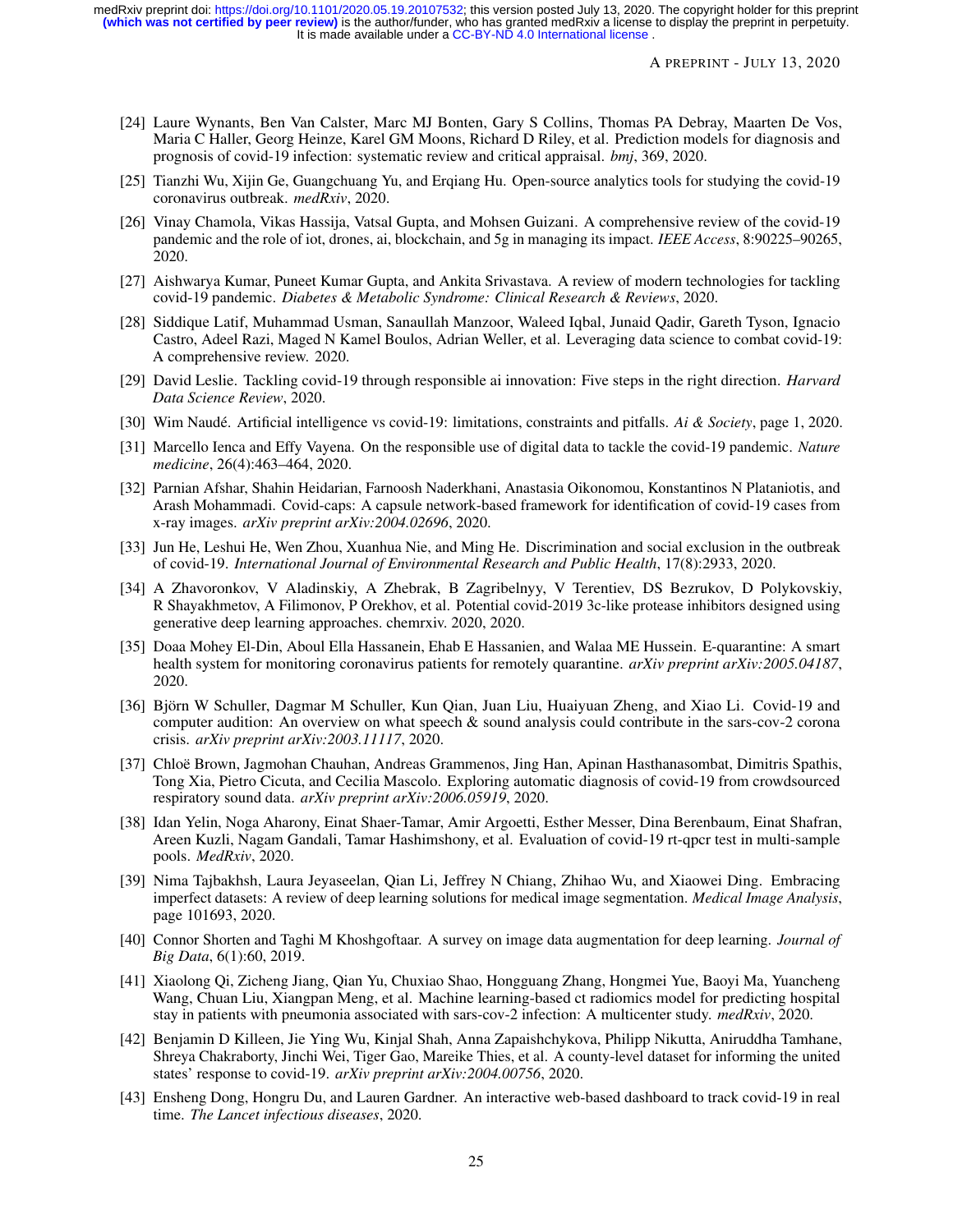- <span id="page-25-0"></span>[44] Moritz UG Kraemer, Chia-Hung Yang, Bernardo Gutierrez, Chieh-Hsi Wu, Brennan Klein, David M Pigott, Louis du Plessis, Nuno R Faria, Ruoran Li, William P Hanage, et al. The effect of human mobility and control measures on the covid-19 epidemic in china. *Science*, 2020.
- <span id="page-25-1"></span>[45] Seth Flaxman, Swapnil Mishra, Axel Gandy, H Unwin, H Coupland, T Mellan, H Zhu, T Berah, J Eaton, P Perez Guzman, et al. Report 13: Estimating the number of infections and the impact of non-pharmaceutical interventions on covid-19 in 11 european countries. 2020.
- <span id="page-25-2"></span>[46] Teodoro Alamo, Daniel G Reina, Martina Mammarella, and Alberto Abella. Open data resources for fighting covid-19. *arXiv preprint arXiv:2004.06111*, 2020.
- <span id="page-25-3"></span>[47] Joseph Paul Cohen, Paul Bertin, and Vincent Frappier. Chester: A web delivered locally computed chest x-ray disease prediction system. *arXiv preprint arXiv:1901.11210*, 2019.
- <span id="page-25-4"></span>[48] Joseph Paul Cohen, Paul Morrison, Lan Dao, Karsten Roth, Tim Q Duong, and Marzyeh Ghassemi. Covid-19 image data collection: Prospective predictions are the future. *arXiv 2006.11988*, 2020.
- <span id="page-25-5"></span>[49] Jinyu Zhao, Yichen Zhang, Xuehai He, and Pengtao Xie. Covid-ct-dataset: A ct scan dataset about covid-19. *arXiv preprint arXiv:2003.13865*, 2020.
- <span id="page-25-6"></span>[50] Shuai Wang, Bo Kang, Jinlu Ma, Xianjun Zeng, Mingming Xiao, Jia Guo, Mengjiao Cai, Jingyi Yang, Yaodong Li, Xiangfei Meng, et al. A deep learning algorithm using ct images to screen for corona virus disease (covid-19). *medRxiv*, 2020.
- <span id="page-25-7"></span>[51] Prabira Kumar Sethy and Santi Kumari Behera. Detection of coronavirus (covid-19) based on deep features and support vector machine. 5, 2020.
- <span id="page-25-8"></span>[52] Saddam Hussain and Asifullah Khan. Coronavirus disease analysis using chest x-ray images and a novel deep convolutional neural network, 04 2020.
- <span id="page-25-9"></span>[53] Peter Savadjiev, Jaron Chong, Anthony Dohan, Maria Vakalopoulou, Caroline Reinhold, Nikos Paragios, and Benoit Gallix. Demystification of ai-driven medical image interpretation: past, present and future. *European radiology*, 29(3):1616–1624, 2019.
- <span id="page-25-10"></span>[54] Fei Shan+, Yaozong Gao+, Jun Wang, Weiya Shi, Nannan Shi, Miaofei Han, Zhong Xue, Dinggang Shen, and Yuxin Shi. Lung infection quantification of covid-19 in ct images with deep learning. *arXiv preprint arXiv:2003.04655*, 2020.
- <span id="page-25-11"></span>[55] Ma Jun, Ge Cheng, Wang Yixin, An Xingle, Gao Jiantao, Yu Ziqi, Zhang Minqing, Liu Xin, Deng Xueyuan, Cao Shucheng, Wei Hao, Mei Sen, Yang Xiaoyu, Nie Ziwei, Li Chen, Tian Lu, Zhu Yuntao, Zhu Qiongjie, Dong Guoqiang, and He Jian. COVID-19 CT Lung and Infection Segmentation Dataset, April 2020.
- <span id="page-25-12"></span>[56] Ma Jun, Wang Yixin, An Xingle, Ge Cheng, Yu Ziqi, Chen Jianan, Zhu Qiongjie, Dong Guoqiang, He Jian, He Zhiqiang, Ni Ziwei, and Yang Xiaoping. Towards efficient covid-19 ct annotation: A benchmark for lung and infection segmentation. *arXiv preprint arXiv:2004.12537*, 2020.
- <span id="page-25-13"></span>[57] V Rajinikanth, Nilanjan Dey, Alex Noel Joseph Raj, Aboul Ella Hassanien, KC Santosh, and N Raja. Harmonysearch and otsu based system for coronavirus disease (covid-19) detection using lung ct scan images. *arXiv preprint arXiv:2004.03431*, 2020.
- <span id="page-25-14"></span>[58] Ioannis Apostolopoulos, Sokratis Aznaouridis, and Mpesiana Tzani. Extracting possibly representative covid-19 biomarkers from x-ray images with deep learning approach and image data related to pulmonary diseases. *arXiv preprint arXiv:2004.00338*, 2020.
- <span id="page-25-15"></span>[59] Linda Wang and Alexander Wong. Covid-net: A tailored deep convolutional neural network design for detection of covid-19 cases from chest radiography images. *arXiv preprint arXiv:2003.09871*, 2020.
- <span id="page-25-16"></span>[60] Zhong Qiu Lin, Mohammad Javad Shafiee, Stanislav Bochkarev, Michael St Jules, Xiao Yu Wang, and Alexander Wong. Explaining with impact: A machine-centric strategy to quantify the performance of explainability algorithms. *arXiv preprint arXiv:1910.07387*, 2019.
- <span id="page-25-17"></span>[61] Ezz El-Din Hemdan, Marwa A Shouman, and Mohamed Esmail Karar. Covidx-net: A framework of deep learning classifiers to diagnose covid-19 in x-ray images. *arXiv preprint arXiv:2003.11055*, 2020.
- <span id="page-25-18"></span>[62] Ioannis D Apostolopoulos and Tzani A Mpesiana. Covid-19: automatic detection from x-ray images utilizing transfer learning with convolutional neural networks. *Physical and Engineering Sciences in Medicine*, page 1, 2020.
- <span id="page-25-19"></span>[63] Daniel S Kermany, Michael Goldbaum, Wenjia Cai, Carolina CS Valentim, Huiying Liang, Sally L Baxter, Alex McKeown, Ge Yang, Xiaokang Wu, Fangbing Yan, et al. Identifying medical diagnoses and treatable diseases by image-based deep learning. *Cell*, 172(5):1122–1131, 2018.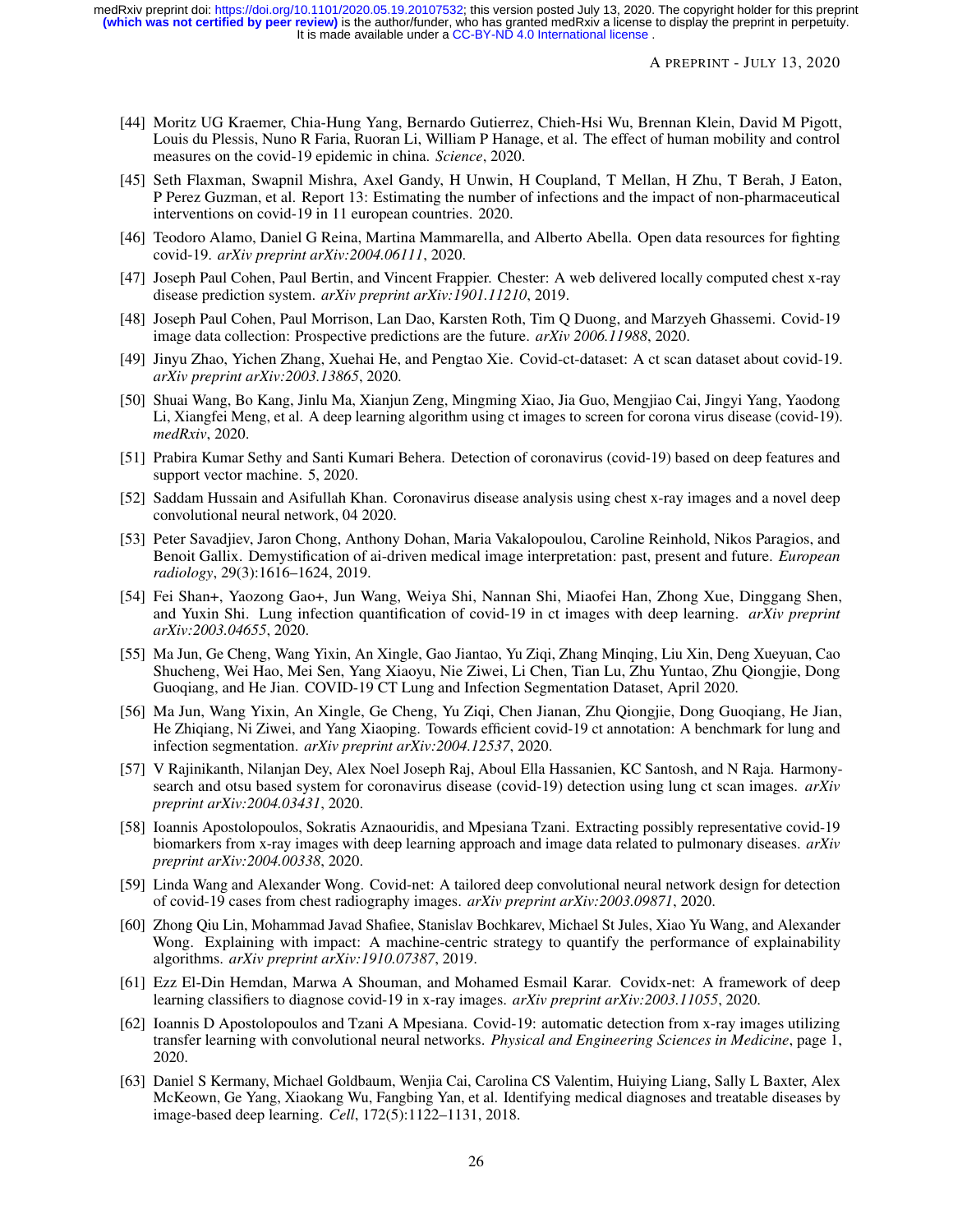- <span id="page-26-0"></span>[64] Ali Narin, Ceren Kaya, and Ziynet Pamuk. Automatic detection of coronavirus disease (covid-19) using x-ray images and deep convolutional neural networks. *arXiv preprint arXiv:2003.10849*, 2020.
- <span id="page-26-1"></span>[65] Fathi El-Shafai, Walid; E. Abd El-Samie. Extensive and augmented covid-19 x-ray and ct chest images dataset, 2020.
- <span id="page-26-2"></span>[66] Muhammad EH Chowdhury, Tawsifur Rahman, Amith Khandakar, Rashid Mazhar, Muhammad Abdul Kadir, Zaid Bin Mahbub, Khandakar R Islam, Muhammad Salman Khan, Atif Iqbal, Nasser Al-Emadi, et al. Can ai help in screening viral and covid-19 pneumonia? *arXiv preprint arXiv:2003.13145*, 2020.
- <span id="page-26-3"></span>[67] Jannis Born, Gabriel Brändle, Manuel Cossio, Marion Disdier, Julie Goulet, Jérémie Roulin, and Nina Wiedemann. Pocovid-net: Automatic detection of covid-19 from a new lung ultrasound imaging dataset (pocus). *arXiv preprint arXiv:2004.12084*, 2020.
- <span id="page-26-4"></span>[68] Huazhu Fu, Deng-Ping Fan, Geng Chen, and Tao Zhou. COVID-19 Imaging-based AI Research Collection. [https://github.com/HzFu/COVID19\\_imaging\\_AI\\_paper\\_list](https://github.com/HzFu/COVID19_imaging_AI_paper_list).
- <span id="page-26-5"></span>[69] F. Rustam, A. A. Reshi, A. Mehmood, S. Ullah, B. On, W. Aslam, and G. S. Choi. Covid-19 future forecasting using supervised machine learning models. *IEEE Access*, 8:101489–101499, 2020.
- <span id="page-26-6"></span>[70] Samrat Kumar Dey, Md Mahbubur Rahman, Umme Raihan Siddiqi, and Arpita Howlader. Analyzing the epidemiological outbreak of covid-19: A visual exploratory data analysis (eda) approach. *Journal of Medical Virology*, 2020.
- <span id="page-26-7"></span>[71] Wenyuan Liu, Peter Tsung-Wen Yen, and Siew Ann Cheong. Coronavirus disease 2019 (covid-19) outbreak in china, spatial temporal dataset. *arXiv preprint arXiv:2003.11716*, 2020.
- <span id="page-26-8"></span>[72] Bo Xu, Bernardo Gutierrez, Sumiko Mekaru, Kara Sewalk, Lauren Goodwin, Alyssa Loskill, Emily L Cohn, Yulin Hswen, Sarah C Hill, Maria M Cobo, et al. Epidemiological data from the covid-19 outbreak, real-time case information. *Scientific data*, 7(1):1–6, 2020.
- <span id="page-26-9"></span>[73] Domenico Benvenuto, Marta Giovanetti, Lazzaro Vassallo, Silvia Angeletti, and Massimo Ciccozzi. Application of the arima model on the covid-2019 epidemic dataset. *Data in brief*, page 105340, 2020.
- <span id="page-26-10"></span>[74] Alexander Lachmann. Correcting under-reported covid-19 case numbers. *medRxiv*, 2020.
- <span id="page-26-11"></span>[75] Asami Anzai, Tetsuro Kobayashi, Natalie M Linton, Ryo Kinoshita, Katsuma Hayashi, Ayako Suzuki, Yichi Yang, Sung-mok Jung, Takeshi Miyama, Andrei R Akhmetzhanov, et al. Assessing the impact of reduced travel on exportation dynamics of novel coronavirus infection (covid-19). *Journal of clinical medicine*, 9(2):601, 2020.
- <span id="page-26-12"></span>[76] Shengjie Lai, Nick W Ruktanonchai, Liangcai Zhou, Olivia Prosper, Wei Luo, Jessica R Floyd, Amy Wesolowski, Chi Zhang, Xiangjun Du, Hongjie Yu, et al. Effect of non-pharmaceutical interventions for containing the covid-19 outbreak: an observational and modelling study. *medRxiv*, 2020.
- <span id="page-26-13"></span>[77] Chad R Wells, Pratha Sah, Seyed M Moghadas, Abhishek Pandey, Affan Shoukat, Yaning Wang, Zheng Wang, Lauren A Meyers, Burton H Singer, and Alison P Galvani. Impact of international travel and border control measures on the global spread of the novel 2019 coronavirus outbreak. *Proceedings of the National Academy of Sciences*, 117(13):7504–7509, 2020.
- <span id="page-26-14"></span>[78] Huaiyu Tian, Yonghong Liu, Yidan Li, Chieh-Hsi Wu, Bin Chen, Moritz UG Kraemer, Bingying Li, Jun Cai, Bo Xu, Qiqi Yang, et al. An investigation of transmission control measures during the first 50 days of the covid-19 epidemic in china. *Science*, 2020.
- <span id="page-26-15"></span>[79] Lauren Tindale, Michelle Coombe, Jessica E Stockdale, Emma Garlock, Wing Yin Venus Lau, Manu Saraswat, Yen-Hsiang Brian Lee, Louxin Zhang, Dongxuan Chen, Jacco Wallinga, et al. Transmission interval estimates suggest pre-symptomatic spread of covid-19. *medRxiv*, 2020.
- <span id="page-26-16"></span>[80] Zhanwei Du, Xiaoke Xu, Ye Wu, Lin Wang, Benjamin J Cowling, and Lauren Ancel Meyers. The serial interval of covid-19 from publicly reported confirmed cases. *medRxiv*, 2020.
- <span id="page-26-17"></span>[81] Hiroshi Nishiura, Natalie M Linton, and Andrei R Akhmetzhanov. Serial interval of novel coronavirus (covid-19) infections. *International journal of infectious diseases*, 2020.
- <span id="page-26-18"></span>[82] Bennett Kleinberg, Isabelle van der Vegt, and Maximilian Mozes. Measuring emotions in the covid-19 real world worry dataset. *arXiv preprint arXiv:2004.04225*, 2020.
- <span id="page-26-19"></span>[83] Juan M. Banda, Ramya Tekumalla, Guanyu Wang, Jingyuan Yu, Tuo Liu, Yuning Ding, and Gerardo Chowell. A large-scale covid-19 twitter chatter dataset for open scientific research – an international collaboration, 2020.
- <span id="page-26-20"></span>[84] Emily Chen, Kristina Lerman, and Emilio Ferrara. Covid-19: The first public coronavirus twitter dataset. *arXiv preprint arXiv:2003.07372*, 2020.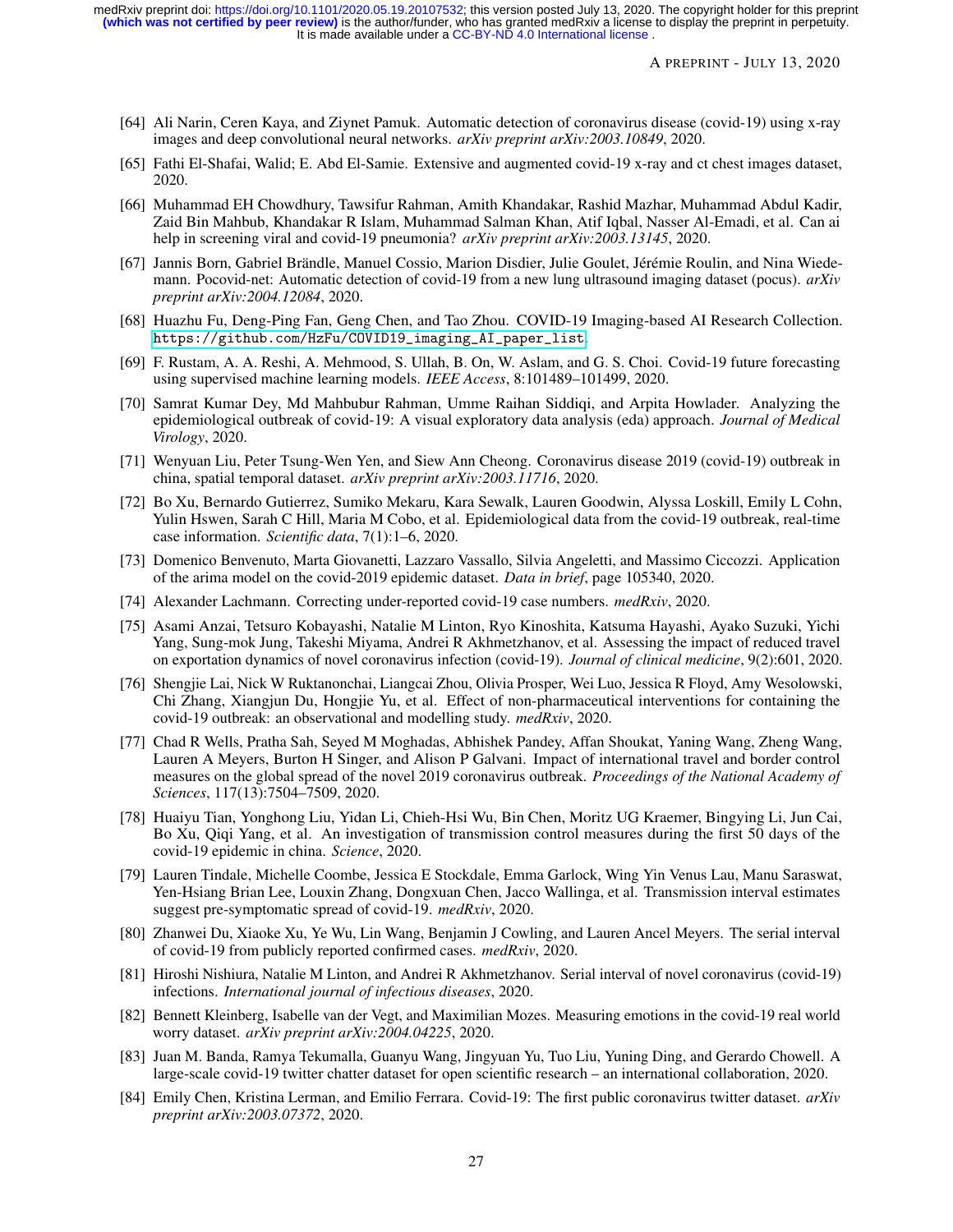It is made available under a CC-BY-ND 4.0 International license. **(which was not certified by peer review)** is the author/funder, who has granted medRxiv a license to display the preprint in perpetuity. medRxiv preprint doi: [https://doi.org/10.1101/2020.05.19.20107532;](https://doi.org/10.1101/2020.05.19.20107532) this version posted July 13, 2020. The copyright holder for this preprint

A PREPRINT - JULY 13, 2020

- <span id="page-27-0"></span>[85] Sarah Alqurashi, Ahmad Alhindi, and Eisa Alanazi. Large arabic twitter dataset on covid-19. *arXiv preprint arXiv:2004.04315*, 2020.
- <span id="page-27-1"></span>[86] Jingyuan Yu. Open access institutional and news media tweet dataset for covid-19 social science research. *arXiv preprint arXiv:2004.01791*, 2020.
- <span id="page-27-2"></span>[87] Koosha Zarei, Reza Farahbakhsh, Noel Crespi, and Gareth Tyson. A first instagram dataset on covid-19. *arXiv preprint arXiv:2004.12226*, 2020.
- <span id="page-27-3"></span>[88] Abeed Sarker, Sahithi Lakamana, Whitney Hogg-Bremer, Angel Xie, Mohammed Ali Al-Garadi, and Yuan-Chi Yang. Self-reported covid-19 symptoms on twitter: An analysis and a research resource. *medRxiv*, 2020.
- <span id="page-27-4"></span>[89] Sabber Ahamed and Manar Samad. Information mining for covid-19 research from a large volume of scientific literature. *arXiv preprint arXiv:2004.02085*, 2020.
- <span id="page-27-5"></span>[90] Iztok Fister Jr, Karin Fister, and Iztok Fister. Discovering associations in covid-19 related research papers. *arXiv preprint arXiv:2004.03397*, 2020.
- <span id="page-27-6"></span>[91] Sasmita Poudel Adhikari, Sha Meng, Yu-Ju Wu, Yu-Ping Mao, Rui-Xue Ye, Qing-Zhi Wang, Chang Sun, Sean Sylvia, Scott Rozelle, Hein Raat, et al. Epidemiology, causes, clinical manifestation and diagnosis, prevention and control of coronavirus disease (covid-19) during the early outbreak period: a scoping review. *Infectious diseases of poverty*, 9(1):1–12, 2020.
- <span id="page-27-7"></span>[92] Hilary Arksey and Lisa O'Malley. Scoping studies: towards a methodological framework. *International journal of social research methodology*, 8(1):19–32, 2005.
- <span id="page-27-8"></span>[93] Robert F Wolff, Karel GM Moons, Richard D Riley, Penny F Whiting, Marie Westwood, Gary S Collins, Johannes B Reitsma, Jos Kleijnen, and Sue Mallett. Probast: a tool to assess the risk of bias and applicability of prediction model studies. *Annals of internal medicine*, 170(1):51–58, 2019.
- <span id="page-27-9"></span>[94] Thomas Hale, Anna Petherick, Toby Phillips, and Samuel Webster. Variation in government responses to covid-19. *Blavatnik school of government working paper*, 31, 2020.
- <span id="page-27-10"></span>[95] Trisha Greenhalgh, Gerald Choon Huat Koh, and Josip Car. Covid-19: a remote assessment in primary care. *bmj*, 368, 2020.
- <span id="page-27-11"></span>[96] Neeraj Sharma, Prashant Krishnan, Rohit Kumar, Shreyas Ramoji, Srikanth Raj Chetupalli, Prasanta Kumar Ghosh, Sriram Ganapathy, et al. Coswara–a database of breathing, cough, and voice sounds for covid-19 diagnosis. *arXiv preprint arXiv:2005.10548*, 2020.
- <span id="page-27-12"></span>[97] Miad Faezipour and Abdelshakour Abuzneid. Smartphone-based self-testing of covid-19 using breathing sounds. *Telemedicine and e-Health*, 2020.
- <span id="page-27-13"></span>[98] S. Trivedy, M. Goyal, P. R. Mohapatra, and A. Mukherjee. Design and development of smartphone-enabled spirometer with a disease classification system using convolutional neural network. *IEEE Transactions on Instrumentation and Measurement*, pages 1–1, 2020.
- <span id="page-27-14"></span>[99] Jing Han, Kun Qian, Meishu Song, Zijiang Yang, Zhao Ren, Shuo Liu, Juan Liu, Huaiyuan Zheng, Wei Ji, Tomoya Koike, et al. An early study on intelligent analysis of speech under covid-19: Severity, sleep quality, fatigue, and anxiety. *arXiv preprint arXiv:2005.00096*, 2020.
- <span id="page-27-15"></span>[100] Mingzhi Li, Pinggui Lei, Bingliang Zeng, Zongliang Li, Peng Yu, Bing Fan, Chuanhong Wang, Zicong Li, Jian Zhou, Shaobo Hu, et al. Coronavirus disease (covid-19): spectrum of ct findings and temporal progression of the disease. *Academic radiology*, 2020.
- <span id="page-27-16"></span>[101] Lin Li, Lixin Qin, Zeguo Xu, Youbing Yin, Xin Wang, Bin Kong, Junjie Bai, Yi Lu, Zhenghan Fang, Qi Song, et al. Artificial intelligence distinguishes covid-19 from community acquired pneumonia on chest ct. *Radiology*, page 200905, 2020.
- <span id="page-27-17"></span>[102] Ophir Gozes, Maayan Frid-Adar, Hayit Greenspan, Patrick D Browning, Huangqi Zhang, Wenbin Ji, Adam Bernheim, and Eliot Siegel. Rapid ai development cycle for the coronavirus (covid-19) pandemic: Initial results for automated detection & patient monitoring using deep learning ct image analysis. *arXiv preprint arXiv:2003.05037*, 2020.
- <span id="page-27-18"></span>[103] Gauri Deshpande and Björn Schuller. An overview on audio, signal, speech, & language processing for covid-19. *arXiv preprint arXiv:2005.08579*, 2020.
- <span id="page-27-19"></span>[104] Alberto Abella, Marta Ortiz-de Urbina-Criado, and Carmen De-Pablos-Heredero. Meloda 5: A metric to assess open data reusability. *El profesional de la información (EPI)*, 28(6), 2019.
- <span id="page-27-20"></span>[105] Joshua Tauberer and Larry Lessig. The 8 principles of open government data. *Obtenido de http://www. opengovdata. org/home/8principles*, 2007.